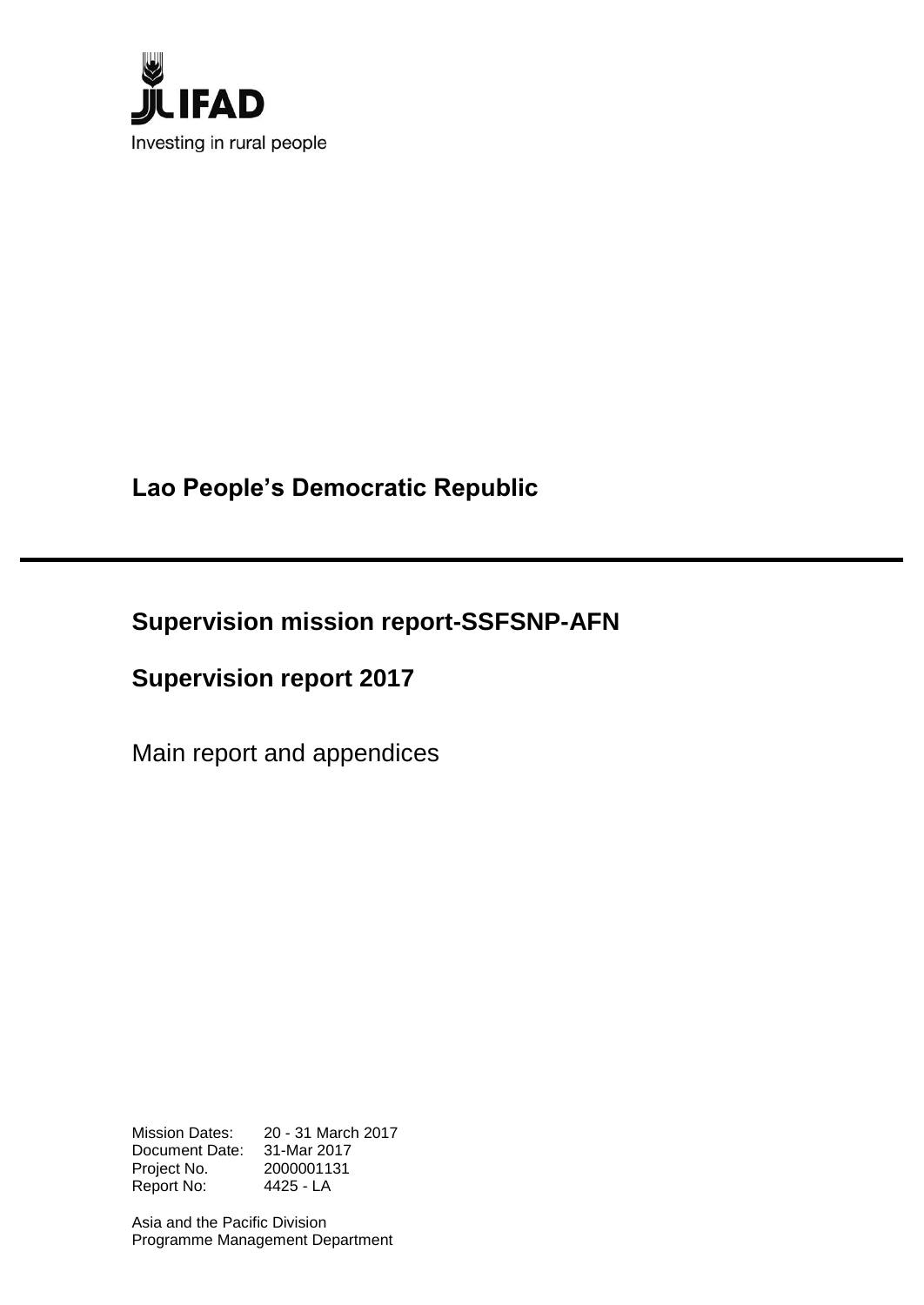# **Contents**

|    | Abbreviations and acronyms               | ii |
|----|------------------------------------------|----|
| А. | <b>Introduction</b>                      | 1  |
| В. | Overall assessment of AFN implementation | 1  |
| C. | Outputs and outcomes                     | 2  |
| D. | AFN implementation progress              | 7  |
| Е. | <b>Fiduciary aspects</b>                 | 9  |
| Е. | Sustainability                           | 12 |
| G. | Other (impact)                           | 13 |
| Η. | Conclusion                               | 13 |

# **Appendices**

| Appendix 1: | Summary of project status and ratings                                                                           | 15 |
|-------------|-----------------------------------------------------------------------------------------------------------------|----|
| Appendix 2: | Updated logical framework: Progress against objectives, outcomes and outputs                                    | 17 |
| Appendix 3: | Physical progress measured against AWP&B, including RIMS indicators                                             | 19 |
| Appendix 4: | Progress against Previous Mission Recommendations                                                               | 25 |
|             | Appendix 5: Financial: Actual financial performance by financier; by component and<br>disbursements by category | 26 |
| Appendix 6: | Compliance with legal covenants: Status of implementation                                                       | 28 |
|             | Appendix 7: Knowledge management: Learning and Innovation                                                       | 31 |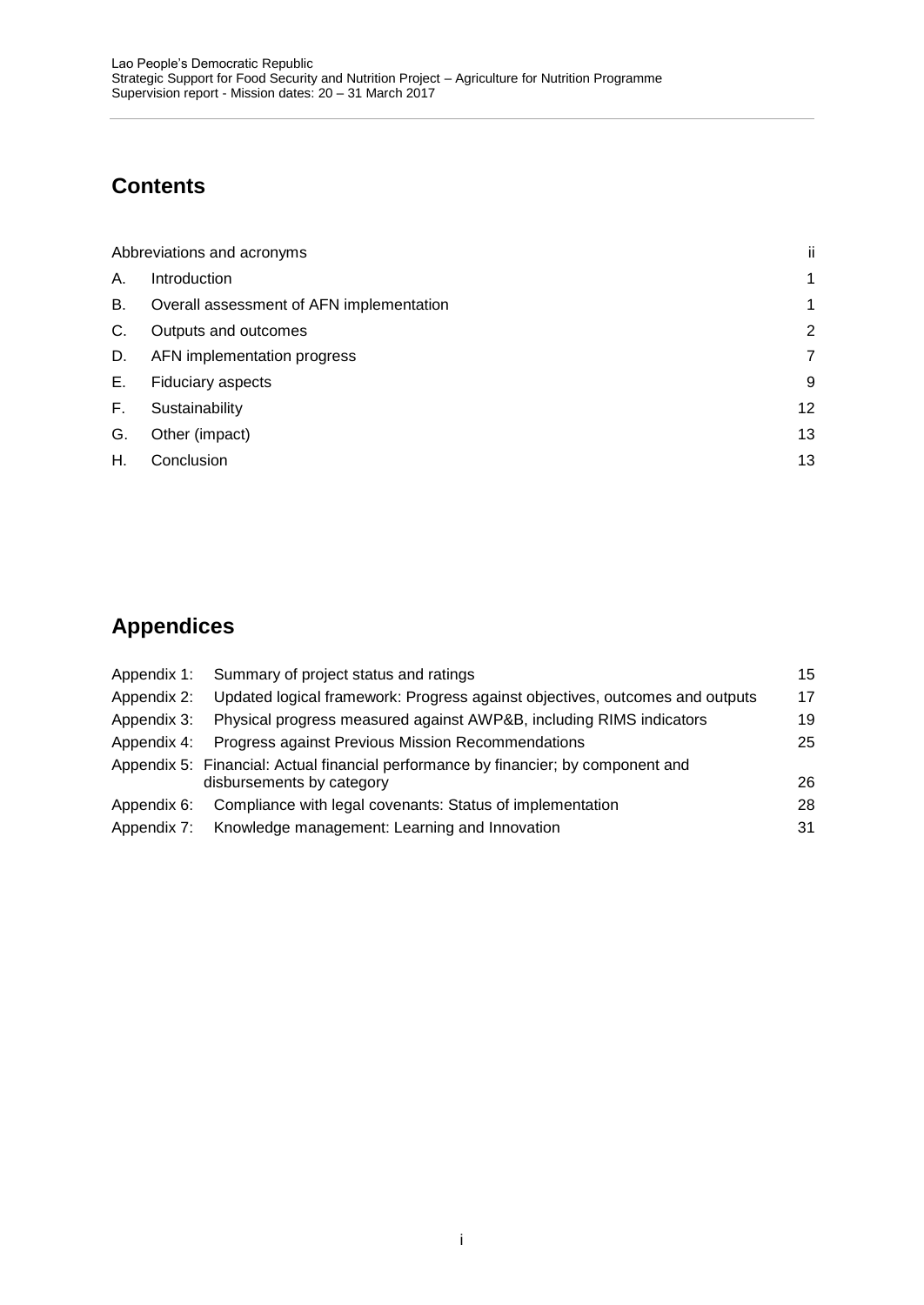# <span id="page-2-0"></span>**Abbreviations and acronyms**

| AFN           | <b>Agriculture for Nutrition Project</b>                           |
|---------------|--------------------------------------------------------------------|
| AWPB          | Annual work plan and budget                                        |
| <b>CDD</b>    | Community driven development                                       |
| CF.           | Community facilitator                                              |
| <b>DAEC</b>   | Department of Agricultural Extension and Cooperative               |
| <b>DAFO</b>   | District Agriculture and Forestry Office                           |
| <b>DPC</b>    | Department of Planning and Cooperation                             |
| <b>DPIO</b>   | District Planning and Investment Office                            |
| <b>DHO</b>    | <b>District Health Office</b>                                      |
| <b>DONRE</b>  | District Office of Natural Resource and Environment                |
| <b>DRDO</b>   | <b>District Rural Development Office</b>                           |
|               |                                                                    |
| ECU           | Extension and cooperative unit                                     |
| <b>FAO</b>    | Food and Agriculture Organization                                  |
| <b>FDI</b>    | Foreign Direct Investment                                          |
| <b>FNS</b>    | Farmer nutrition school                                            |
| <b>GAFSP</b>  | Global Agriculture and Food Security Program                       |
| GALS          | Gender action learning system                                      |
| GIS           | Geographic information system                                      |
| GOL           | Government of Laos                                                 |
| <b>GST</b>    | Group support team                                                 |
| <b>HGNDP</b>  | Health Governance and Nutrition Development Project                |
| <b>IFAD</b>   | International Fund for Agriculture Development                     |
| <b>KDP</b>    | Kum Ban Development Plan                                           |
| KM            | Knowledge management                                               |
| LWU           | Lao women union                                                    |
| <b>MAF</b>    | Ministry of Agriculture and Forestry                               |
| <b>MIS</b>    | Management information system                                      |
| <b>MDG</b>    | Millennium Development Goal                                        |
| <b>MOH</b>    | Ministry of Health                                                 |
| MPI           | Ministry of Planning and Investment                                |
| <b>NAFRI</b>  | National Agriculture and Forestry Research Institute               |
| <b>NNSPA</b>  | National Nutrition Strategy to 2025 and Plan of Action 2016 - 2020 |
| <b>NPCO</b>   | National Project Coordination Office                               |
| <b>NPSC</b>   | National Project Steering Committee                                |
| <b>ODA</b>    | <b>Official Development Assistance</b>                             |
| <b>PAFO</b>   | Provincial Agriculture and Forestry Office                         |
| <b>PAR</b>    | Participatory action research                                      |
| <b>PHO</b>    | <b>Provincial Health Office</b>                                    |
| <b>PIM</b>    | Project implementation manual                                      |
| <b>PoNRE</b>  | Provincial Office of Natural Resource and Environment              |
| <b>PPP</b>    | Public private partnership                                         |
| <b>PPSC</b>   | <b>Provincial Project Steering Committee</b>                       |
| <b>PRF</b>    | Poverty reduction fund                                             |
| <b>RIMS</b>   | Results and Impact Management System                               |
| <b>SEDP</b>   | Social economic development plan                                   |
| <b>SIP</b>    | Strategic investment plan                                          |
| <b>SSFSNP</b> | Strategic Support for Food Security and Nutrition Project          |
| SSWGUp        | Sub Sector Working Group Uplands                                   |
|               |                                                                    |
| TA            | <b>Technical assistance</b>                                        |
| <b>TOT</b>    | Training of trainer                                                |
| <b>TSC</b>    | <b>Technical Service Center</b>                                    |
| <b>VDP</b>    | Village development plan                                           |
| VIT           | Village Implementation Teams                                       |
| <b>WASH</b>   | Water, sanitation and health                                       |
| <b>WFP</b>    | World Food Program                                                 |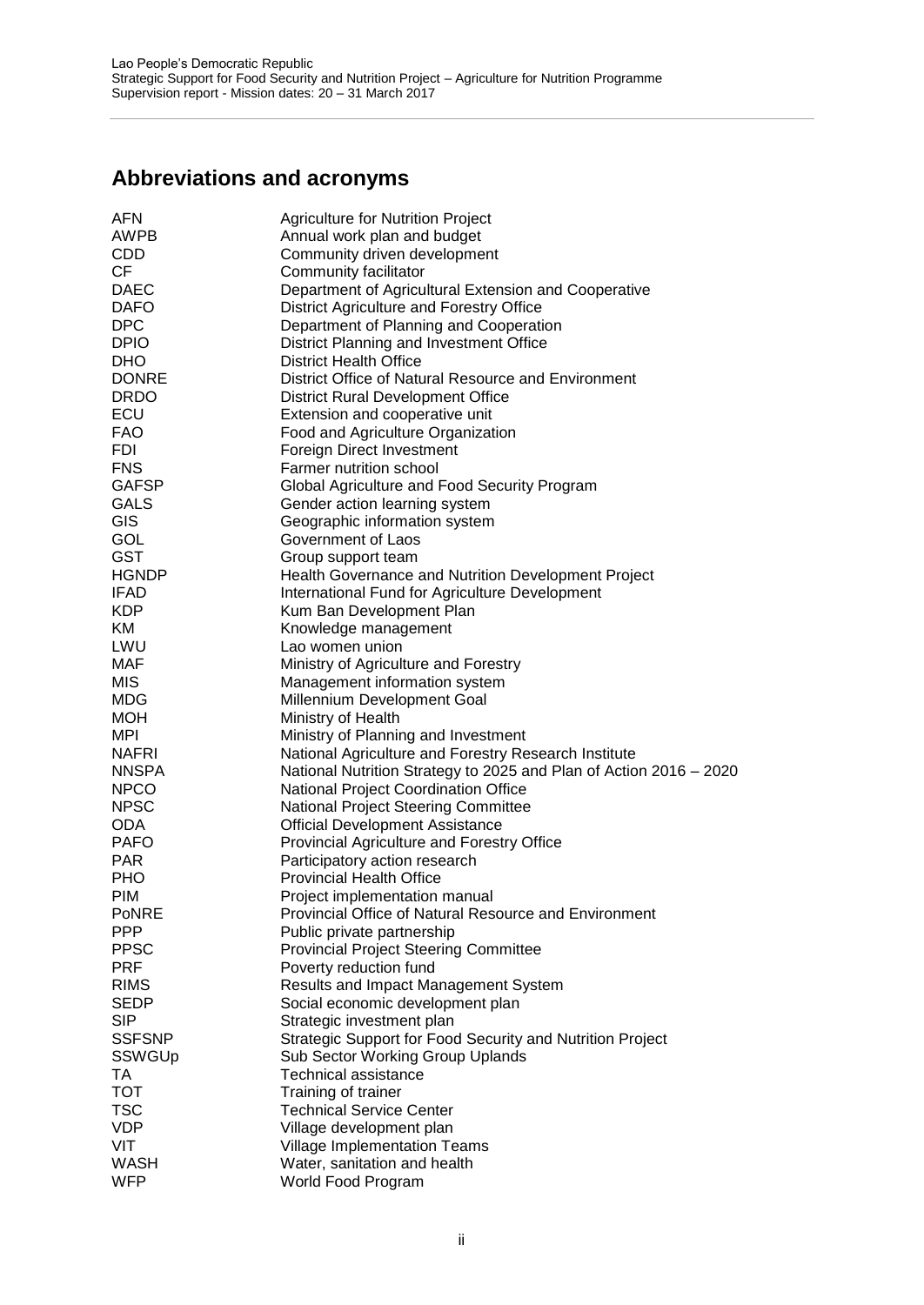# <span id="page-3-0"></span>**A. Introduction<sup>1</sup>**

1. The Agriculture for Nutrition Programme  $(AFN)^2$  is implemented over a six year period starting from project effectiveness 28 April 2016.<sup>3</sup> The total cost for the project is US\$38.8 million including GAFSP Trust Fund grant (No. 2000001548) of US\$30 million administered by IFAD (24 mil) and WFP (6 mil). The project goal is to contribute to reduced extreme poverty and malnutrition in poorest communities; development objective is: "improved and diversified agricultural production and household nutrition enhance life prospects". The goal and objective are in the context of Laos National Nutrition Strategy to 2025 and Plan of Action 2016-2020 (NNSPA). The project is implemented in 400 villages of 12 districts in four Northern provinces: Oudomxai, Phongsaly, Xieng Khouang and Houaphan.

2. The first IFAD Supervision Mission of AFN was undertaken in partnership with MAF and WFP during 20-31 March 2017. A draft Mission Report was consolidated 30 March, and a formal wrap up meeting was held on the same day. The mission objectives were to: (i) review the initial progress in the project implementation as per project design document and PIM and identify issues and solutions for improvement in the start-up of the project activities in the ground; (ii) review follow up actions after the 2016 IFAD support missions; (iii) provide technical support to the PCO and implementing partners to the extent possible; and (iv) agree with project stakeholders on prioritized actions to ensure project's right direction during the second year of the implementation.

3. The Supervision Mission held meetings with managers and staff of MAF-NPCO, DAEC, NAFRI, WFP and FAO at the central level. Furthermore, districts and villages were visited in the provinces of Xieng Khouang and Houaphan to meet with Governors, Agriculture and Forestry Offices, Departments of Health, Village Committees and with Agricultural Producer Groups. The Supervision Mission extends sincere thanks to the AFN Coordinator and his team, MAF senior management and colleagues, WFP management and colleagues, FAO, DAEC, NAFRI, Province, District and Village authorities and especially to rural households visited for their kind support and cooperation.

# <span id="page-3-1"></span>**B. Overall assessment of AFN implementation**

4. AFN in overall is set out to implement four agriculture interventions of the 22 priority interventions within the Laos National Nutrition Strategy. These include (i) expanded and intensified production of nutritionally-rich plant-based foods, (ii) production and promotion of animal based protein for household consumption, (iii) improved post-harvest handling and food processing to strengthen year-round food security, and (iv) promotion of income generating activities, with a focus on women. These four interventions are implemented by the AFN through a participatory planning and investment mechanism: Component 2 engages and capacitates beneficiaries to develop their own plans for improvement of agricultural production and nutrition conditions, and Component 3 channels financing to implement those plans that show satisfactory quality. Component 1 supports the process through nutrition sensitive agricultural services.

5. After first 11 months of AFN effectiveness, in view of timely project start-up and appropriate work plans, the project *likelihood of achieving development objectives* is rated as *moderately satisfactory*. The *annual implementation progress* is also assessed as *moderately satisfactory*. In particular, AFN progress is noted in the following areas: (i) **Implementation mechanism** established at all levels including signing of MOUs with national key stakeholders, recruitment and assignment of personnel and drafting of Project Implementation Manual and Financial Management Manual; (ii)

.

- **Project effectiveness 28 April 2016**
- Project Completion 30 June 2022

<sup>1</sup> <sup>1</sup> Mission composition: Mr. Sauli Hurri, Team Leader and Value Chain Specialist; Mr. Nguyen Ngoc Quang, Planning, CCA and M&E Specialist; Ms. Juliane Friedrich, IFAD Nutrition Specialist; Mr. Alvaro Fernandez, IFAD Financial Management Specialist; Ms. Na Eun Choi, IFAD Procurement Specialist, Mr Soulivanh Pattivong, IFAD CPO for Laos; and Mr. Amphone Monephachan, interpreter/translator. Field visits and selected meetings were also joined by Mr. Hakan Tongul, WFP Deputy Country Representative, Mr Khamtanh Khamdeng, MAF Project Management Division Director, Mr Sisovath Phandanouvong, AFN National Coordinator, Mr George Collett, AFN CTA, Mr Kroungsivilay Malaythong, AFN Deputy Coordinator, and other AFN Staff.

 $2$  By GoL request the project name is changed from SSFSNP (Strategic Support for Food Security and Nutrition Project) to Agriculture for Nutrition Programme (AFN)

<sup>&</sup>lt;sup>3</sup> Important dates include:

Financial closing date – 31 December 2022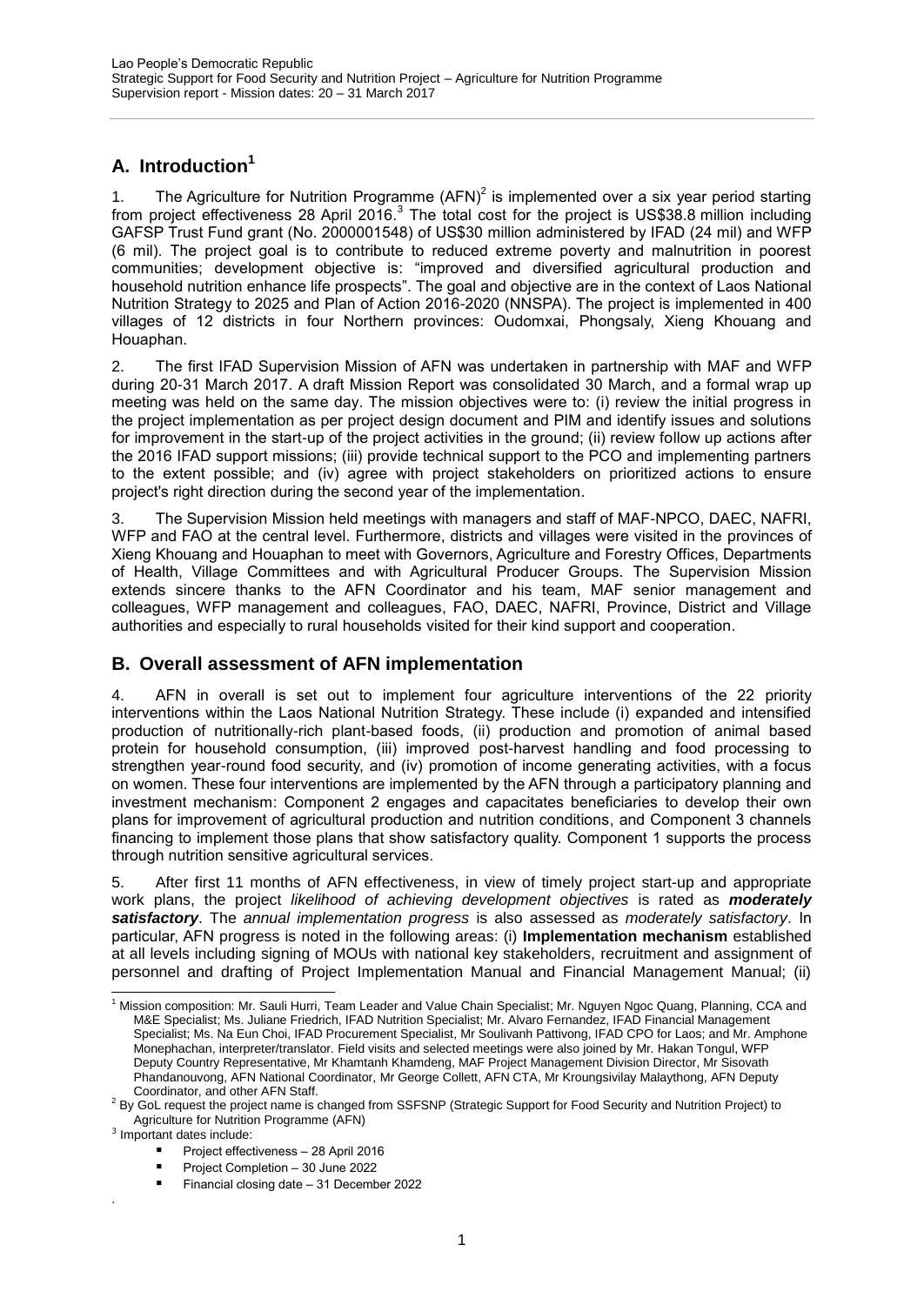**International TA** engaged through WFP and FAO for building institutional capacity and technical skills, (iii) **Nutrition sensitive agricultural services:** With NAFRI and DAEC coordination and FAO technical advice, Participatory Action Research and Forage Development Programme were initiated; (iv) **Project planning**: AWPBs drafted through comprehensive stakeholder consultations, Strategic Investment Planning initiated, and first Farmer Groups established as basis for participatory investment planning.

6. As at 28 February 2017, the total disbursement for the GAFSP grant and by all financiers stood at USD 1.6 million against total approved project cost of USD 38.8 million (4%). This comprises disbursement of 6% of the IFAD administered grant amount and 1% of the WFP administered grant amount. GoL had met 4% of its commitment to the Project. In 2016, the disbursement against AWPB was 18%.

7. In addition to the detailed agreed actions by this Aide Memoire, the following key issues require specific attention: (i) **Coordination across sectors.** The project has a large number of stakeholders due to the multi-sectoral nature of AFN development objectives, and the coordination between these is still insufficient especially between agriculture and health sectors; (ii) **Nutrition sensitive agriculture.** The staff at all project levels have limited understanding on the concept and its operationalization; (iii) **Village Development Planning** framework is yet to be established which poses a risk for investment process in 2017 and 2018; (iv) **Decentralized management capacity** remains limited for implementation of the innovative project instruments as well as for standard requirements of financial and project management; (v) **Implementation structure.** As the AFN has two major interdependent implementing agencies (MAF and WFP), concrete joint work-planning and periodic reporting system needs to be established.

| <b>Agreed action</b>                                                                                                                                                                                                                                                                                                                                    | <b>Responsibility</b>                                    | <b>Agreed date</b> |
|---------------------------------------------------------------------------------------------------------------------------------------------------------------------------------------------------------------------------------------------------------------------------------------------------------------------------------------------------------|----------------------------------------------------------|--------------------|
| <b>Coordination across sectors.</b> MAF/MOH to agree on joint activities for                                                                                                                                                                                                                                                                            | MAF, MOH,                                                | Q2/2017            |
| AFN, and assign implementation responsibilities to DAFOs/DOHs.                                                                                                                                                                                                                                                                                          | DAFO, DOH                                                |                    |
| <b>Nutrition sensitive agriculture.</b> The project with TA support to<br>elaborate and operationalize the concept, and all project stakeholders to<br>be trained accordingly.                                                                                                                                                                          | <b>NPCO</b>                                              | Q2/2017            |
| Village Development Planning manual to be completed as soon as<br>possible, village planning support delivered by end of Q2/2017, and first<br>set of plans finalized by end of Q3/2017.                                                                                                                                                                | WFP, NPCO                                                | Q1, Q2, Q3<br>2017 |
| Decentralized management capacity to be strengthened through a<br>systematic training and coaching programme with particular focus on<br>community led investment mechanism.                                                                                                                                                                            | NPCO, WFP.<br>DAEC, NAFRI.<br>PAFO, DAFO                 | Q1/2017<br>onwards |
| Implementation structure. All AFN stakeholders including WFP,<br>DAEC, NAFRI, FAO, DAFOs, PAFOs, DOHs to prepare<br>annual/quarterly implementation schedules with key milestones and<br>timelines that match with project overall planning/investment process.<br>Quarterly physical and financial progress reports sent to NPCO for<br>consolidation. | <b>AFN Steering</b><br>Committee and<br>all stakeholders | Q2/2017<br>onwards |

# <span id="page-4-0"></span>**C. Outputs and outcomes**

# **Component 1: Strengthened public services**

*Overall assessment of the component is rated moderately satisfactory*

# **Sub-component 1.1: Programme coordination capacity**

8. *The sub-component is rated moderately satisfactory.* The AFN implementation structure has been mostly established: (i) MOUs have been signed between implementing partners and staff is at place at all levels of MAF coordination, (ii) WFP has recently contracted an International CTA at the national level and some National Specialists at the province and district levels. WFP-managed TA package for VDPs is being negotiated with Poverty Reduction Fund, (iii) Capacity building has been initiated for all units, (iv) First AWPBs were completed for all districts, provinces and at national level, (v) Through IFAD start-up support the Project Implementation Manual, Farmer Group Support Manual and Financial Management Manual were completed, approved, translated and disseminated; additional manuals are under preparation including Procurement Manual and VDP manual, (v) M&E tools are drafted for monitoring of project progress, and (vi) Support to MAF KM system PROMIS is initiated.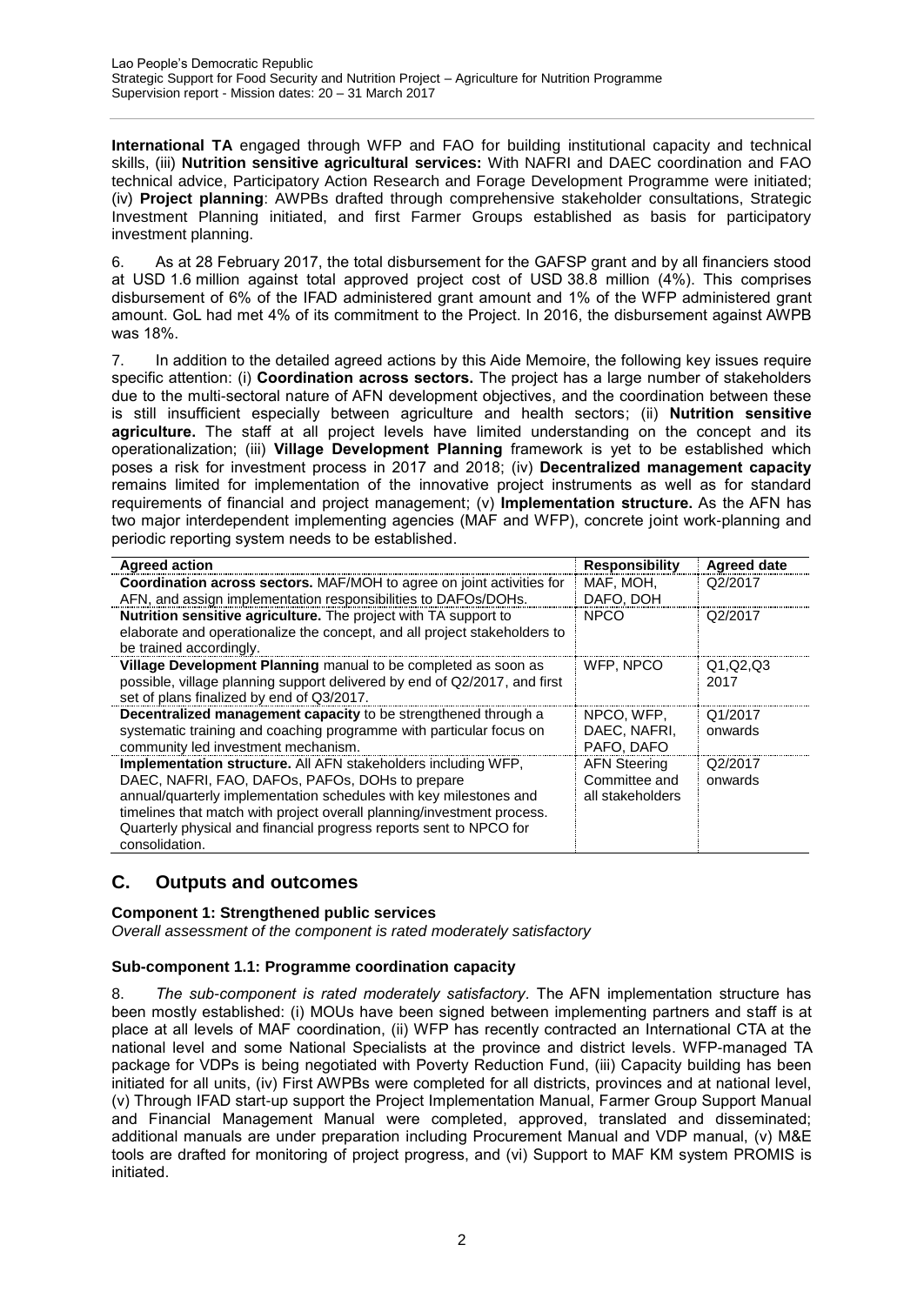9. The mission noted following issues: (i) AFN includes a large number of implementing and supporting agencies including MAF, MOH, DAEC, NAFRI, PAFOs, DAFOs, DOHs, LWU, DSEDC, PRF, WFP, FAO, and IFAD. Clear division of tasks between these agencies and respective TORs are yet to be concluded, and thus it has been challenging for the project to coordinate district level work effectively. Especially the critical collaboration between DAFOs and DOHs is weak and clear assignment is missing from MOH/MAF to the effect; (ii) The staff especially at the decentralized levels have significant capacity gaps at the initial project stage for planning/investment mechanism, nutritiontechnical contents and financial management; (iii) Project baseline survey is not only for AFN but also for the Health, Governance and Nutrition Development Project (HGNDP) in the target areas, and AFN does not lead the process. Baseline is significantly delayed which hampers project impact assessment efforts; (iv) WFP recruitments and contracting of TA have had delays which risks the quality of local planning especially for nutrition aspects. This risk if realized would reduce the nutrition impact of AFN investments.

| <b>Agreed action</b>                                                    | <b>Responsibility</b> | <b>Agreed date</b> |
|-------------------------------------------------------------------------|-----------------------|--------------------|
| (i) Agree on concrete AFN tasks of each stakeholder especially at the   | PCO, PSC, MAF,        | <b>By May 2017</b> |
| district level: DAFO, DOH, DLWU, PRF; (ii) Ministry level to assign     | MOH, district         |                    |
| local units for their respective duties.                                | agencies              |                    |
| National line agencies/PCO to intensify field support, ensuring local   | PCO. DAEC.            | Q2/2017            |
| capacity to implement the assigned tasks. Annual field support          | NAFRI. MOH.           | onwards            |
| schedules prepared for each agency and individual specialist.           | LWU, PRF              |                    |
| All stakeholders including WFP and PRF (when contracted), DAEC,         | WFP. PRF.             | Q2/2017            |
| NAFRI, FAO, DAFOs, PAFOs, DOHs to prepare annual/quarterly              | DAEC, NAFRI.          | onwards            |
| implementation schedules with key milestones and timelines that         | FAO, DAFOS,           |                    |
| match with project overall planning/investment process. Quarterly       | PAFOs. DOHS           |                    |
| physical and financial progress reports sent to NPCO for consolidation. |                       |                    |

# **Sub-component 1.2: Nutrition-sensitive agricultural services**

10. *The sub-component is rated moderately satisfactory.* The objective is to deliver nutritionsensitive agricultural services including (i) Participatory Action Research (PAR), (ii) Forage Development, (iii) Technical Service Centre service contracts, and (iv) Farmer-to-farmer extension.

**Participatory Action Research (PAR)** is to identify, assess and document at least 20 garden models and 10 farmer group investment models. Progress to date includes: (i) Results based contract signed between project and NAFRI; (ii) IFAD training organised to guide NAFRI and project staff on PAR method; (iii) Field surveys conducted by NAFRI and local partners. NAFRI to submit draft PAR documents for project review by 30 April 2017; (iv) DAEC and NAFRI agreed to conduct TOTs and farmer trainings based on the PAR models. Risks in this activity are anticipated as follows: (i) Any delays in PAR development would hinder timely roll-out of other project activities especially farmer nutrition schools, garden grants and farmer group support; (ii) Mass-scale replication of the models is to be facilitated by the DAFOs and TSCs however these units still have limited capacity to do so.

12. **Forage development program.** Until now the results include: (i) FAO was contracted to support DAEC and TSCs; (ii) Technical team by FAO and DAEC is currently in the field to assess the current status, local needs and development opportunities on forage production. An interim report was received and supervision mission agrees with the report observations. A concrete action plan is expected as result of the FAO support, to be owned and implemented by DAEC, DAFOs and TSCs.

13. **Technical Service Centres (TSC).** This activity is to build capacity of 30 TSCs in the project areas and contract these to deliver agricultural services to beneficiary groups. As of now, DAEC has conducted an initial information survey about existing TSC capacity at the target areas. No further progress is made and improvement is required in the following: (i) TSC-support should result in improved roll-out of other AFN activities (forage, F2F, home garden grant, farmer group grant), which however is not yet captured in project plans; (ii) TSCs have limited capacity to develop business plans and to deliver services per AFN expectation; (iii) DAEC has yet to develop a comprehensive road-map and systematic approach to capacity building of TSCs; (iv) The expectation of supporting 30 TSCs seems high as currently the target areas only have 10 TSCs in operation.

14. **Farmer-to-farmer (F2F) extension** activity is to engage 800 lead-farmers to deliver extension services to at least 10,000 people. TSCs will lead this activity with support from DAFO and DAEC, however the activity is not yet initiated. Experienced farmers are a key resource for agricultural technology transfer, thus F2F should be initiated as soon as TSC service contracts become effective.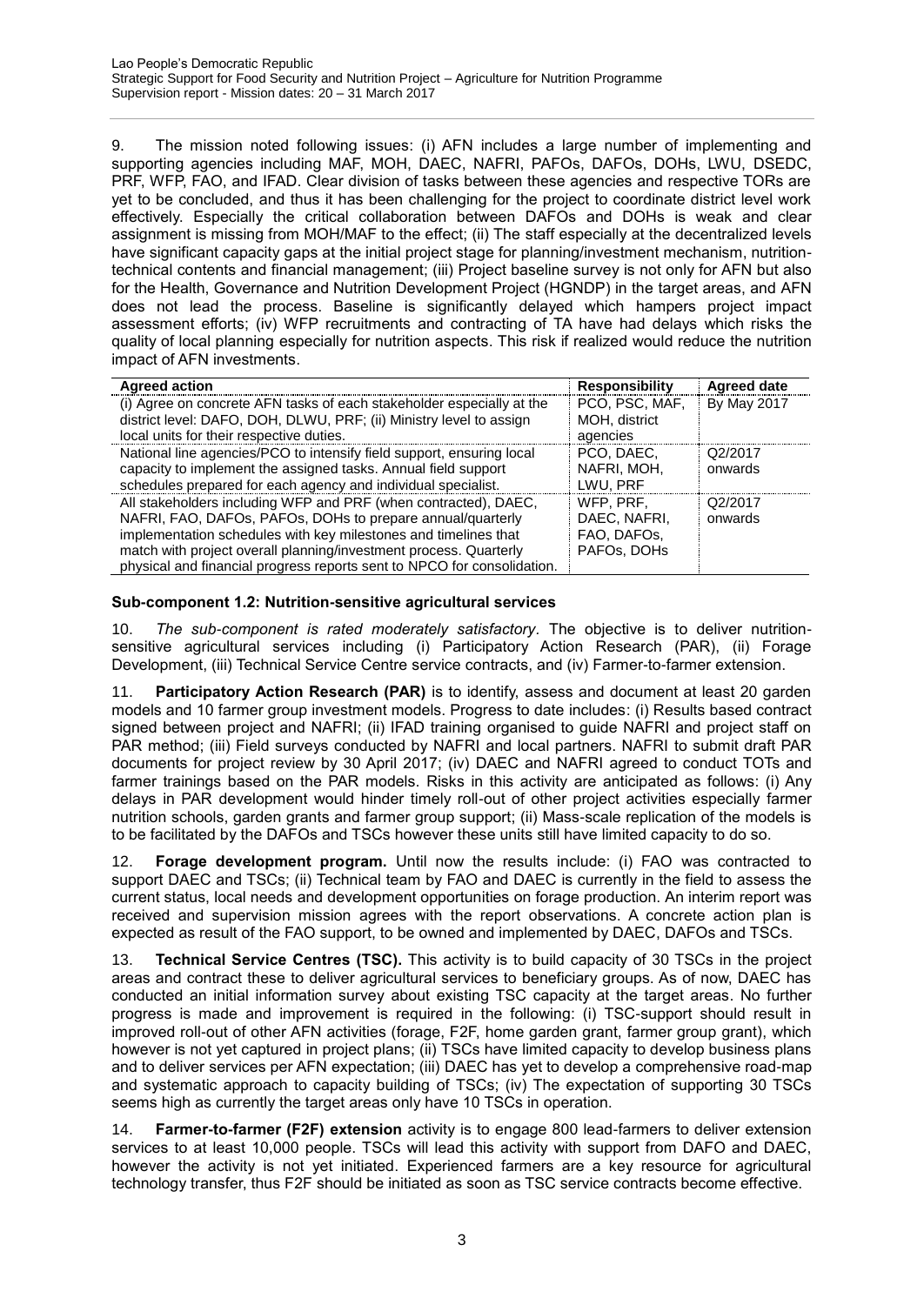| <b>Agreed action</b>                                                                                                                                                                                                                                                                                                                                                         | <b>Responsibility</b>       | <b>Agreed date</b>      |
|------------------------------------------------------------------------------------------------------------------------------------------------------------------------------------------------------------------------------------------------------------------------------------------------------------------------------------------------------------------------------|-----------------------------|-------------------------|
| PAR: (i) By April, NAFRI to submit PAR models to NPCO review; (ii)<br>By May, NPCO, NAFRI, and DAEC to develop a road-map for PAR<br>replication through TOT trainings (GSTs, TSCs, lead farmers), farmer<br>nutrition schools and household/farmer group investments; (iii) NPCO<br>and NAFRI to agree on further PAR research rounds with increased<br>nutrition emphasis. | NAFRI, DAEC,<br><b>NPCO</b> | April-May/2017          |
| <b>TSC:</b> DAEC to prepare and implement a comprehensive road-map for<br>TSC capacity building. Subsequently, TSCs to develop business plans<br>and supported to deliver agricultural services in the project areas.                                                                                                                                                        | DAEC. TSCs                  | May/2017 and<br>onwards |

# **Component 2: Nutrition-Sensitive Planning**

*Overall assessment of the component is rated moderately satisfactory.*

# **Sub-component 2.1: District multi-sector planning**

15. *The sub-component is rated moderately unsatisfactory.* District multi-sector nutrition planning is to be led by DOH in collaboration with DAFO and the inter-agency District Nutrition Committees. The purpose of the process is to coordinate MAF-AFN and MOH-HGNDP projects' support to the implementation of the NNSPA. During the supervision mission interviews, it became evident that this district level coordination is urgently required to engage DOH nutrition-technical inputs to village level Farmer Nutrition Schools and investment planning mechanisms.

16. There is no progress yet due to delays in recruitment of coordination staff and specialists. As of now, DOHs are separately supported by the HGNDP while DAFOs receive technical support from AFN, and their respective tasks are similarly separated. Further delay in this coordination activity would imply risks as follows: (i) AFN village planning process would likely lack sufficient nutrition and health related inputs; (ii) DAFOs and TSCs would establish and develop farmer groups following standard approaches without nutrition emphasis; and subsequently (iii) The AFN investments would be rolled out separately under MAF coordination without HGNDP/DOH nutrition-related inputs.

| <b>Agreed action</b>                                                        | <b>Responsibility</b> | <b>Agreed date</b> |
|-----------------------------------------------------------------------------|-----------------------|--------------------|
| WFP to complete AFN staff recruitments at district level and ensure their   | <b>WFP</b>            | April 2017         |
| capacity to effectively support the NNSPA and AFN implementation.           |                       |                    |
| International part-time specialist and national full-time specialist        | <b>NPCO</b>           | 2017 and Q1-       |
| engaged to provide nutrition-technical support for AFN staff at all levels. |                       | Q2/2018            |
| Budget released from unspecified international and national TA budget.      |                       |                    |
| MOH and MAF to assign DOH and DAFO for their joined AFN activities:         | MOH. MAF.             | May 2017           |
| (i) VDP technical support, (ii) farmer nutrition schools. District level    | DOH. DAFO.            |                    |
| action plans, timeline and multi-sector coordination mechanism              | <b>WFP</b>            |                    |
| established to the effect.                                                  |                       |                    |

# **Sub-component 2.2: Village development planning**

17. *The sub-component is rated moderately satisfactory.* The project includes a participatory planning and investment mechanism at the village level. Nutrition sensitive agricultural development and supporting small-scale infrastructure are in focus of the planning process. Achievement to date includes: (i) Establishment of the District Technical Support Team at each district consisting of District DAEC, DAFO, DHO, District Planning Department, and Village representatives; (ii) As VDP is not yet in place, PRA was conducted in 61 villages with participation of 5197 villagers (1455 poor, 1805 women) to identify local needs as inputs for 2017 AWPB; and (iii) initial discussion have been held between WFP and the Poverty Reduction Fund (PRF) to engage PRF network as service provider for the VDP process. PRF has experience in nation-wide implementation of village planning, small infrastructure investments, agricultural production investments and micro-credit. In the project areas, PRF is present in 253 villages out of 400 project targeted villages which would make PRF a natural and cost-effective partner to the AFN.

18. At the initial stage of the project, following risks are anticipated for the VDP: (i) Next village planning cycle is in June-July to be followed by the first VDF investments by end of 2017. However, the required planning support is yet to be mobilized. The project investments of this year cannot be implemented unless a comprehensive VDP process is immediately established with all supporting documents and a capacity building plan; (ii) WFP has yet to finalize an agreement with PRF about provision of services to the VDP process. There are still open some questions regarding the possible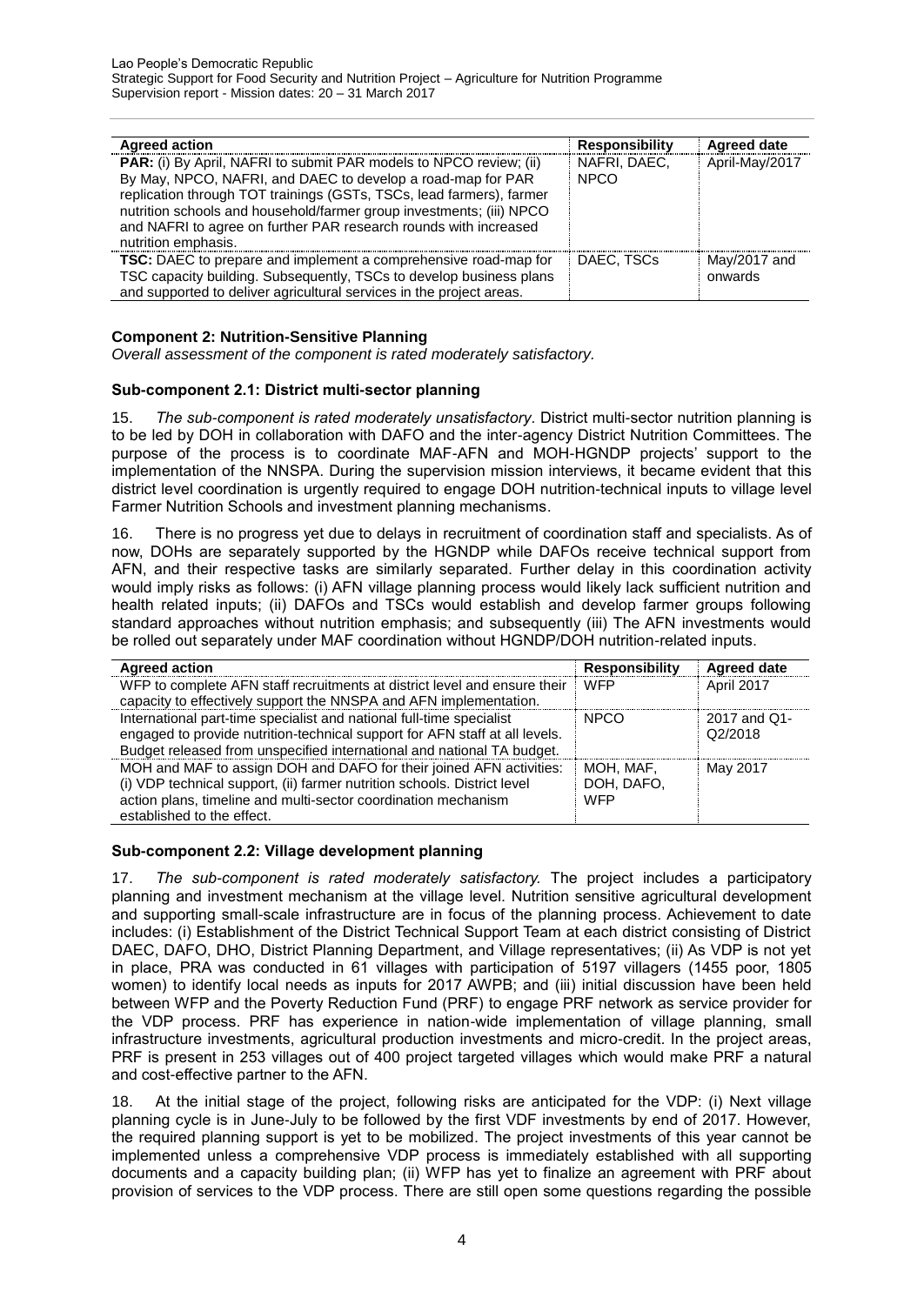extent of support by PRF and compatibility of PRF and AFN planning approaches. This institutional set-up and respective preparations need to be in place to commence the VDP cycle. (iii) Understanding and capacity regarding nutrition sensitive planning is limited among project partners and communities, due to delays in components 2.1 and 2.3.

| <b>Agreed action</b>                                                                                                                                                                                                                                           | <b>Responsibility</b>                             | <b>Agreed date</b>   |
|----------------------------------------------------------------------------------------------------------------------------------------------------------------------------------------------------------------------------------------------------------------|---------------------------------------------------|----------------------|
| Based on existing MPI guideline and project materials (PRF, SUFORD,<br>SSSJ), finalize the VDP manual and training package. Manual to include<br>practical tools and a set of criteria for identification and selection of<br>nutrition sensitive investments. | WFP. NPCO.<br>Service Provider                    | April-May/2017       |
| Organize TOT for all District Technical Support Teams and village<br>authorities on the finalized VDP approach and tools.                                                                                                                                      | WFP, Service<br>Provider, PAFO,<br><b>DAFO</b>    | May-<br>: June/2017  |
| Implement VDP in project targeted villages.                                                                                                                                                                                                                    | WFP, Service<br>Provider, DAFO,<br>DOH, villages. | June/2017<br>onwards |

# **Sub-component 2.3: Farmer nutrition schools**

19. *The sub-component is rated moderately unsatisfactory.* Monthly "farmer nutrition schools" (FNS) are to be established and supported in 400 villages. The FNS' will be implemented by the district DOH, DAFO, LWU and Village Nutrition Committees while the WFP is to provide technical assistance and coordination support. The FNS is meant to function as a village-level forum for SBCC, nutrition trainings, agricultural trainings and for the farmer group and village development planning processes. However due to delays in recruitment of district level staff and SBCC consultant the activity is yet to be initiated.

| <b>Agreed action</b>                                                       | <b>Responsibility</b> | <b>Agreed date</b> |
|----------------------------------------------------------------------------|-----------------------|--------------------|
| WFP, MAF, MOH to draft and agree on a TOR for the Farmer Nutrition         | WFP. MAF.             | May 2017           |
| Schools including detailed description for: (i) overall description of the | <b>MOH</b>            |                    |
| FNS concept, (ii) functions of facilitators, (iii) functions of technical  |                       |                    |
| trainers, (iv) functions of TOT master trainers, (v) expected immediate    |                       |                    |
| outputs and results, (v) roll-out plan including timeline for contents     |                       |                    |
| development, TOTs, trainings, planning meetings and investments.           |                       |                    |
| SBCC consultant to be hired and to develop the FNS nutrition-technical     | <b>WFP</b>            | Q2/2017            |
| SBCC contents and training materials.                                      |                       |                    |

# **Sub-component 2.4: Household farm/garden planning**

20. *The sub-component is rated moderately satisfactory.* In the context of Farmer Nutrition Schools, DAFOs and DLWUs are to facilitate village discussions and workshops to plan garden investments and farm investments. The achievement so far includes: (i) Farmer group grant manual finalized through IFAD support and consultative workshops with NPCO, DAEC, NAFRI, MOF, MPI; (ii) Provincial and districts partners informed on household farm/garden grant mechanism; (iii) Group Support Teams (GST) established in all 12 districts, with participation of 152 members (42 women) from DOHs, DAFOs, LWs, District PRFs, District Planning Units, and village leaders; (iv) DAEC conducted initial GST training sessions for all districts and facilitated one model farmer group establishment in each province; (v) Each DAFO has scheduled establishment and capacitation of 5 farmer groups in 2017.

21. Substantial issues under this sub-component include: (i) Institutional arrangement for the subcomponent is not yet clarified especially for the division of specific tasks between DAEC, LWU, DAFO, DLWU; (ii) The planning should result in investment plans for nutrition sensitive agricultural practices/technologies to be financed through sub-component 3.3. This workflow was not yet clear to the interviewed GSTs; (iii) GSTs and villagers have limited planning skills, and limited technical knowledge about nutrition sensitive farm/garden models. In order to function adequately, the subcomponent requires substantial continuous support for nutrition sensitive agricultural production, farm planning skills and group management. The absence of a comprehensive support strategy for this sub-component undermines effective rollout of sub-component 3.3.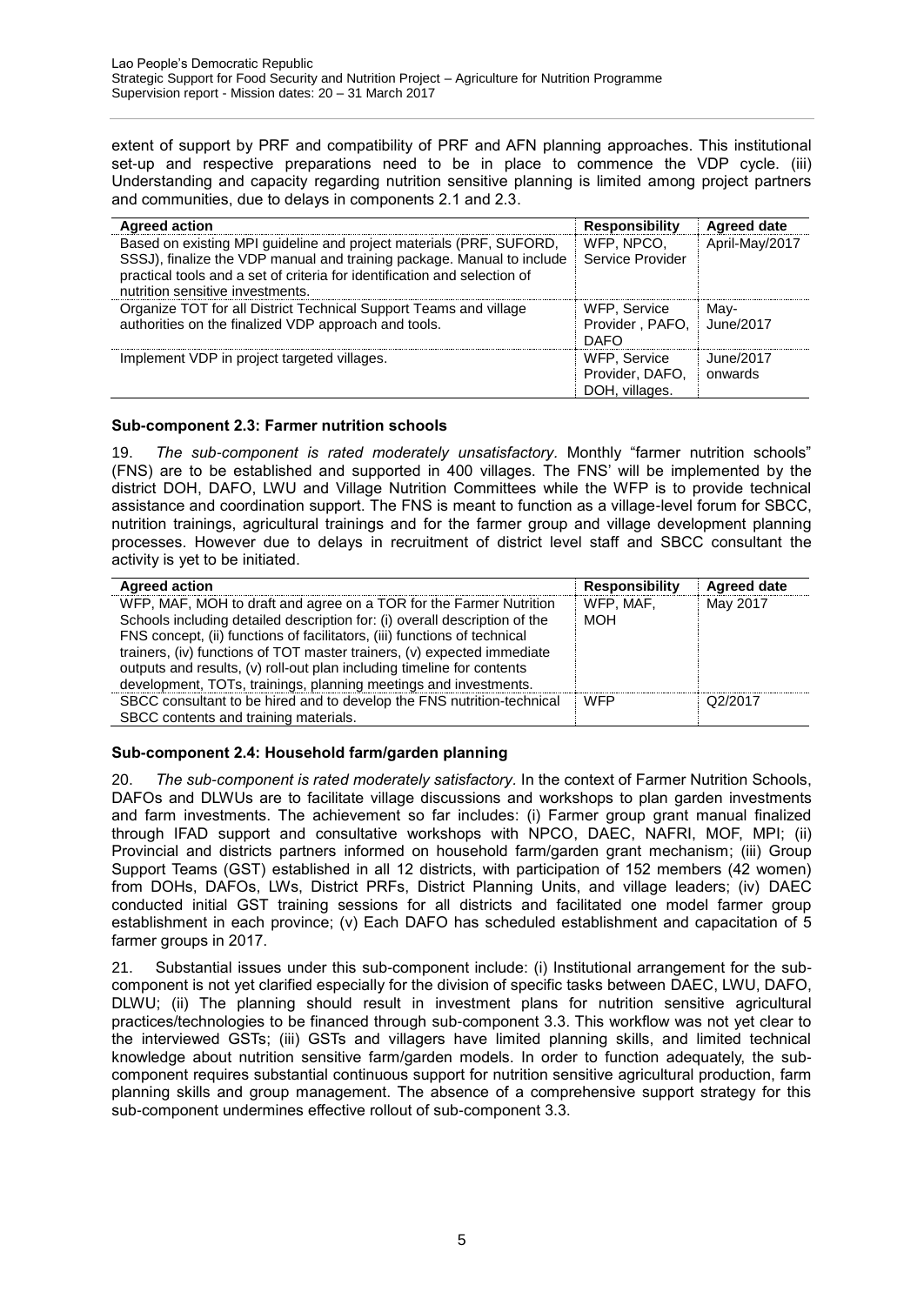| <b>Agreed action</b>                                                                                                                                                                         | <b>Responsibility</b>                  | <b>Agreed date</b> |
|----------------------------------------------------------------------------------------------------------------------------------------------------------------------------------------------|----------------------------------------|--------------------|
| Clarify the division of tasks between DAEC, LWU, DAFOs, and<br>DLWUs. Each agency to prepare action plans and training materials<br>accordingly.                                             | NPCO, WFP.<br>LWU. DAEC.<br>DAFO, DLWU | April-May/2017     |
| Conduct TOT training for GSTs on nutrition sensitive garden/farm<br>planning and investments process.                                                                                        | WFP. DAEC.<br>DAFOs, DOHs,             | May-June/2017      |
| Organise village meetings at Farmer Nutrition Schools to learn about<br>nutrition sensitive farming models, establish farmer groups, and to<br>plan for AFN garden/farmer group investments. | DAFO. LW.<br>DAEC, GSTs                | July-August/2017   |

# **Component 3: Investments**

*Overall assessment of the component is rated moderately satisfactory*

# **Sub-component 3.1: Strategic investment plans**

22. *The sub-component is rated moderately satisfactory.* AFN target is to conduct 2-3 commodity specific SIPs in each project district, in support of VDF, Farmer Group and PPP investments. Progress so far includes: (i) FAO prepared a comprehensive work-plan based on which it was contracted to describe 12 different value chains (1 per target district) and prepare 8 strategic investment plans; (ii) First field visits were completed in all districts and draft SIPs are under preparation for seven first or second priority commodities, namely rice, chicken, cattle pig, maize, cardamom, buffalo. Additional commodities will be chosen out of nine commodities which were ranked as third or fourth priority: mulberry-silk-weaving, bamboo shoots, pea bean, garlic, fruits and fruit tree branches, goat, fish, ginger, job tears; (iii) Second field visits and review process are scheduled to finalize the FAO inputs by 10/2017; (iv) The research team composition and quality of work-plans are satisfactory thus the expectation is high for the final documents; (v) NAFRI researchers take part in the SIP process to learn the method.

23. However, (i) the quality of SIPs could not yet be assessed by the mission as initial findings are yet to be documented and shared with the AFN, and (ii) the concrete application of the upcoming SIP documents requires some clarification: AFN needs to plan how DAEC/NAFRI/DAFOs will make use of the upcoming SIP documents in the planning and investment processes, and discuss with the FAO drafting team about possible adjustment of the SIP documentation accordingly.

# **Sub-component 3.2: Village agriculture infrastructure**

24. *The sub-component is rated moderately satisfactory.* The purpose is to invest USD 12 million in 400 villages' agriculture infrastructure. As input to this, the VDP process (2.2) is to identify investment priorities at the villages. Following approval of the VDPs, fund transfers will be made to Village Development Fund bank accounts for community self-implementation of the plans. DAFOs, PAFOs, AFN accountants and WFP district coordinators will support the villages' self-implementation including simple designs, financial management and procurement processes.

25. In the AWPB 2017, the project has budgeted USD 600.000 for the village infrastructure investments, however constraints persist to deliver this: (i) The process is not yet fully defined as VDP Manual and Project Decentralized Procurement Manual are not yet completed; (ii) If delays and quality constraints in VDP process continue, this will severely hinder the village infrastructure investments for 2017; (iii) Capacities at the district and village levels require intensive strengthening to enable self-implementation of infrastructure investments; (iv) Support responsibilities at province and district level is yet to be defined and coordinated.

| <b>Agreed action</b>                                                                                                                                                                                                                   | <b>Responsibility</b> | <b>Agreed date</b>        |
|----------------------------------------------------------------------------------------------------------------------------------------------------------------------------------------------------------------------------------------|-----------------------|---------------------------|
| VDP Manual and Project Decentralized Procurement Manual to be                                                                                                                                                                          | NPCO, WFP             | April 2017                |
| finalized without further delay and submitted to IFAD for review.                                                                                                                                                                      |                       |                           |
| Cease disbursement of the current infrastructure package until (i) Required<br>capacity and manuals are in place; and (ii) Appropriate VDPs are approved<br>and include infrastructure identification through a participatory process. | <b>NPCO</b>           | May 2017<br>onwards       |
| (i) Define and coordinate the support responsibilities at province and<br>district levels. (ii) Accordingly, roll out intensive capacity building<br>programme to the support units and to villages.                                   | NPCO, PAFO.<br>DAFO.  | April 2017<br>and onwards |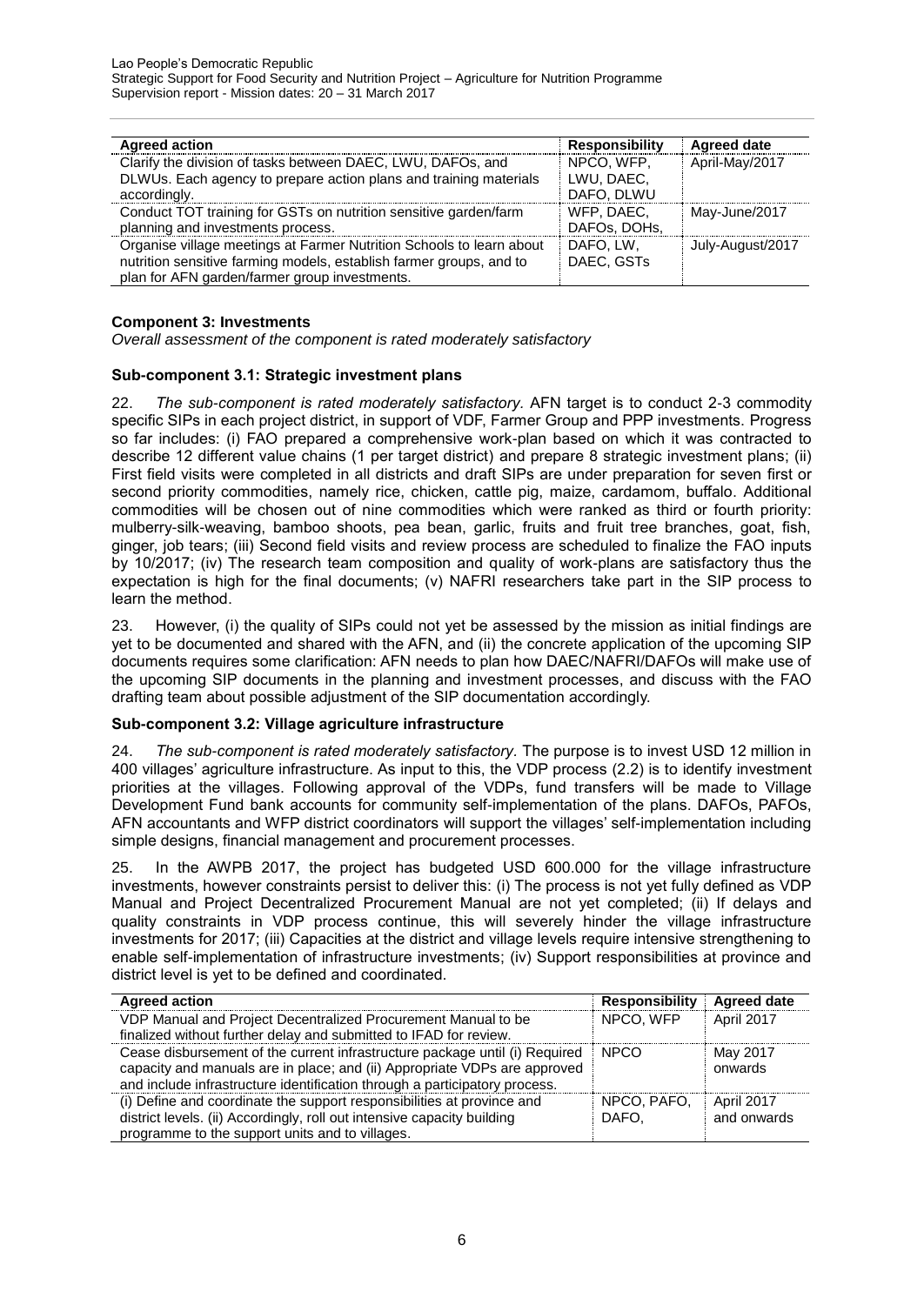# **Sub-component 3.3: Farmer organization investments**

26. *The sub-component is rated as moderately satisfactory.* Two grant instruments are to be established for nutrition-sensitive agriculture investments: Garden Grants and Farmer Group Grants. Both are to be implemented through direct financing of farmers' developed plans. For effective implementation of these, results from other activities are required including PAR (sub-comp 1.2), FNS (sub-comp 2.3), and Garden/Farmer Group Planning (sub-comp 2.4). Initial achievement includes: (i) PAR process and Group Establishment as described in respective sections above, and (ii) Investment procedures agreed upon and disseminated to project districts and villages.

27. The project plans to test the instruments in 2017 through initial 12 farmer group grants and 244 home garden grants. However the progress is still at very early stage and a number of challenges were identified: (i) Specific responsibilities of GST members are yet to be assigned; (ii) Grant investment mechanism is new to the GST members and they have limited experience in investment planning, financial assessment and procurement support; (iii) Approvals of grant proposals need to be made in a transparent and systematic manner, hence NPCO and/or District grant management unit need to be capacitated for the purpose; (iv) Villagers have limited planning skills and technical knowledge about upgraded farm/garden models, and require intensive support in order to meet the standard requirements; (v) Requirements of financial reporting and procurement by farmer groups is not yet clarified due to pending Project Procurement Manual; and (vi) Due to the various inherent risks, the first year grant implementation needs to be thoroughly reviewed prior to next disbursements.

| <b>Agreed action</b>                                                         | <b>Responsibility</b> | Agreed date   |
|------------------------------------------------------------------------------|-----------------------|---------------|
| (i) Assign group support responsibilities for GST members and build          | NPCO, DAEC.           | June 2017     |
| their capacity accordingly; (ii) Establish and capacitate district level     | DPSCs, GSTs           |               |
| appraisal boards for grant approvals.                                        |                       |               |
| GSTs to support initial farmer groups in (i) development of their grant      | <b>GSTs</b>           | July-December |
| proposals; (ii) financial reporting, (iii) procurement, (iv) implementation. |                       | 2017          |
| Evaluate the grant making process and its results, and revise practice       | NPCO, DAFO            | December      |
| as required.                                                                 |                       | 2017 onwards  |

# **Sub-component 3.3B Forest land use Planning and Allocation (FLUPA)**

28. Considering the workload to be implemented during 2017 the project should consider delay of this sub-component until 2018. The first activities of the subcomponent should include: (i) Consultancy contract to conduct forest land use analysis in the project areas; (ii) Development of an action plan for FLUPA roll-out in the following years.

# **Sub-component 3.4: Public-private investments**

29. *The sub-component is rated moderately satisfactory.* The sub-component objective is to build inclusive pro-poor value chains benefitting at least 1800 households. This is to be achieved by coinvestment of USD 0.9 million with at least 18 value chain lead enterprises. During 2017 the project is expected to prepare for the investment process as follows: (i) Finalize above (3.1) described SIP process; and (ii) Conduct a contract farming framework assessment to support policy making and to ensure inclusiveness of the PPP investments. This work will be supported by FAO and the tentative work-plan includes a country status report by end of May 2017 and subsequent strategic support for the Lao legal framework through 2017.

# <span id="page-9-0"></span>**D. AFN implementation progress**

30. **Project management performance.** *Rated as moderately satisfactory.* AFN has carried out a number of activities to establish project management and implementation at different levels: (i) functional project steering committees established at central, provincial and district levels with roles and responsibilities and working mechanism to support AFN performance; (ii) key project officers recruited and total 257 government staff assigned to support the programme at central, provincial and district levels; (iii) project concept, strategy and implementation arrangements are introduced to project staffs at central and local levels; (iv) PIM, Farmer Group Manual and AWPBs for 2016 (6 months) and 2017 were developed through stakeholder consultations at different levels; (v) Service contract with key development partners and service providers were signed to provide technical support for AFN implementation.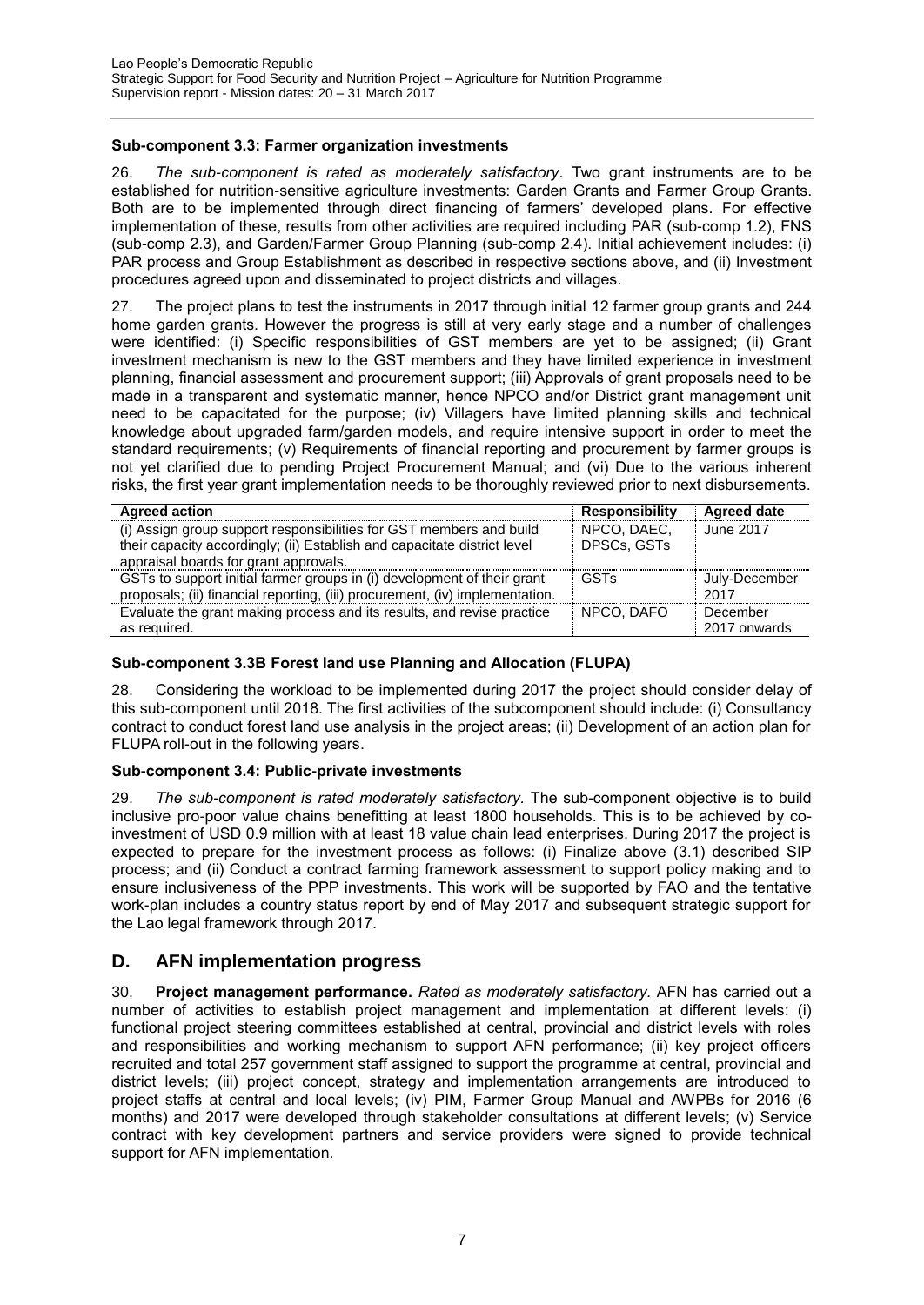31. Management and initial coordination efforts by the NPCO are appreciated in view of the large number of AFN stakeholders from different sectors. For strengthened operations, areas of improvement are elaborated above in section 1.1 along with relevant recommendations.

32. **Coherence between AWPB and Implementation.** *Rated as moderately unsatisfactory.* As of 20 March, 2017, the project disbursement against the 2017 AWPB is 4%. For 2016, the disbursement against AWPB reached 18%. The AWPB 2017 received IFAD no-objection in January 2017, and MAF approval in February 2017. In order to build foundation for intensive field-level implementation in the forthcoming years, following were selected as priority investments in 2017: (i) undertaking background studies and PAR on best farm practices, forage, SIP, and contract farming; (ii) capacity building for districts and villages on VDP, farmer group establishment, and nutrition sensitive issues; (iii) implementation of VDP in 61 villages; (iv) establishment of up to 60 farmer groups; (v) nutrition sensitive small-scale infrastructure development in villages; and (vi) organization of a baseline survey in cooperation with the World Bank funded HGNDP project. At this initial stage, it is still early to assess the coherence between the planned and implemented activities. However, the following activities require critical attention since they are potentially delayed in comparison to the plan: (i) capacity building for partners and beneficiaries related to VDP, farmer group establishment, and nutrition sensitive issues; and (ii) development and implementation of the VDP in the course of 2017.

33. **Monitoring and Evaluation**. *Rated as moderately satisfactory.* M&E in the first year focused on setting up the monitoring system and building related capacity for staff. To date, the following activities have been implemented: (i) responsible staff for M&E has been appointed at all project offices/units from central to district levels; (ii) a draft manual with all monitoring tables has been developed and will be finalised by end of March, 2017; (iii) various project start-up workshops have been organised at district level, in which M&E approaches and methodologies were presented; (iv) TA and equipment support for improvement of MAF PROMIS is planned and budgeted in the AWPB 2017 and competitive selection of service providers is foreseen; (v) the RIMS baseline survey is under preparation. The survey will be conducted in cooperation with the HGNDP – World Bank funded project.

34. The following issues in M&E implementation are noted: (i) slow progress in completion and distribution of M&E manual to districts and villages delayed the actual M&E implementation in the field; (ii) capacity of M&E staff is not yet equipped in all levels, leading to a lack of appropriate tools to measure project interventions; (iii) the cooperation between the project and the HGNDP requires improvement to ensure that key project/RIMS indicators are included in the baseline survey. In the coming period, the mission recommends the M&E staff (i) to finalise and distribute the M&E manual as soon as possible; (ii) to develop a capacity building plan for M&E and implement interventions to capacitate M&E staff accordingly; and (iii) to thoroughly discuss with HGNDP to include project/RIMS indicators in the baseline survey using the project log-frame and the standard RIMS questionnaire as inputs for discussion.

35. **Gender focus.** *Rated as moderately satisfactory.* Although the project is still at its initial stage with limited activities implemented in the field, the project has demonstrated awareness in gender focus. In specific, (i) women account for 45% of all beneficiaries in capacity building activities by the project; (ii) 35% PRA participants are women. Through field visits, the mission notes that women have played a significant role both as beneficiaries and actors in the initial stage of project implementation. In order to further guide project staff and partners to practical mainstreaming of gender aspects into project activities, the mission suggests the project to develop gender mainstreaming guidelines and provide capacity building for project staff and partners in this respect.

36. **Poverty focus.** *Rated as satisfactory.* The project poverty focus is adequate. 400 selected project villages are among the poorest and most difficult villages with poverty rates higher than the provincial poverty rates. Project statistics reflect that participation of the poor in initial project activities is high. Regarding specific activities, proportion of poor participating was 30% in PRA, and approximately 52% in capacity building activities. Through field visits, the mission observed that the poorest groups within the project areas are (i) the ethnic minorities (Hmong and Khmu), and (ii) the HHs headed by women (husband deceased or disabled). Future project activities should pay a specific attention to these groups, in particular in the VDP, farmer group grant, and home garden grant.

37. **Effectiveness of targeting approach.** *Rated as moderately satisfactory.* In this early stage, it is still early to evaluate the effectiveness of the project targeting approach as most project instruments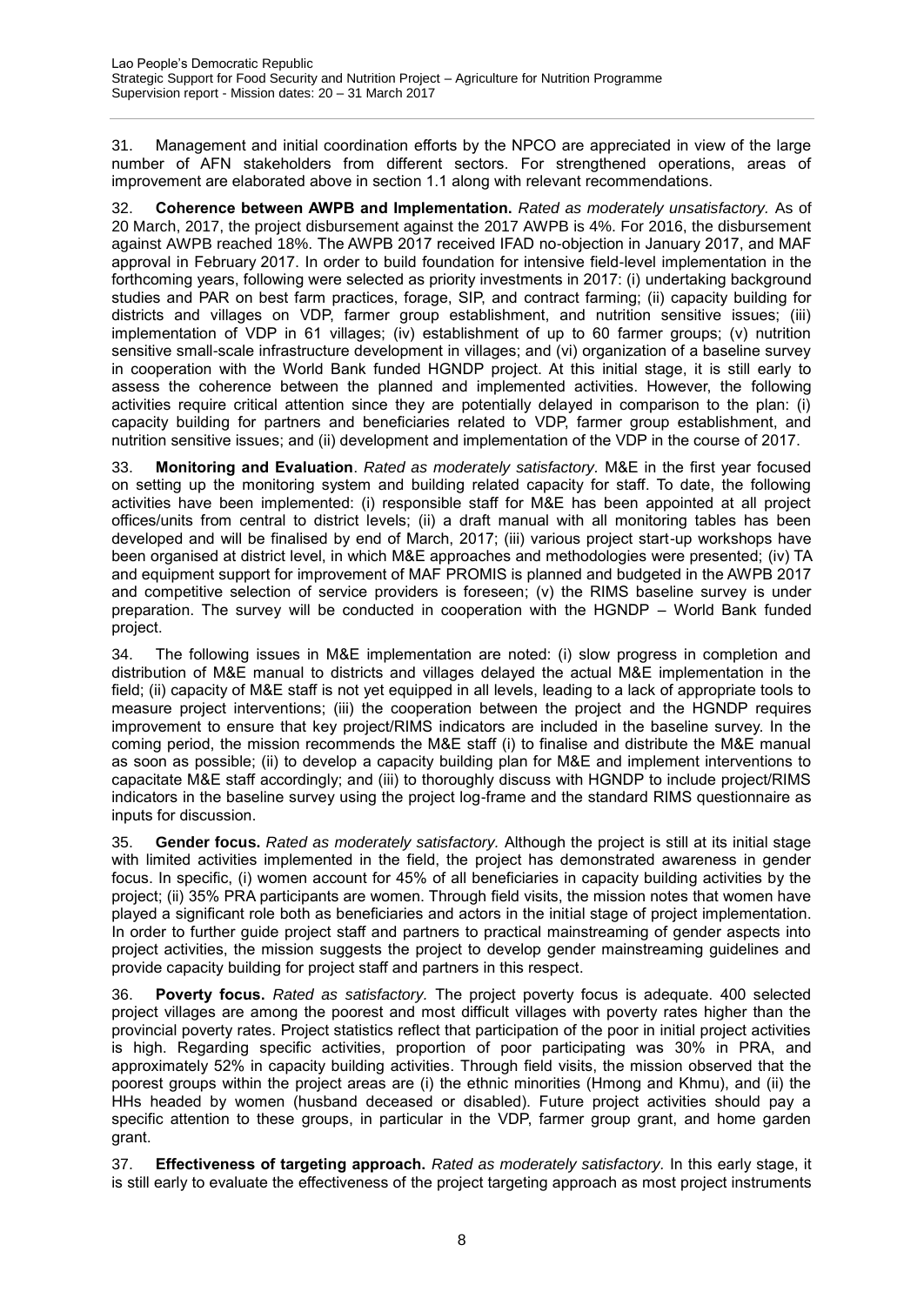are not yet implemented in the field. Recommendations for strengthened targeting: (i) The agricultural models should be tailored for the specific needs of poor in different locations; (ii) Coordinated targeting effort by various NNSPA stakeholders including AFN, HGNDP, UNICED, EU and PRF requires strengthening especially where complementariness is expected.

38. **Climate and environment focus.** *Rated as moderately satisfactory.* Climate change and environment are cross cutting issues of the project. CCA and environmental technologies and practices will be addressed through various project instruments including VDP, farmer grant, and home garden grant. The project is in early stage of implementation and concrete activities related to climate and environment are yet to be initiated. However, the mission notes that implementation plans for above mentioned instruments indicate an adequate focus in climate and environmental outputs, outcomes, and impacts.

39. **Innovation and learning**. *Rated as moderately satisfactory.* The project design introduces a number of innovative food nutrition and security, and rural development instruments to the project villages. At the initial stage, the project and implementing partners have initiated learning processes to enable implementation of these instruments. Various required manuals and guidelines including PIM and the Famer group manual were developed. However, the progress of implementation and learning is still limited. Most of the project partners are still unaware of the opportunities brought in by the innovative new methods, and lack technical capacities to implement these appropriately. The mission recommends to carry out a comprehensive capacity building framework to ensure efficient delivery of the innovative instruments including forage, VDP, Farmer Nutrition School, home garden grant, farmer group grant, farmer to farmer extension, and PPP.

40. **Partnerships**. *Rated as moderately satisfactory.* In provinces where there are concurrent projects/programmes under implementation, effective partnerships are particularly essential in order to ensure successful project implementation. To date, the project has initiated dialogues with relevant ministries (MPI, MOH, MOE) and development donors (WFP, FAO, WB, EU and UNICEF) regarding possible cooperation in project implementation. Resulting from such efforts, the project baseline survey will be jointly conducted with the World Bank funded HGNDP project. In addition, the NPCO has made significant efforts to integrate various project processes with the government Social Behavioral Change Communication (SBCC) in nutrition programme through the multi-sector convergence planning process. These partnerships have strategic relevance to the IFAD Lao RB-COSOP. The NPCO is also closely partnering with all relevant agencies in activity implementation, including DAEC, NAFRO, PAFO, LW, DAFO, DOH at provincial and district levels. Partnership with private sector entities including enterprises and households is planned to be initiated from last quarter of 2017.

# <span id="page-11-0"></span>**E. Fiduciary aspects**

41. **Financial Management.** *Rated as moderately unsatisfactory.* The mission noted positive attempts to implement an appropriate Financial Management system. Financial structure is established with personnel that has the potential for improvement. The supporting documentation for accounting is fairly organized and follows a rudimentary filing system with manual vouchers. Efforts are made to consolidate and create capacity in the financial reporting from the Provincial and District levels. Bank reconciliations and a payroll file are made appropriately. Despite these efforts, the mission is concerned mainly with: (i) weaknesses in the financial reporting due to the absence of a computerised system, and in the accounting due to the non-compliance of International Accounting Standards, (ii) inadequate segregation of duties, and (iii) several gaps in the procedures that regulate the unit's financial operations in its day-to-day operations (effective management of funds at different levels of the project, weekly capacity building, etc.). These concerns negatively affect the implementation of the project, principally due to a limited capacity to monitor financial progress, delays and inefficiencies in the funds flow, and cumbersome but non-effective internal controls that lack a specific purpose and fail to help the performance of the project.

42. **Organization and Staffing.** The mission has observed that the NPCO and DAFOs are adequately staffed in terms of Financial Management (FM) and Administration. This structure to support the project meets its functional needs, but the segregation of duties among them is not optimal. The assigned roles overlap, generating weakness in the internal control system. For example, the Accountant both records transactions and prepares the bank account reconciliations; and at the NPCO it is difficult to identify between the Finance Assistant, Accountant, and Cashier who is engaged with each type of task. For improvement, the mission recommends that (i) the Financial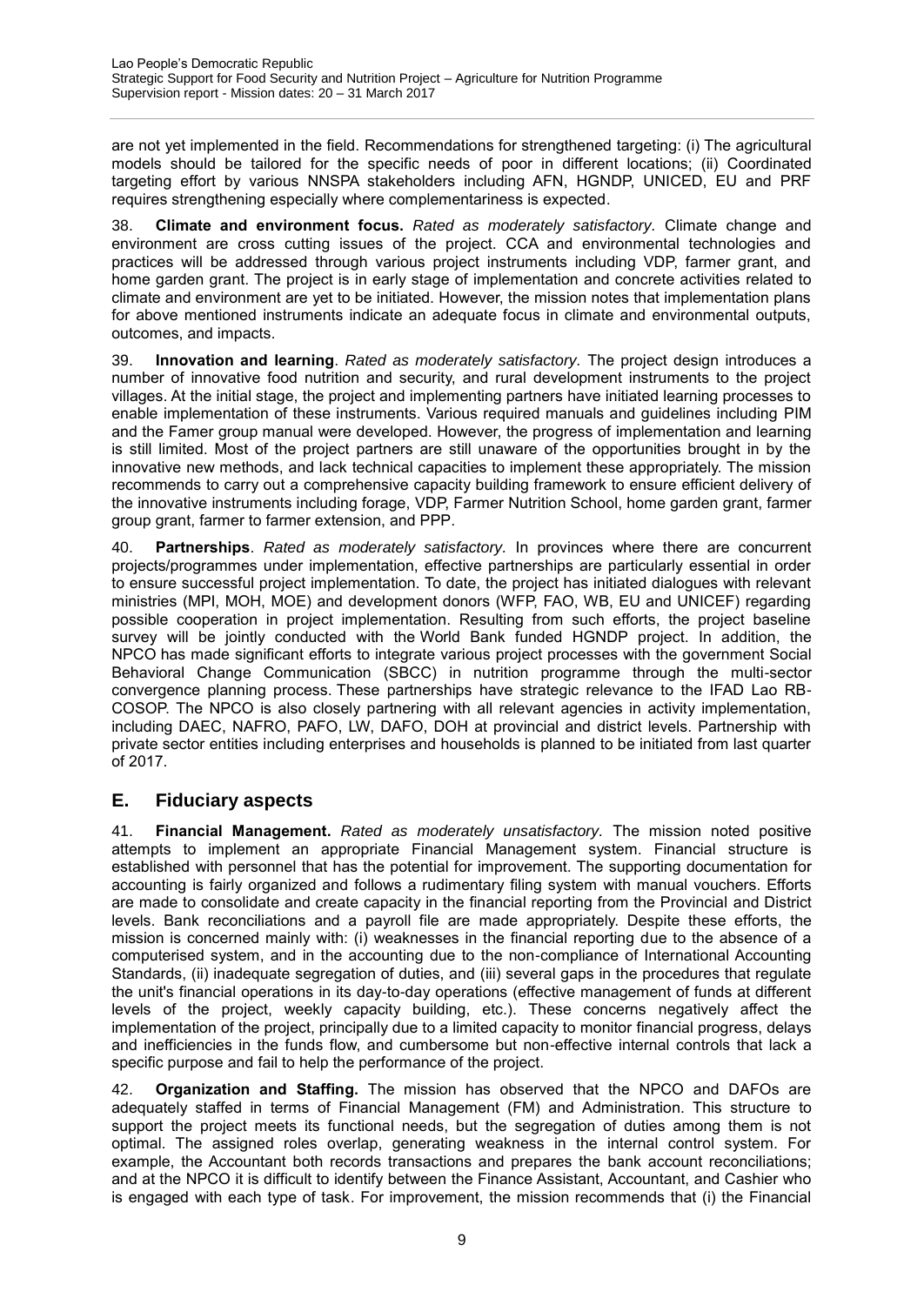Management Manual and the Procurement Manual be updated and used as a guide to revise the ToR for each position in the Finance, Administrative and Procurement sections, in order to rationalize the allocation of duties and ensure proper segregation of duties; and (ii) the duties of the Finance Manager, in order to effectively lead the support structure, be centered around supervising the NPCO, PAFOs, DAFOS and finance staff, analytical reviews and tasks, and financial reporting. Additionally, the mission recommends that a performance-based evaluation system be put in place with semiannual and annual performance reviews all over the cost centres of the project.

43. **Accounting and Financial Reporting & Monitoring.** The project uses a single-entry manual system in which transactions are recorded in Excel. In this manual environment, accounting procedures are duplicative and time-consuming, the financial data produced is not reliable, and there is a great risk of losing information. Monthly financial reporting by PAFOs and DAFOs, and consolidation by NPCO - done on Excel - is highly error-prone, and critical information needed for good financial management is not readily available (such as monitoring of budget, monthly reporting, management of accounts payable and accounts receivable). Finally, no backup measures are in place, should these manual or Excel records be damaged or destroyed. In order to address these issues, the mission recommends the immediate installation of a specialised, proven, accounting software package, adapted for project and donor needs (including analytical coding of transactions, production of financial statements, AWPB monitoring by sub-component, and outcome). All finance staff at NPCO should be fully trained on the use of the software.

44. **Internal Controls.** Expenditure authorization processes at the NPCO level were found to be moderately satisfactory. However, in addition to the internal controls shortcomings caused by the use of a manual accounting system, the mission has noted the following: (i) The Financial Management Manual is not fully effective; it has not been adapted to the current finance staff structure of the NPCO and to the needs of the project (establishing formal processes to manage funds at PAFOs, DAFOS and other entities implementing project activities); (ii) Monthly reconciliations from PAFOs and DAFOs are incomplete and unorganized. They don't follow a harmonized pattern of preparation and verification procedures. The preparation and approval of reconciliations, including monthly bank reconciliation responsibilities, are not segregated; (iii) Accounts Receivable and Accounts Payable information cannot be easily obtained; (iv) Travel expenditures management needs differentiation as corresponding either to staff members or to participants/beneficiaries; (v) Lack of control over the allocation of expenditures to the proper expense category, component, sub-component, outcome and location leads to allocation errors being undetected. Recommendations addressing these issues are made in the agreed actions below.

45. **Fund flows and Disbursements / Withdrawals:** The project maintains bank accounts at the district level of implementation, in which an allocated amount is replenished on a regular basis (current monthly threshold USD 10,000). For the implementation at the province level, the project provides advances to the personal bank accounts of the PAFOs' staff. The mission recommends incorporating a section in the Financial Management Manual, both to regulate the administration of the replenishments to the DAFOs cost centres and to monitor the advances to the staff personal accounts, establishing deadlines for reporting submission and standardizing the procedures to be followed.

46. For the payments or transfers to entities implementing project activities, such as small scale infrastructure at village level, it is recommended that these are governed by effective legal agreements (MoUs or contracts). It is also recommended that monthly reporting on the use of funds is performed and that these types of contracts appear as "Accounts Payable" on the DA reconciliation statement until they have been settled for and the work is finished.

47. Regarding the preparation of WAs, the project needs to standardize the procedure and automate it to provide updated information about its final position at each time of submission to IFAD.

48. **Disbursement.** *Rated as moderately satisfactory.* As at 28 February 2017, the total disbursement for the GAFSP grant and by all financiers stood at USD 1.6 million against total approved project cost of USD 38.8 million (4%). This comprises disbursement of 6% by the IFAD administered grant amount and 1% by the WFP administered grant amount.

49. **Counterpart funds.** *Rated as moderately satisfactory.* The disbursement from government budget as of 28 February 2017 was USD 0.2 million, standing at 4% of the total committed counterpart budget. The mission observed that the project has not yet obtained the foreseen tax exemption, causing a misappropriation in the accounting due to the complexity to track and compensate IFAD the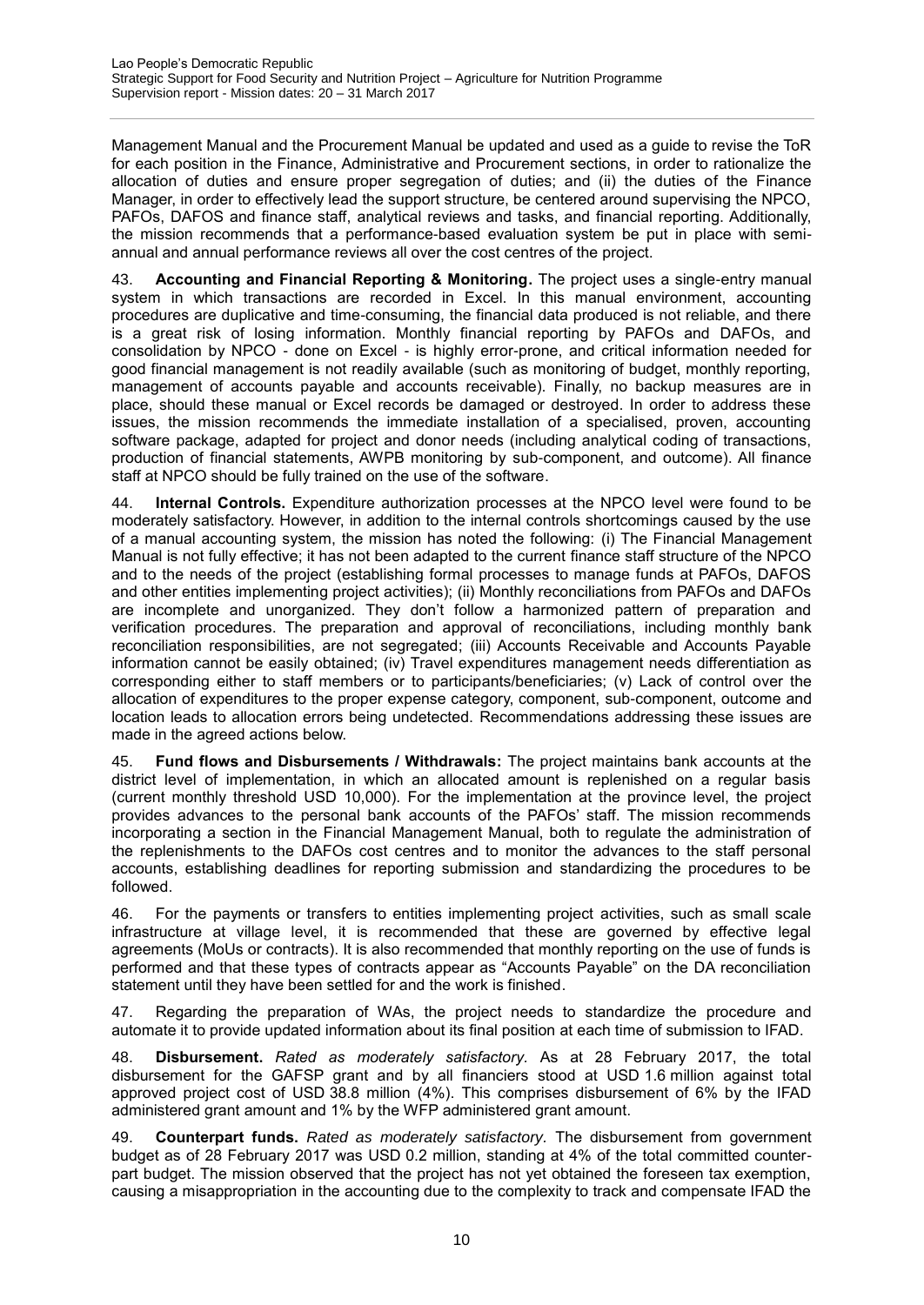tax counterpart of the government on a manual accounting environment. The mission recommends the project to obtain the tax exemption as soon as possible. For the expenses made before the tax exemption is effective, the project needs to show that the tax was efficiently tracked and compensated to IFAD.

50. **Beneficiary contribution.** *Rated as moderately satisfactory.* The beneficiaries' contributions are foreseen to start during Q3/2017 when the investment instruments are first rolled out. Project is alerted that the contributions should be recorded and noted in the financial progress reports.

51. **Compliance with loan covenants.** *Rated as moderately satisfactory.* The NPCO has complied with most of the financing agreements' covenants, except for the accident/health insurance for project personnel, tax exemption, and the computerized accounting system. The latter, is a critical element to ensure proper accounting and financial reporting prudent. Thus, it was agreed that the accounting software will be installed and operationalised within the next one month, with all financial accounts and reports inputted to the new, computerised system at NPCO level. Following up with this agreed action is required for approval of next WA submitted to IFAD.

52. **Audit***. Rated as moderately satisfactory.* Through agreement between IFAD and the project the external audit for the year 2016 will be performed together with the audit for the year 2017, due to the limited amount spent during 2016. The project will be audited by a private firm at the end of 2017, covering the period of 28 April 2016 to 31 December 2017, in compliance with the International Standards on Auditing and the IFAD Guidelines on Project Audits. The audit report will be submitted to IFAD within six months of the end 2017

53. **Procurement.** *Rated as moderately satisfactory.* Overall, the NPCO has established processes and procedures for procurement, and key documents on planning, bidding and contract management are being maintained, with minor areas for improvement. Procurement documentation and decisions made so far in the project are of moderate quality. While there have been delays with some procurements such as the tender for IT equipment, the mission recognized that the decision to cancel the initial bidding and re-tender was made in order to ensure transparency and fairness in the procurement activities. However, the mission noted with concern that the procurement capacity in the decentralised levels is very limited and Project Decentralised Procurement Manual for decentralized procurement is not finalized yet, which may result in delays as the project advances in its implementation. Therefore, it is recommended that concentrated efforts are made by the NPCO to finalize the Project Decentralised Procurement Manual as soon as possible and provide intensive trainings in order to mitigate this risk.

54. **Procurement Planning:** Procurement Plan (PP) is prepared and maintained by the NPCO, which outlines the major procurement requirements in line with the AWPB. In order to allow tracking of actual process of planned procurements it is recommended to revise the PP template as discussed during the mission. Furthermore, the PP needs to also track implementing agencies at decentralized level, which will become important as the project starts to decentralize procurement implementation. Regarding procurement of civil works for village infrastructure investments, the current PP indicates USD 600,000 based on National Shopping procurement method, which is not in line with the project design and PIM. These items are subject to VDP approval and the specific investment process needs to be defined in Project Decentralised Procurement Manual.

55. . **Procurement Processes and Procedures:** The NPCO is following Prime Minister Decree No.03/PM (2004), Implementing Rules and Regulations No.063/MOF (2004, amended 2009) and Procurement Manual endorsed by MOF (2009). Standard bidding documents (SBD) endorsed by MOF are being used for tenders conducted by NPCO. However, DAFOs have very limited understanding on procurement processes and documentation requirements. As noted above, the Project Decentralised Procurement Manual has not been finalized yet, and the NPCO is currently in the process of developing it which is foreseen to include simplified processes and templates to facilitate implementation at decentralised levels. It will be important to finalise the Project Decentralised Procurement Manual and train the relevant stakeholders in decentralised levels as soon as possible, in order to ensure that procurement at decentralised level can be implemented on schedule as needed in project components.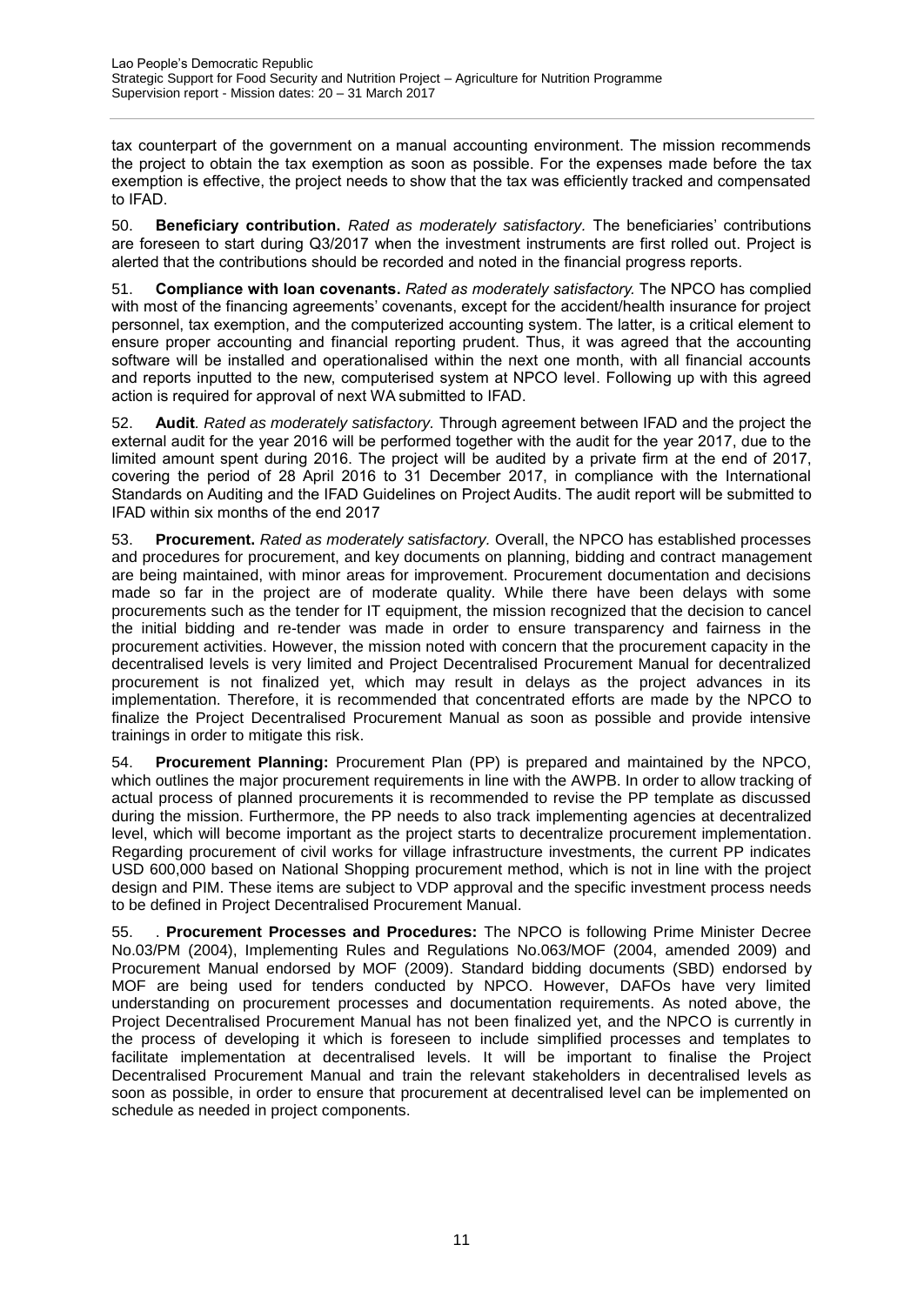56. **Contract Management:** Register of Contracts is prepared and maintained by the NPCO, recording the major contracts signed under the project in line with the AWPB and Procurement Plan.

57. **Record Management:** Electronic records are currently kept in the personal computer of procurement staff, but NPCO is establishing an online documents repository with restricted access. Given the limitations in official documents repository system for electronic records, systematic filing of original hard copies is important to serve as the official records for procurement. However, currently the files are not kept in specific designated files by each procurement, as there are limitations in filing space at the NPCO. While the situation is expected to be improved with additional space becoming available, it is recommended that the NPCO systematically reviews the filing and records management structure.

| <b>Agreed actions</b>                                                                                                                                                                                                                                                                                                                                                                                                                                                         | <b>Responsibility</b> | Agreed<br>date      |
|-------------------------------------------------------------------------------------------------------------------------------------------------------------------------------------------------------------------------------------------------------------------------------------------------------------------------------------------------------------------------------------------------------------------------------------------------------------------------------|-----------------------|---------------------|
| At the NPCO level, install and customize a specialised accounting<br>software, adapted to the project and donor requirements, and making<br>reference to existing solutions in other IFAD Laos projects. Processing of<br>the next WA (3) will be subject to this. Following installation, intensive<br>training provided at least for the first year of its implementation.                                                                                                  | <b>NPCO</b>           | 30/04/2017          |
| Improve the filing system for better organization: payment vouchers, receipt<br>vouchers, journal vouchers, contracts, human resources, assets, payroll,<br>etc.                                                                                                                                                                                                                                                                                                              | <b>NPCO</b>           | 30/05/2017          |
| Updated FMM in the following: segregation of duties, management<br>accounts payable and accounts receivable, management of contracts/<br>agreements at the province and district levels, special treatment of funds<br>channelled to groups of beneficiaries/farmers at the village level,<br>management of cash, differentiation between travel expenses to staff<br>members and to participants/beneficiaries, systematize the financial<br>reconciliations from the DAFOs. | <b>NPCO</b>           | 30/04/2017          |
| The project to maintain a separate registry to monitor Accounts Payable<br>and Accounts Receivable.                                                                                                                                                                                                                                                                                                                                                                           | <b>NPCO</b>           | 30/04/2017          |
| The project to obtain the tax exemption. For the expenses made before the<br>tax exemption is effective, project to show that the tax was efficiently<br>tracked and compensated to IFAD.                                                                                                                                                                                                                                                                                     | <b>NPCO</b>           | 30/04/2017          |
| ToRs of the Finance, Administrative and Procurement staff be updated and<br>reviewed according to the updated versions of the Financial Management<br>and Procurement Manuals.                                                                                                                                                                                                                                                                                                | <b>NPCO</b>           | 31/05/2017          |
| Financial management staff performance-based evaluation system be put<br>in place with semi-annual and annual performance reviews.                                                                                                                                                                                                                                                                                                                                            | <b>NPCO</b>           | 30/04/2017          |
| The internal audit function to be recruited.                                                                                                                                                                                                                                                                                                                                                                                                                                  | <b>NPCO</b>           | 30/06/2017          |
| First draft of the Project Decentralised Procurement Manual to be shared<br>with IFAD for review, addressing processes and procedures for<br>procurement conducted at decentralized levels.                                                                                                                                                                                                                                                                                   | <b>NPCO</b>           | 30 April 2017       |
| On-the-job training on the finalised Project Decentralised Procurement<br>Manual conducted for relevant stakeholders in decentralised levels                                                                                                                                                                                                                                                                                                                                  | <b>NPCO</b>           | May 2017<br>onwards |
| Updated Procurement Plan to be submitted for IFAD no-objection, including<br>revision on structure to allow tracking and monitoring of actual<br>implementation                                                                                                                                                                                                                                                                                                               | <b>NPCO</b>           | Immediately         |
| Procurement of civil works for village infrastructure investments<br>(component 3.2) are subject to approved VDPs (specific process to be<br>defined in Project Decentralised Procurement Manual, to be sent to IFAD<br>for no-objection)                                                                                                                                                                                                                                     | <b>NPCO</b>           | Immediately         |

# <span id="page-14-0"></span>**F. Sustainability**

58. **Institution building**. *Rated as moderately satisfactory.* AFN adopts the Government decentralization policy for programme management and implementation, thus effective institution building is the key for AFN success. So far, institutional capacity has been developed at the various project levels on project concept, strategies and initially on technical skills. International TA through WFP and FAO has been extended to support the national line agencies which in turn support the institutional capacities at the provincial and district levels. More practical technical support will be continuously required for the key implementing line agencies. Ownership and sustainability of results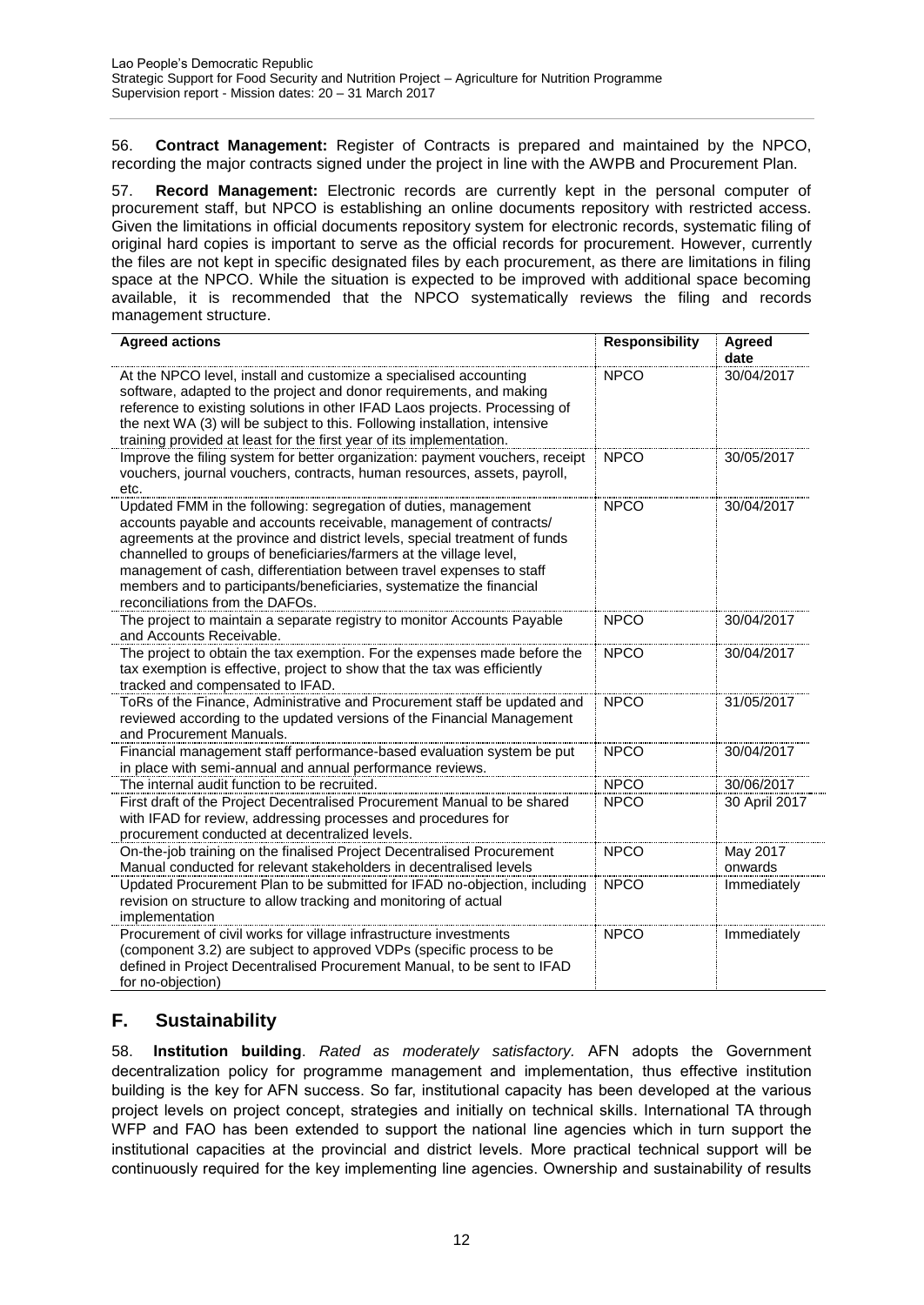will ultimately depend on the capacity of the programme stakeholders and especially the decentralized line agencies.

59. **Empowerment and social sustainability***. Rated as moderately satisfactory.* It is early to evaluate the empowerment and social sustainability of the project. However, the mission observed positive indication for the coming year including: (i) the VDP and nutrition school process and subsequent VDF/home garden investments will increase the empowerment of the project beneficiaries and local implementing partners in villages; and (ii) the innovative financing instruments (farmer grant, PPP) will likely strengthen the capacities of the HHs in market access and economic development, and facilitate the participation of the poor, the women and the ethnic minorities.

60. **Quality of beneficiary participation.** *Rated as moderately satisfactory.* To date, early field activities show positive signals of quality of beneficiary participation. VDP/PRA processes involved 61 villages with 1455 poor beneficiaries in identification and planning of project activities at village level. The voices of these groups, therefore, are raised and heard in the process of setting priorities for investments. Funding and full managerial ownership of VDF decentralized to village level, increased motivation significantly. Considerable amount of challenging work remains to be done to facilitate beneficiary participation in market oriented planning for economic development.

61. **Responsiveness of service providers.** *Rated as moderately satisfactory.* The AFN engages a range of service providers to the project implementation, both for direct support of beneficiaries as well as for capacity building for the stakeholders. Especially: DAEC, FAO and NAFRI already support the agricultural-technical aspects at all levels; PRF is to support the participatory village planning process; and MOH/HGNDP are to support the nutrition-technical aspects. DAFOs, DOHs, Lao Women's Union and especially the established District Group Support Teams extend the range of development services to villagers in mass scale. The efforts so far have been responsive to the expectations as per Project Design.

62. **Exit strategy.** *Rated as moderately satisfactory.* At the early stage of project implementation, an exit strategy is not yet required nor developed by the AFN. However in some sub-components the project management needs to consider

63. **Potential for scaling-up.** *Rated as moderately satisfactory.* Although at initial stage, there is high potential for scaling-up project instruments including the local planning instrument (VDP) and farmer nutrition schools throughout Laos. Furthermore, the implementation guidelines for commune infrastructure investment, farmer group grant, and public private investment will also have potential for replication under the Strategy for Agriculture Development (2011-2020) and the Sam Sang programme. The new instruments included in the AFN project are appreciated by the central, provincial, and district leadership, and therefore have high potential for later up-scaling

# <span id="page-15-0"></span>**G. Other (impact)**

<span id="page-15-1"></span>64. **Impact on physical and financial assets.** *Rated as moderately satisfactory.* The project design includes various instruments which create impacts on physical and financial assets, most importantly VDP, farmer group grant, home garden grant, and PPP. Roll-out of above instruments is prepared for and will be initiated during 2017. Baseline data is readily made available, and the initial impact is expected to be seen at SM 2018.

65. **Impact on food security.** *Rated as moderately satisfactory.* As the project is at its initial stage, it is still early to evaluate the impact of project on food security. The baseline survey is under preparation in cooperation with the WB funded HGNDP project. Food security situation of project villages will be thoroughly evaluated under this survey. The mission notes that beside food security, food nutrition also needs to be assessed. By adding more nutrient to the meals of households, it will likely reduce malnutrition among children.

66. **Impact on quality of natural assets and climate resilience.** *Rated as moderately satisfactory.* As the project is at initial stage, impact on natural assets and climate resilience is still to be determined. However, as mentioned in the Climate and Environment focus section, climate change adaptation is among the cross cutting issues of this project. The CCA related instruments including VDP, farmer group grant, and home garden grant are foreseen to create positive impact on quality of natural asset and climate resilience.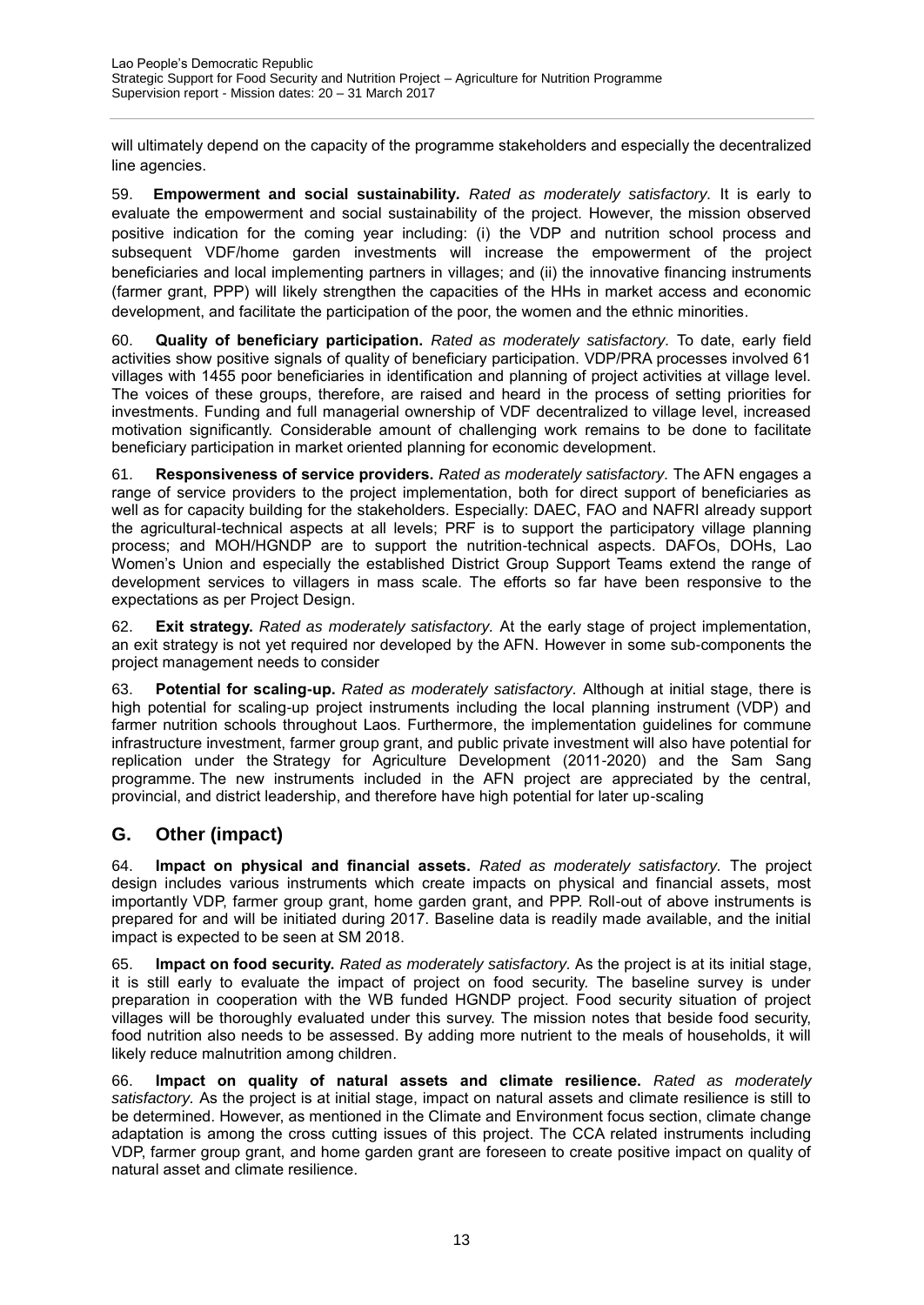# **H. Conclusion**

67. At this early stage of implementation, the AFN achievement is substantial. The project institutional start-up was done in a timely manner and village level implementation has already begun. After some initial delays also the WFP inputs are now moving well and the project receives quality international technical advisory services. In overall, the project performance is assessed moderately satisfactory and the key achievements were observed as follows: (i) Implementation mechanism is established at all levels including signing of MOUs with national key stakeholders, recruitment and assignment of personnel and drafting of Project Implementation Manual and Financial Management Manual; (ii) International TA has been engaged through WFP and FAO for building institutional capacity and technical skills of the AFN stakeholders; (iii) Participatory Action Research and Forage Development Programme were initiated through NAFRI and DAEC coordination and FAO technical advice; and (iv) The project AWPBs were drafted through comprehensive stakeholder consultations, Strategic Investment Planning has been initiated, and first Farmer Groups established as basis for participatory investment planning.

68. To strengthen the AFN orientation and implementation during the upcoming year, the following key agreements were made between the IFAD supervision, MAF, WFP and other AFN partners:

- Due to the multi-sectoral nature of AFN development objectives, both agriculture and health sectors are involved in the implementation. However, at the field level the cooperation is still limited. As discussed during the supervision mission, MAF and MOH will define their specific joint activities for AFN, and during Q2/2017 assign implementation responsibilities to DAFOs/DOHs;
- The AFN staff still have limited understanding on the concept of Nutrition Sensitive Agriculture. The project with TA support will elaborate and operationalize the concept, and train project stakeholders accordingly;
- The AFN Village Development Planning manual will be completed as soon as possible, village planning support delivered by end of Q2/2017, and first set of village plans are to be finalized by end of Q3/2017;
- Decentralized management capacity will be strengthened through a systematic training and coaching programme with particular focus on community led investment mechanism;
- All AFN implementing partners including WFP, DAEC, NAFRI, FAO, DAFOs, PAFOs, DOHs will prepare annual/quarterly implementation schedules with key milestones and timelines that match with project overall planning/investment process. Quarterly physical and financial progress reports will be sent to NPCO for consolidation.

69. Through adopting the above key points as well as the other recommendations outlined in the report, AFN should be in a strong position to move towards full-scale implementation of the project. At this early stage there are no critical obstacles in sight to the achievement of designed development objectives.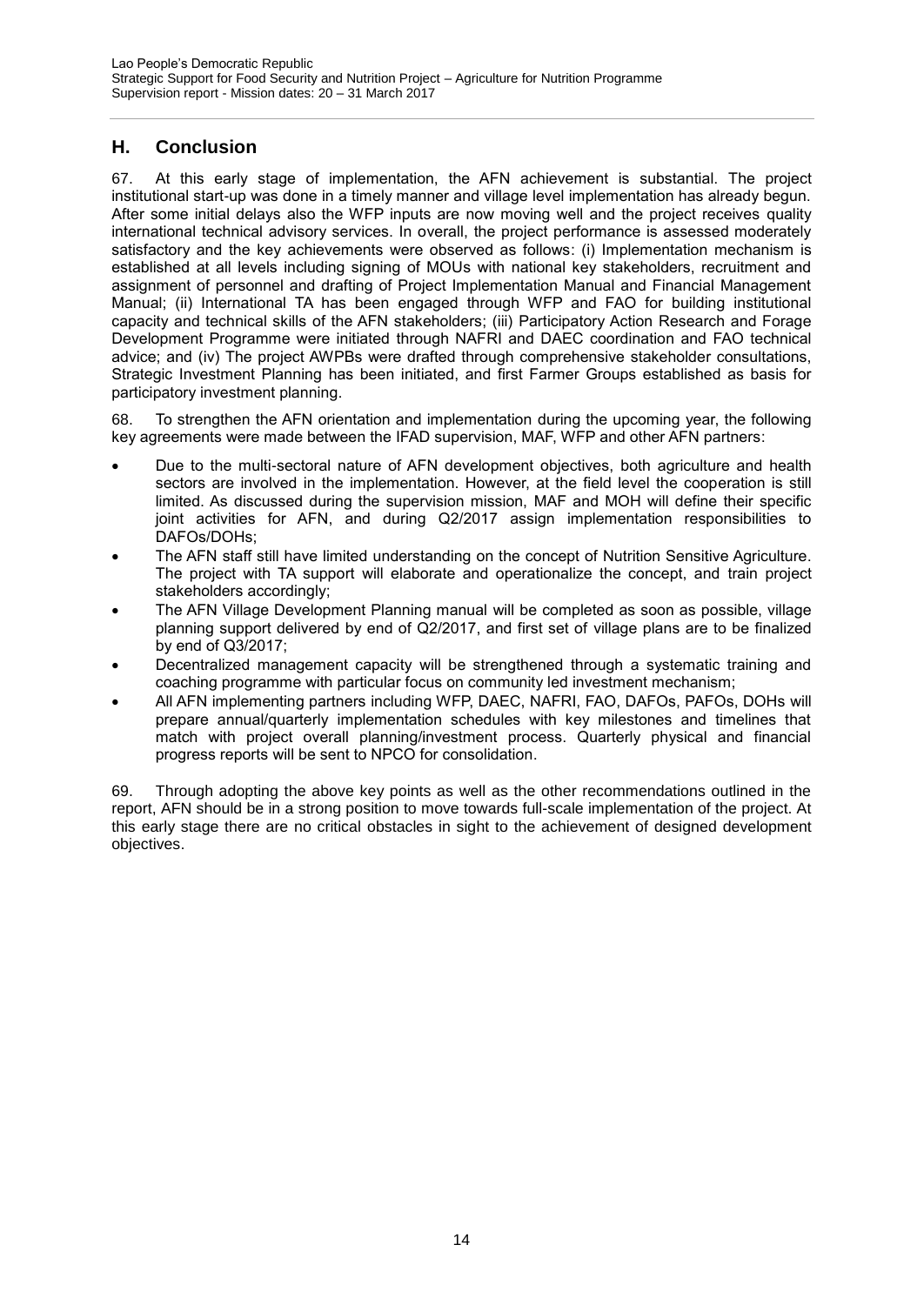# **Appendix 1: Summary of project status and ratings**

Project 2000001131 Strategic Support for Food Security and Nutrition Project - GAFSP funds - Draft

### **Basic Facts**

| Country                |                                                           | Lao People's Democratic Republic                       |                                                                         | Project ID | 2000001131 | Grant No. | 2000001548 |
|------------------------|-----------------------------------------------------------|--------------------------------------------------------|-------------------------------------------------------------------------|------------|------------|-----------|------------|
| Project                |                                                           |                                                        | Strategic Support for Food Security and Nutrition Project - GAFSP funds |            |            |           |            |
| Date of Update         |                                                           | 31-March-2017                                          |                                                                         |            |            |           |            |
| Supervising Inst.      |                                                           | <b>IFAD</b>                                            |                                                                         |            |            |           |            |
| No. of<br>Supervisions | No. of<br>Implementation<br>Support/Follow-up<br>missions |                                                        |                                                                         |            |            |           |            |
| Last<br>Supervision    | March<br>2017                                             | Last<br>Implementation<br>Support/Follow-up<br>mission | January 2017                                                            |            |            |           |            |

USD million Disb. rate %

|                     |             |                   |     |                        |       | 70 |
|---------------------|-------------|-------------------|-----|------------------------|-------|----|
| Approval            | 13-Apr-2016 |                   |     | Total financing        | 38.80 | 4  |
| Agreement           | 28-Apr-2016 | Effectiveness lag | 0.5 | <b>IFAD Total</b>      | 0.00  |    |
| Entry into force    | 28-Apr-2016 | PAR value         |     | IFAD loan              | 0.00  |    |
| First disbursement  |             |                   |     | DSF grant              | 0.00  |    |
| <b>MTR</b>          |             | Last amendment    |     | IFAD grant<br>(GAFSP)  | 24.00 | 6  |
| Original completion | 30-Jun-2022 | Last audit        |     | ASAP grant             | 0.00  |    |
| Current completion  | 30-Jun-2022 |                   |     | Domestic Total         | 8.79  | 2  |
| Current closing     | 30-Dec-2022 |                   |     | <b>Beneficiaries</b>   | 2.90  | 0  |
| No. of extensions   | 0           |                   |     | <b>National Govern</b> | 5.44  | 4  |
|                     |             |                   |     | Local private          | 0.46  | 0  |
|                     |             |                   |     | GAFSP/WFP              | 6.00  |    |
|                     |             |                   |     |                        |       |    |

# **Project Performance Ratings**

| <b>B.1 Fiduciary Aspects</b>           |  | Last Current   B.2 Project implementation progress | Last   Current |
|----------------------------------------|--|----------------------------------------------------|----------------|
| 1. Quality of financial management     |  | 1. Quality of project management                   |                |
| 2. Acceptable disbursement rate        |  | 2. Performance of M&E                              |                |
| 3. Counterpart funds                   |  | 3. Coherence between AWPB & implementation         |                |
| 4. Compliance with financing covenants |  | 4. Gender focus                                    |                |
| 5. Compliance with procurement         |  | 5. Poverty focus                                   |                |
| 6. Quality and timeliness of audits    |  | 6. Effectiveness of targeting approach             |                |
|                                        |  | 7. Innovation and learning                         |                |
|                                        |  | 8. Climate and environment focus                   |                |

| <b>B.3 Outputs and outcomes</b> |  | Last   Current   B.4 Sustainability           | Last   Current |
|---------------------------------|--|-----------------------------------------------|----------------|
| 1. Strengthened public services |  | 1. Institution building (organizations, etc.) |                |
| 2. Nutrition-Sensitive Planning |  | 2. Empowerment                                |                |
| 3. Investments                  |  | 3. Quality of beneficiary participation       |                |
|                                 |  | 4. Responsiveness of service providers        |                |
|                                 |  | 5. Exit strategy (readiness and quality)      |                |
|                                 |  | 6. Potential for scaling up and replication   |                |

B.5 Justification of ratings:

The AFN at its early stage is overall assessed as moderately satisfactory, in view of: (i) Implementation mechanism established at all levels and PIM/FMM are approved; (ii) International TA has been engaged through WFP and FAO for building institutional capacity and technical skills, (iii) Nutrition-sensitive agricultural services are initiated including PAR and Forage Programme; (iv) AWPBs were drafted through comprehensive stakeholder consultations, and first Farmer Groups are established as basis for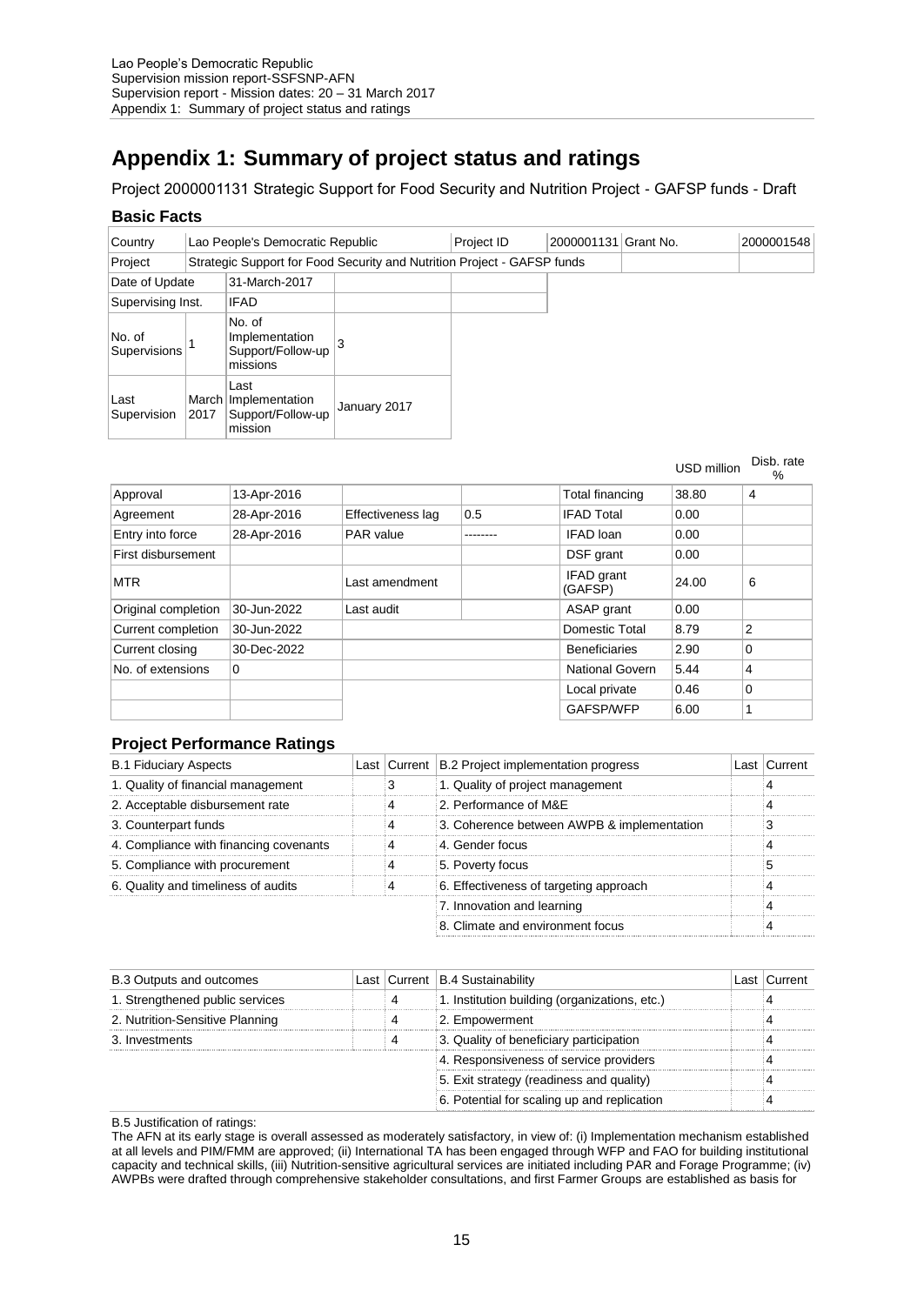participatory investment planning. However the financial management was assessed as moderately unsatisfactory due to missing computerized system and some areas of improvement for internal control.

#### **Overall Assessment and Risk Profile**

|     |                                                             | <b>AS</b> |  |
|-----|-------------------------------------------------------------|-----------|--|
| C.1 | Physical/financial assets                                   |           |  |
| C.2 | Food security                                               |           |  |
| C.3 | Quality of natural asset improvement and climate resilience |           |  |
| C.4 | Overall implementation progress (Sections B1 and B2)        |           |  |

#### **Rationale for implementation progress rating:**

At this early stage of implementation, the AFN achievement is substantial. The project institutional start-up was done in a timely manner and village level implementation has already begun. In overall the progress is assessed as moderately satisfactory. As at 28 February 2017, the total disbursement for the GAFSP grant and by all financiers stood at USD 1.6 million against total approved project cost of USD 38.8 million (4%). This comprises disbursement of 6% of the IFAD administered grant amount and 1% of the WFP administered grant amount. GoL had met 4% of its commitment to the Project.

| C.5 | Likelihood of achieving the development objectives (section B3 and B4) |  |
|-----|------------------------------------------------------------------------|--|
|     |                                                                        |  |
|     |                                                                        |  |

#### **Rationale for development objectives rating:**

AFN is in a strong position to move towards full-scale implementation of the project. At this early stage there are no critical obstacles in sight to the achievement of designed development objectives. After some initial delays also the WFP inputs are now moving well and the project receives quality international technical advisory services. In overall the likelihood is assessed as moderately satisfactory.

C.6 **Risks** *Short description of major risks for each section and their impact on achievement of development objectives and sustainability*

| <b>Fiduciary aspects</b>              | - Weaknesses remain in the financial reporting and accounting due to the absence of a<br>computerised system<br>- The Financial Management Manual is not fully effective; it is yet to be adapted to the current<br>finance staff structure of the NPCO and to the needs of the project                                                                          |
|---------------------------------------|------------------------------------------------------------------------------------------------------------------------------------------------------------------------------------------------------------------------------------------------------------------------------------------------------------------------------------------------------------------|
| Project<br>implementation<br>progress | - As the AFN has two major interdependent implementing agencies (MAF and WFP), concrete joint<br>work-planning and periodic reporting system needs to be established<br>- Decentralized management capacity remains limited for implementation of the innovative project<br>instruments as well as for standard requirements of financial and project management |
| Outputs and<br>outcomes               | - Village Development Planning framework is yet to be established which poses a risk for investment<br>process in 2017 and 2018<br>- The staff at all project levels have limited understanding on the concept of Nutrition Sensitive<br>Agriculture and its operationalization                                                                                  |
| Sustainability                        | - The project has a large number of stakeholders due to the multi-sectoral nature of AFN<br>development objectives, and for effective/sustainable implementation the coordination between<br>these is still insufficient especially between agriculture and health sectors.                                                                                      |

# **Proposed Follow-up**

| <b>Coordination across sectors</b>     | MAF/MOH to agree on joint activities for NNSPA, and<br>assign implementation responsibilities to DAFOs/DOHs.                                                                                                                                                                                                                  | Q2/2017             |  |
|----------------------------------------|-------------------------------------------------------------------------------------------------------------------------------------------------------------------------------------------------------------------------------------------------------------------------------------------------------------------------------|---------------------|--|
| <b>Nutrition sensitive agriculture</b> | The project with TA support to elaborate and<br>operationalize the concept, and all project stakeholders to<br>be trained accordingly                                                                                                                                                                                         | Q2/2017             |  |
| <b>Village Development Planning</b>    | VDP manual to be completed as soon as possible, village Q1, Q2, Q3 2017<br>planning support delivered by end of Q2/2017, and first<br>set of plans finalized by end of Q3/2017                                                                                                                                                |                     |  |
| Decentralized management capacity      | Local capacities to be strengthened through a systematic Q1/2017<br>training and coaching programme with particular focus on onwards<br>community led investment mechanism                                                                                                                                                    |                     |  |
| <b>Implementation structure</b>        | All AFN stakeholders including WFP, DAEC, NAFRI,<br>FAO, DAFOs, PAFOs, DOHs to prepare annual/quarterly<br>implementation schedules with key milestones and<br>timelines that match with project overall<br>planning/investment process. Quarterly physical and<br>financial progress reports sent to NPCO for consolidation. | Q2/2017<br>ionwards |  |

**Issue / Problemanded Action** *Recommended Action* **<b>***Status*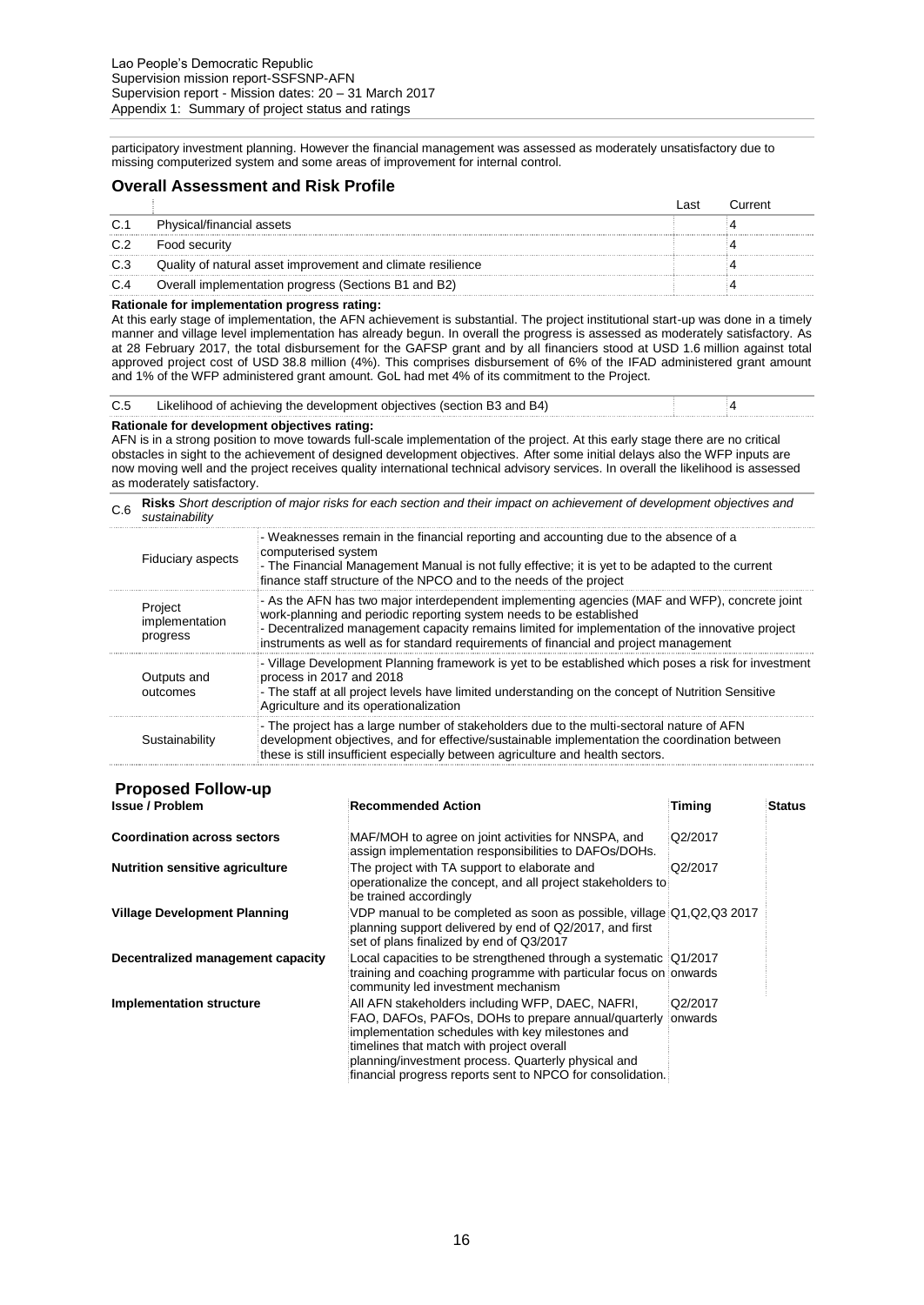# **Appendix 2: Updated logical framework: Progress against objectives, outcomes and outputs**

|                                                                                                                                                                                                                                                     | <b>Indicators</b>                                                                                                                                                                                                                                                                                                                                                                   |                      | <b>Means of Verification</b>                            |                      |                |                      |                                                                                                                          |                                                                                                |                                              |                                                                                                                                                                                                                                               |  |
|-----------------------------------------------------------------------------------------------------------------------------------------------------------------------------------------------------------------------------------------------------|-------------------------------------------------------------------------------------------------------------------------------------------------------------------------------------------------------------------------------------------------------------------------------------------------------------------------------------------------------------------------------------|----------------------|---------------------------------------------------------|----------------------|----------------|----------------------|--------------------------------------------------------------------------------------------------------------------------|------------------------------------------------------------------------------------------------|----------------------------------------------|-----------------------------------------------------------------------------------------------------------------------------------------------------------------------------------------------------------------------------------------------|--|
| <b>Results Hierarchy</b>                                                                                                                                                                                                                            | <b>Name</b>                                                                                                                                                                                                                                                                                                                                                                         | <b>Baseline</b>      | <b>Achieve</b><br>YR <sub>1</sub><br>ment by<br>03/2017 |                      | Mid-Term       | End<br><b>Target</b> | Source                                                                                                                   | Frequency                                                                                      | Responsibi<br>lity                           | <b>Assumptions</b>                                                                                                                                                                                                                            |  |
| Goal:<br>Contribute<br>to<br>reduced<br>poverty<br>extreme<br>and<br>malnutrition                                                                                                                                                                   | Incidence of child malnutrition (height for<br>٠<br>age) amongst two-year old children in<br>Project villages, reduced from 60% <sup>4</sup> at<br>present to 50% by project completion<br>(disaggregated by gender and ethnicity).                                                                                                                                                 | $\Omega$             | 0                                                       | 0                    | 3%             | 10%                  | <b>RIMS</b> surveys<br>UNICEF.<br><b>Multiple</b><br>Indicator<br>Cluster<br>Surveys<br>(MICS).<br><b>GoL</b> statistics | Project start,<br>mid-term and<br>end-project                                                  | Project<br>managemen                         |                                                                                                                                                                                                                                               |  |
| <b>Development Objective:</b><br>Improved and diversified<br>climate resilient agricultural<br>production and household<br>nutrition<br>enhance<br>life<br>(inflation<br>prospects.<br>adjusted<br>and<br>disaggregated by gender<br>and ethnicity) | 21,000 HH out of poverty by increasing per<br>capita income from the current level to<br>more than \$270/yr. <sup>5</sup> ) by Project-end<br>(inflation adjusted and disaggregated by<br>gender and ethnicity)<br>At least 21,000 households with improved<br>food security (measured as a HFIAS <sup>6</sup><br>score of 7.0 or lower (disaggregated by<br>gender and ethnicity). | $\Omega$<br>$\Omega$ | $\Omega$<br>$\mathbf 0$                                 | $\Omega$<br>$\Omega$ | 8,000<br>8,000 | 21,000<br>21,000     | RIMS surveys:<br><b>LECS Surveys</b><br><b>RIMS</b> surveys<br>UNICEF MICS                                               | Project start,<br>mid-term and<br>end-project<br>Project start,<br>mid-term and<br>end-project | Project<br>managemen<br>Project<br>managemen | Continued<br>government<br>commitment to multi-<br>sectoral approaches to<br>improved food security<br>and nutrition:<br>$\blacksquare$<br>Resource access and<br>land security of poor<br>communities<br>is<br>supported<br>and<br>expanded. |  |
| <b>Outcome 1:</b> Strengthened<br>public services                                                                                                                                                                                                   | 30 technical service centres operating<br>sustainably using outcome-based farmer<br>contracts.                                                                                                                                                                                                                                                                                      | $\Omega$             | $\Omega$                                                | $\overline{2}$       | 15             | 30                   | M&E<br>Project<br>records<br>and<br>annual<br>surveys;<br>PAR reports                                                    | Annual                                                                                         | Project<br>managemen<br><b>DAEC</b>          | Close DAEC,<br><b>NAFRI</b><br>and TSC collaboration<br>for technology testing<br>and dissemination:<br>Comprehensive                                                                                                                         |  |
|                                                                                                                                                                                                                                                     | 10 sustainable<br>climate-adapted<br>and<br>nutrition-sensitive agriculture and natural<br>technologies<br>management<br>resource<br>adopted by more than 10,000 farmers<br>(disaggregated by gender and ethnic<br>group)                                                                                                                                                           | $\Omega$             | $\Omega$                                                | 1                    | 4              | 10                   | M&E<br>Project<br>records<br>and<br>annual<br>surveys;<br>PAR reports                                                    | Annual                                                                                         | Project<br>managemen<br><b>DAEC</b>          | mapping and use of<br>proven/tested<br>tools<br>within country and Asian<br>region<br>TSC's incentivised to<br>operate sustainably<br>Project<br>financing is<br>disbursed in time to<br>field<br>support<br>implementation.                  |  |
| Output 1<br><b>Build</b><br>government staff<br>capacities and procedures<br>and technical packages to<br>support and converge                                                                                                                      | 12 districts have guidelines, tools and core<br>competencies for participatory nutrition-<br>sensitive, climate-adap ted market-led<br>agriculture and rural development planning<br>and implementation                                                                                                                                                                             |                      | $\Omega$                                                | Partial              | Yes            | Yes                  | M&E<br>Project<br>records                                                                                                | Annual                                                                                         | Project<br>managemen<br>Service<br>Provider  | Technical coordination is<br>$\blacksquare$<br>to<br>responsive<br>the<br>grassroots level needs.<br>Effective mobilization of<br>$\blacksquare$<br>service providers and                                                                     |  |
| community implementation<br>of<br>selected<br>National<br>Nutrition<br>Strategy                                                                                                                                                                     | At least 70% rural household satisfaction<br>with farmer-level technical information<br>services (gender, age ethnic and poverty                                                                                                                                                                                                                                                    | $\Omega$             | $\Omega$                                                | 0%                   | 50%            | 70%                  | M&E<br>Project<br>records<br>and<br>periodic                                                                             | Annual                                                                                         | Project<br>managemen                         | experts within govt. and<br>non-state actors                                                                                                                                                                                                  |  |

 $4$  Current level of stunting to be confirmed through Project baseline survey

1

<sup>5</sup> Prime Minister's Decree Ref.309/PM dated 14 Nov. 2013

<sup>&</sup>lt;sup>6</sup> Household Food Insecurity Access Scale (HFIAS), [\(http://www.fao.org/fileadmin/user\\_upload/eufao-fsi4dm/doc-training/hfias.pdf\)](http://www.fao.org/fileadmin/user_upload/eufao-fsi4dm/doc-training/hfias.pdf)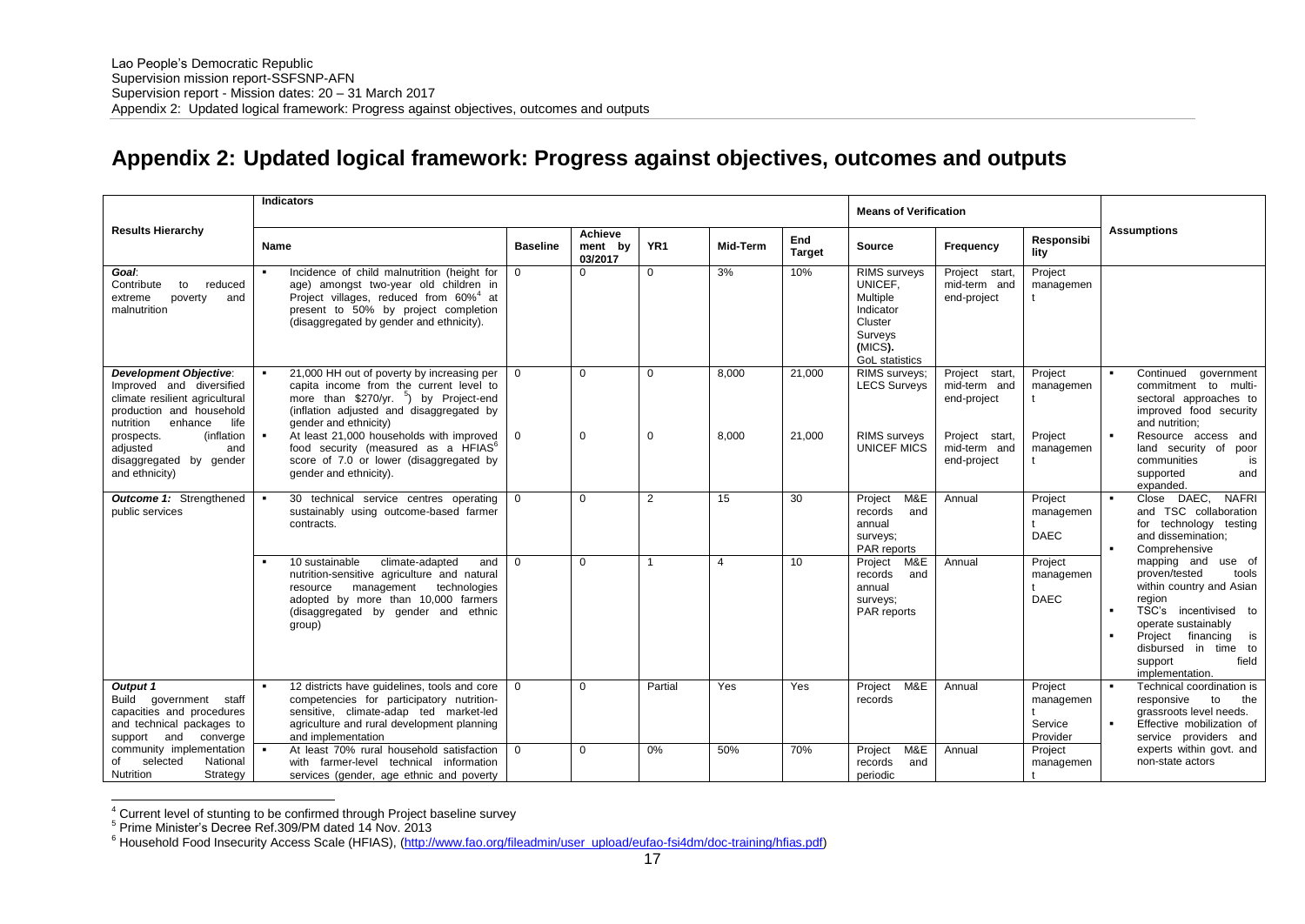|                                                                                             | <b>Indicators</b>                                                                                                                                                                                                                                                                 |                      |                                      |                      |                |                      | <b>Means of Verification</b>                                                                                                   |                                               |                                                                                                                  |                                                                                                                                                                                                                                                                                   |  |
|---------------------------------------------------------------------------------------------|-----------------------------------------------------------------------------------------------------------------------------------------------------------------------------------------------------------------------------------------------------------------------------------|----------------------|--------------------------------------|----------------------|----------------|----------------------|--------------------------------------------------------------------------------------------------------------------------------|-----------------------------------------------|------------------------------------------------------------------------------------------------------------------|-----------------------------------------------------------------------------------------------------------------------------------------------------------------------------------------------------------------------------------------------------------------------------------|--|
| <b>Results Hierarchy</b>                                                                    | Name                                                                                                                                                                                                                                                                              | <b>Baseline</b>      | <b>Achieve</b><br>ment by<br>03/2017 | YR <sub>1</sub>      | Mid-Term       | End<br><b>Target</b> | <b>Source</b>                                                                                                                  | Frequency                                     | Responsibi<br>litv                                                                                               | <b>Assumptions</b>                                                                                                                                                                                                                                                                |  |
| interventions                                                                               | disaggregated).                                                                                                                                                                                                                                                                   |                      |                                      |                      |                |                      | surveys                                                                                                                        |                                               | <b>DAEC</b>                                                                                                      |                                                                                                                                                                                                                                                                                   |  |
| Outcome 2:<br>Community-driven<br>agriculture-based nutrition<br>interventions established  | 300 participatory village investment plans<br>show return on investment > 8%.                                                                                                                                                                                                     | $\Omega$             | $\Omega$                             | $\Omega$             | 100            | 300                  | M&E<br>Project<br>records<br>and<br>annual<br>surveys                                                                          | Annual                                        | Project<br>managemen<br>t:<br>Service<br>provider                                                                | VDPs are prepared and<br>implemented at field<br>level:<br>Service<br>providers<br>successfully<br>transfer                                                                                                                                                                       |  |
|                                                                                             | At least 21,000 households achieve a<br>household dietary diversity score of at<br>least 75 per cent of the HDDS of the top<br>income tercile in their kum ban<br>(disaggregated by ethnicity).                                                                                   | $\Omega$             | $\Omega$                             | 1,000                | 10,000         | 21,000               | RIMS surveys<br><b>HDDS</b> studies<br>FNS records                                                                             | Project start,<br>mid-term and<br>end-project | Project<br>managemen<br>t:<br><b>DHO</b>                                                                         | participatory<br>development skills to<br>district administrations<br>$\blacksquare$<br>Project financing<br>is<br>disbursed in time to                                                                                                                                           |  |
| Output 2:<br>for<br>improved<br>Planning<br>nutritional outcomes                            | 34,000 beneficiary households participate<br>in VDP preparation (disaggregated by<br>gender and ethnicity of HH-head);                                                                                                                                                            | $\Omega$             | 5197                                 | 3,000                | 20,000         | 34,000               | M&E<br>Project<br>records<br>and<br>annual<br>surveys                                                                          | Annual                                        | Project<br>managemen<br>Service<br>provider                                                                      | field<br>support<br>implementation;<br>Convergence with other<br>programmes<br>and<br>nutrition initiatives;                                                                                                                                                                      |  |
| Output 3:<br>Women-led improvement in<br>household nutrition                                | 28,000 women in project area of 15-49<br>years of age, consume at least 5 out of 10<br>defined food groups daily (disaggregated<br>by ethnicity)                                                                                                                                  | $\Omega$             | $\Omega$                             | $\Omega$             | 10,000         | 28,000               | <b>RIMS</b> surveys                                                                                                            | Project start,<br>mid-term and<br>end-project | Project<br>managemen<br>MoH/DHO                                                                                  |                                                                                                                                                                                                                                                                                   |  |
| Outcome 3:<br>Sustainable and inclusive<br>market-driven partnerships<br>established        | Market driven partnerships increase<br>income of at least 10,000 participating<br>farmers by at least 40% (disaggregated by<br>qender)<br>10,000 farmers with new land use rights<br>recorded (disaggregated by gender) in a<br>manner recognized by national or<br>customary law | $\mathbf 0$          | $\Omega$<br>$\mathbf 0$              | 1.000                | 3,000<br>4,000 | 10.000<br>10.000     | M&E<br>Project<br>records<br>and<br>annual<br>surveys<br>DAFO records<br>Project<br>M&E<br>records<br>and<br>annual<br>surveys | Annual                                        | DAFO:<br>Project<br>managemen<br>Farmers'<br>organization<br>s.                                                  | Adequate and<br>timely<br>solutions provided to<br>smallholders<br>(aggregation, technology<br>and policy, financing);<br>Contract farming and<br>cooperative laws put in<br>place and implemented<br>by GoL institutions to<br>ensure fair treatments<br>and reasonable benefits |  |
| Output 4:<br>Profitable investment in<br>nutrient-sensitive, climate<br>adapted agriculture | 2,000 hectares of new irrigated land<br>established;                                                                                                                                                                                                                              | $\Omega$             | $\Omega$                             | 100                  | 700            | 2.000                | PAFO records                                                                                                                   | Annual                                        | PAFO                                                                                                             | farmer<br>for<br>groups/<br>associations<br>and<br>cooperatives.;<br>Productivity                                                                                                                                                                                                 |  |
| Output 5:<br>Linking farmers to markets                                                     | At least 20 private or public-private agro-<br>processing and quality control facilities installed<br>registered agricultural cooperatives or<br>25<br>community-based agro-enterprises established<br>with sound charters and business plans                                     | $\Omega$<br>$\Omega$ | $\Omega$<br>$\mathbf 0$              | $\Omega$<br>$\Omega$ | 6<br>5         | 20<br>25             | M&E<br>Project<br>system<br>M&E<br>Project<br>records<br>and<br>annual<br>surveys                                              | annual<br>Annual                              | Project<br>managemen<br><b>DAEC</b><br><b>DAFO</b><br>Project<br>managemen<br>Contracted<br>service<br>providers | improvements<br>are in<br>areas where there is<br>continued growth in<br>market demand.<br>Villages receive<br>fair<br>terms of trade for their<br>products;                                                                                                                      |  |

<sup>7</sup> Irrigation opportunities in some upland districts are limited.

1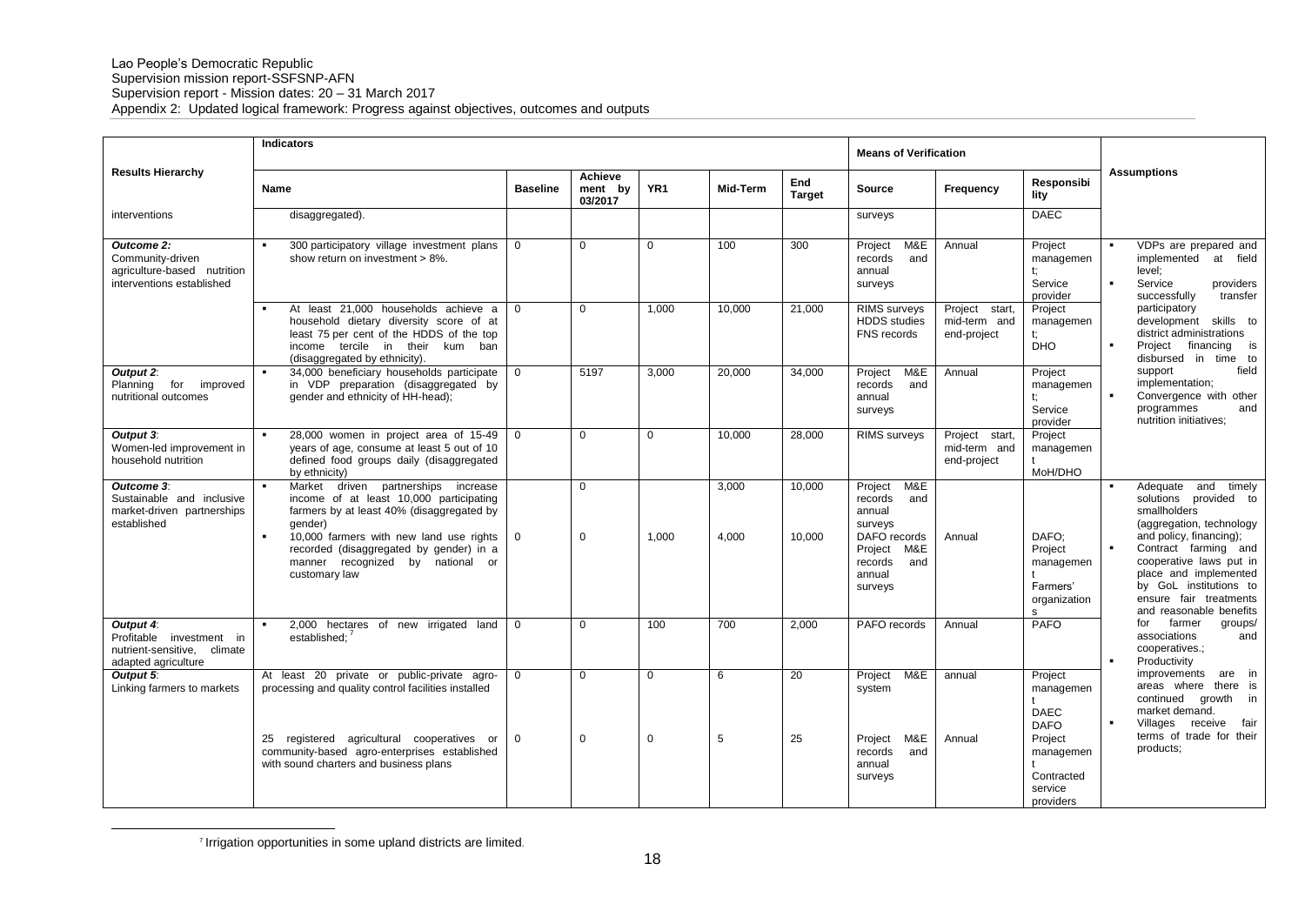# **Appendix 3: Physical progress measured against AWP&B, including RIMS indicators**

# **(Against SSFSNP LF as of 25 March, 2017)**

|                                                                                                                      | <b>AWPB for PY1</b>                                                                                                                                                                                     |                    |               |                 | <b>Cumulative</b> |                           |                          |                |                                         |                     |                          |
|----------------------------------------------------------------------------------------------------------------------|---------------------------------------------------------------------------------------------------------------------------------------------------------------------------------------------------------|--------------------|---------------|-----------------|-------------------|---------------------------|--------------------------|----------------|-----------------------------------------|---------------------|--------------------------|
| <b>Results</b><br>Hierarchy                                                                                          | Name                                                                                                                                                                                                    | Indicator<br>level | Unit          | <b>Baseline</b> | 2017-plan         | Implementation<br>in 2017 | $%$ of<br>implementation | Mid-term       | 6 years-plan<br>(Completion<br>targets) | <b>Accumulation</b> | $%$ of<br>implementation |
|                                                                                                                      | 2                                                                                                                                                                                                       | 3                  | 4             | 5               | 6                 | $\overline{7}$            | 8                        | 9              | 10                                      | 11                  | 12                       |
| Goal                                                                                                                 |                                                                                                                                                                                                         |                    |               |                 |                   |                           |                          |                |                                         |                     |                          |
|                                                                                                                      | Reduction in child malnutrition<br>(boys/girls)                                                                                                                                                         |                    | $\%$          |                 |                   | not done                  | n/a                      | 3              | 10 <sup>°</sup>                         | $\mathbf 0$         | 0%                       |
| Contribute to<br>reduced extreme                                                                                     | Acute malnutrition<br>(weight/height)                                                                                                                                                                   | $3^{rd}$           | $\%$          | not done        |                   | not done                  | n/a                      | too early      |                                         | $\mathbf{0}$        | n/a                      |
| poverty and                                                                                                          | Chronic malnutrition (height/age)                                                                                                                                                                       | $3^{rd}$           | $\frac{0}{2}$ | not done        |                   | not done                  | n/a                      | too early      |                                         | $\mathbf 0$         | n/a                      |
| malnutrition                                                                                                         | Underweight (weight/age)                                                                                                                                                                                | $3^{rd}$           | $\frac{0}{0}$ | not done        |                   | not done                  | n/a                      | too early      |                                         | $\mathbf{0}$        | n/a                      |
|                                                                                                                      | Increased in the ownership of<br>household asset*                                                                                                                                                       | $3^{rd}$           | number        | not done        |                   | not done                  | n/a                      | too early      |                                         | $\mathbf{0}$        | n/a                      |
| <b>Programme Development Objective</b>                                                                               |                                                                                                                                                                                                         |                    |               |                 |                   |                           |                          |                |                                         |                     |                          |
| Improved and<br>diversified climate<br>resilient<br>agricultural<br>production and<br>household<br>nutrition enhance | 21, 000 HH out of poverty by<br>increasing per capita income<br>from the current level to more<br>than \$270/yr. by Project-end<br>(inflation adjusted and<br>disaggregated by gender and<br>ethnicity) | $3^{rd}$           | Hhs           | not done        |                   | not done                  | n/a                      | 8.000          | 21,000                                  | $\mathbf{0}$        | 0%                       |
| life prospects.<br>(inflation adjusted<br>and<br>disaggregated by<br>gender and<br>ethnicity)                        | At least 21,000 households with<br>improved food security<br>(measured as a HFIAS score of<br>7.0 or lower (disaggregated by<br>gender and ethnicity).                                                  | $3^{rd}$           | <b>Hhs</b>    | not done        |                   | not done                  | n/a                      | 8.000          | 21,000                                  | $\pmb{0}$           | 0%                       |
| Component 1:                                                                                                         |                                                                                                                                                                                                         |                    |               |                 |                   |                           |                          |                |                                         |                     |                          |
|                                                                                                                      | 30 Technical Service Center<br>(TSC) operating sustainability<br>using outcome-based farmer<br>contract:                                                                                                | $2^{nd}$           | number        |                 | 12                | not done                  | n/a                      | 15             | 30                                      |                     | n/a                      |
| Strengthened                                                                                                         | 10 sustainable climate adapted                                                                                                                                                                          | $2^{nd}$           | number        | $\mathbf 0$     | $\overline{1}$    | not done                  | n/a                      | $\overline{4}$ | 10 <sup>°</sup>                         |                     | n/a                      |
| <b>Public Services</b>                                                                                               | and nutrition-sensitive resource<br>management technologies<br>adopted by more than 10,000<br>farmers (disaggregated by<br>gender and ethnic group)                                                     | $2^{nd}$           | Pers.         | $\mathbf 0$     | <b>TBM</b>        | not done                  | n/a                      |                | 10,000                                  |                     | n/a                      |
|                                                                                                                      | Lao-Tai (women)                                                                                                                                                                                         | $2^{nd}$           | number        | not done        | <b>TBM</b>        | not done                  | n/a                      |                |                                         |                     | n/a                      |
|                                                                                                                      | Lao-Tai (men)                                                                                                                                                                                           | $2^{nd}$           | number        | not done        | <b>TBM</b>        | not done                  | n/a                      |                |                                         |                     | n/a                      |
|                                                                                                                      | Mone-Kmair (women)                                                                                                                                                                                      | $2^{nd}$           | number        | not done        | <b>TBM</b>        | not done                  | n/a                      |                |                                         |                     | n/a                      |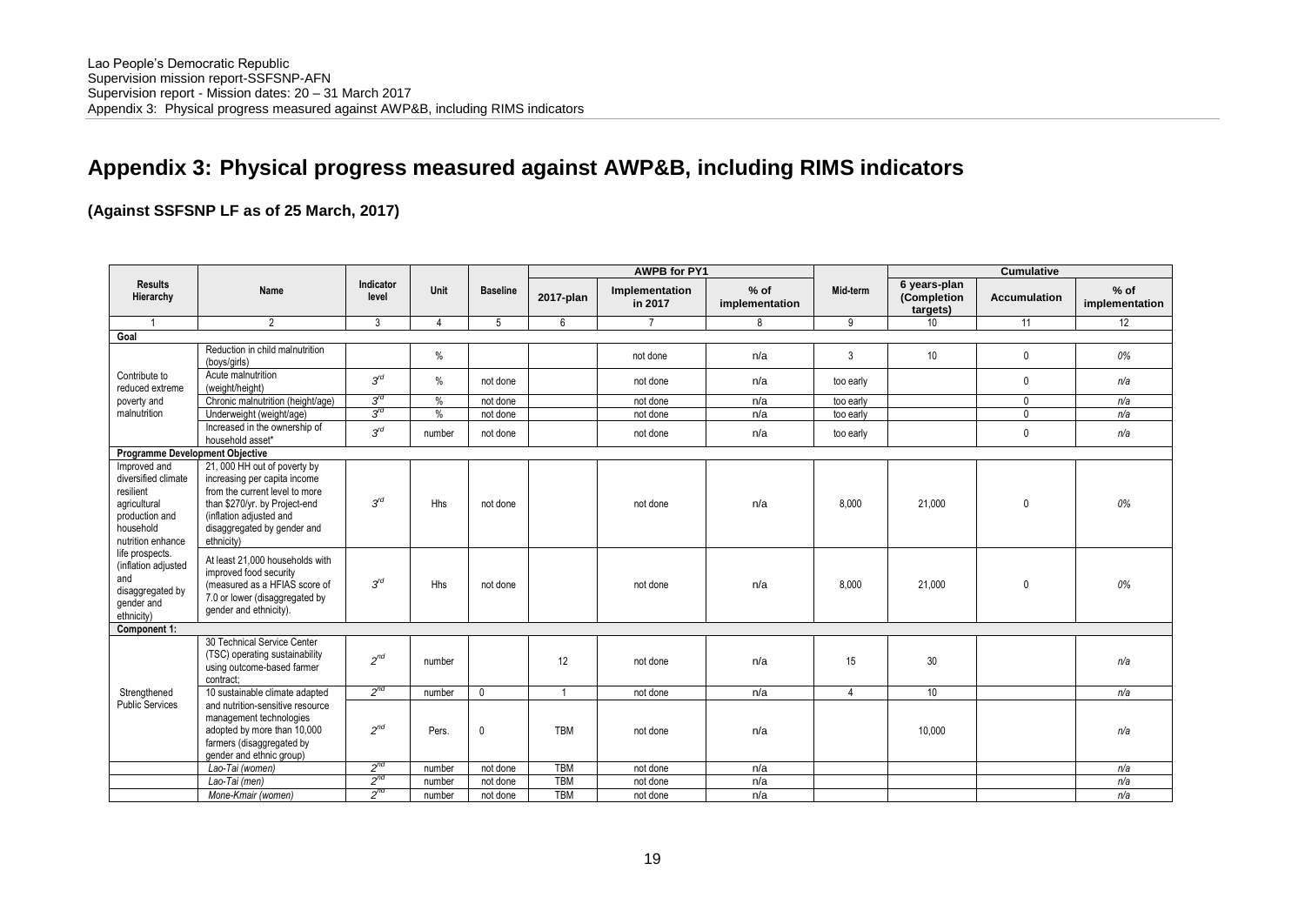|                                                            |                                                                                                                                                                                                            |                    |               |                 | <b>AWPB for PY1</b> |                           |                          | Cumulative |                                         |                     |                          |
|------------------------------------------------------------|------------------------------------------------------------------------------------------------------------------------------------------------------------------------------------------------------------|--------------------|---------------|-----------------|---------------------|---------------------------|--------------------------|------------|-----------------------------------------|---------------------|--------------------------|
| <b>Results</b><br>Hierarchy                                | Name                                                                                                                                                                                                       | Indicator<br>level | Unit          | <b>Baseline</b> | 2017-plan           | Implementation<br>in 2017 | $%$ of<br>implementation | Mid-term   | 6 years-plan<br>(Completion<br>targets) | <b>Accumulation</b> | $%$ of<br>implementation |
|                                                            | Mone-Kmair (men)                                                                                                                                                                                           | $2^{nd}$           | number        | not done        | <b>TBM</b>          | not done                  | n/a                      |            |                                         |                     | n/a                      |
|                                                            | Tibet - China (women)                                                                                                                                                                                      | $2^{nd}$           | number        | not done        | <b>TBM</b>          | not done                  | n/a                      |            |                                         |                     | n/a                      |
|                                                            | Tibet - China (men)                                                                                                                                                                                        | $2^{nd}$           | number        | not done        | <b>TBM</b>          | not done                  | n/a                      |            |                                         |                     | n/a                      |
|                                                            | Hmong-Emean (women)                                                                                                                                                                                        | $2^{nq}$           | number        | not done        | <b>TBM</b>          | not done                  | n/a                      |            |                                         |                     | n/a                      |
|                                                            | Hmong-Emean (men)                                                                                                                                                                                          | $2^{nd}$           | number        | not done        | <b>TBM</b>          | not done                  | n/a                      |            |                                         |                     | n/a                      |
| Sub-<br>components<br>(Outputs)                            |                                                                                                                                                                                                            |                    |               |                 |                     |                           |                          |            |                                         |                     |                          |
| Output 1.1:<br>Programme<br>coordination<br>capacity       | 12 Districts have guideline tools<br>and core competencies for<br>participatory nutrition-sensitive,<br>climate-adapted market-led<br>agriculture and rural<br>development planning and<br>implementation; | 1 <sup>st</sup>    | number        | not done        | 12                  | not done                  | n/a                      |            | 12                                      |                     | n/a                      |
|                                                            | At least 70% rural household<br>satisfaction with farmer level<br>technical information services<br>(gender age ethnic and poverty<br>disaggregated).                                                      | 1 <sup>st</sup>    | $\frac{0}{0}$ | not done        | <b>TBM</b>          | not done                  | n/a                      | 50         | 70                                      |                     | n/a                      |
|                                                            | Lao-Tai (better-off)                                                                                                                                                                                       | $1^{\rm st}$       |               | not done        | <b>TBM</b>          | not done                  | n/a                      |            |                                         |                     | n/a                      |
|                                                            | Lao-Tai (Medium)                                                                                                                                                                                           | 1 <sup>st</sup>    |               | not done        | TBM                 | not done                  | n/a                      |            |                                         |                     | n/a                      |
|                                                            | Lao-Tai (poor)                                                                                                                                                                                             | 1 <sup>st</sup>    |               | not done        | <b>TBM</b>          | not done                  | n/a                      |            |                                         |                     | n/a                      |
|                                                            | Mone-Kmair (better-off)                                                                                                                                                                                    | 1 <sup>st</sup>    |               | not done        | <b>TBM</b>          | not done                  | n/a                      |            |                                         |                     | n/a                      |
|                                                            | Mone-Kmair (Medium)                                                                                                                                                                                        | 1 <sup>st</sup>    |               | not done        | <b>TBM</b>          | not done                  | n/a                      |            |                                         |                     | n/a                      |
|                                                            | Mone-Kmair (poor)                                                                                                                                                                                          | 1 <sup>st</sup>    |               | not done        | <b>TBM</b>          | not done                  | n/a                      |            |                                         |                     | n/a                      |
|                                                            | Tibet - China (better-off)                                                                                                                                                                                 | 1 <sup>st</sup>    |               | not done        | TBM                 | not done                  | n/a                      |            |                                         |                     | n/a                      |
|                                                            | Tibet - China (Medium)                                                                                                                                                                                     | 1 <sup>st</sup>    |               | not done        | <b>TBM</b>          | not done                  | n/a                      |            |                                         |                     | n/a                      |
|                                                            | Tibet - China (poor)                                                                                                                                                                                       | 1 <sup>st</sup>    |               | not done        | <b>TBM</b>          | not done                  | n/a                      |            |                                         |                     | n/a                      |
|                                                            | Hmong-Emean (better-off)                                                                                                                                                                                   | 1 <sup>st</sup>    |               | not done        | <b>TBM</b>          | not done                  | n/a                      |            |                                         |                     | n/a                      |
|                                                            | Hmong-Emean (Medium)                                                                                                                                                                                       | 1 <sup>st</sup>    |               | not done        | <b>TBM</b>          | not done                  | n/a                      |            |                                         |                     | n/a                      |
|                                                            | Hmong-Emean (poor)                                                                                                                                                                                         | 1 <sup>st</sup>    |               | not done        | TBM                 | not done                  | n/a                      |            |                                         |                     | n/a                      |
| Output 1.2.1:<br>Participatory<br>action research<br>(PAR) | at least 20 small garden<br>investments that require about<br>USD 100-500 to implement                                                                                                                     | 1 <sup>st</sup>    | number        | not done        | 4                   | not done                  | n/a                      |            | 20                                      |                     | n/a                      |
|                                                            | at least 10 farmer<br>group<br>investments that require about<br>USD 500-5000 to implement                                                                                                                 | 1 <sup>st</sup>    | Group         | not done        | 12                  | not done                  | n/a                      |            | 10                                      |                     | n/a                      |
|                                                            | At least 48 TOTs to the DAFOs<br>and TSCs based on the PAR<br>documents                                                                                                                                    | 1 <sup>st</sup>    | course        | not done        | 20                  | 12                        | n/a                      |            | 48                                      |                     | n/a                      |
|                                                            | At least 400 training courses to<br>farmer group on Farmer Nutrition<br>Schools held (disaggregated by<br>gender)                                                                                          | 1 <sup>st</sup>    | Pers.         | not done        | 12                  | $\overline{2}$            | n/a                      |            | 400                                     |                     | n/a                      |
|                                                            | women                                                                                                                                                                                                      | 1 <sup>st</sup>    | number        | not done        |                     | 22                        | n/a                      |            |                                         |                     | n/a                      |
|                                                            | men                                                                                                                                                                                                        | 1 <sup>st</sup>    | number        | not done        |                     | 25                        | n/a                      |            |                                         |                     | n/a                      |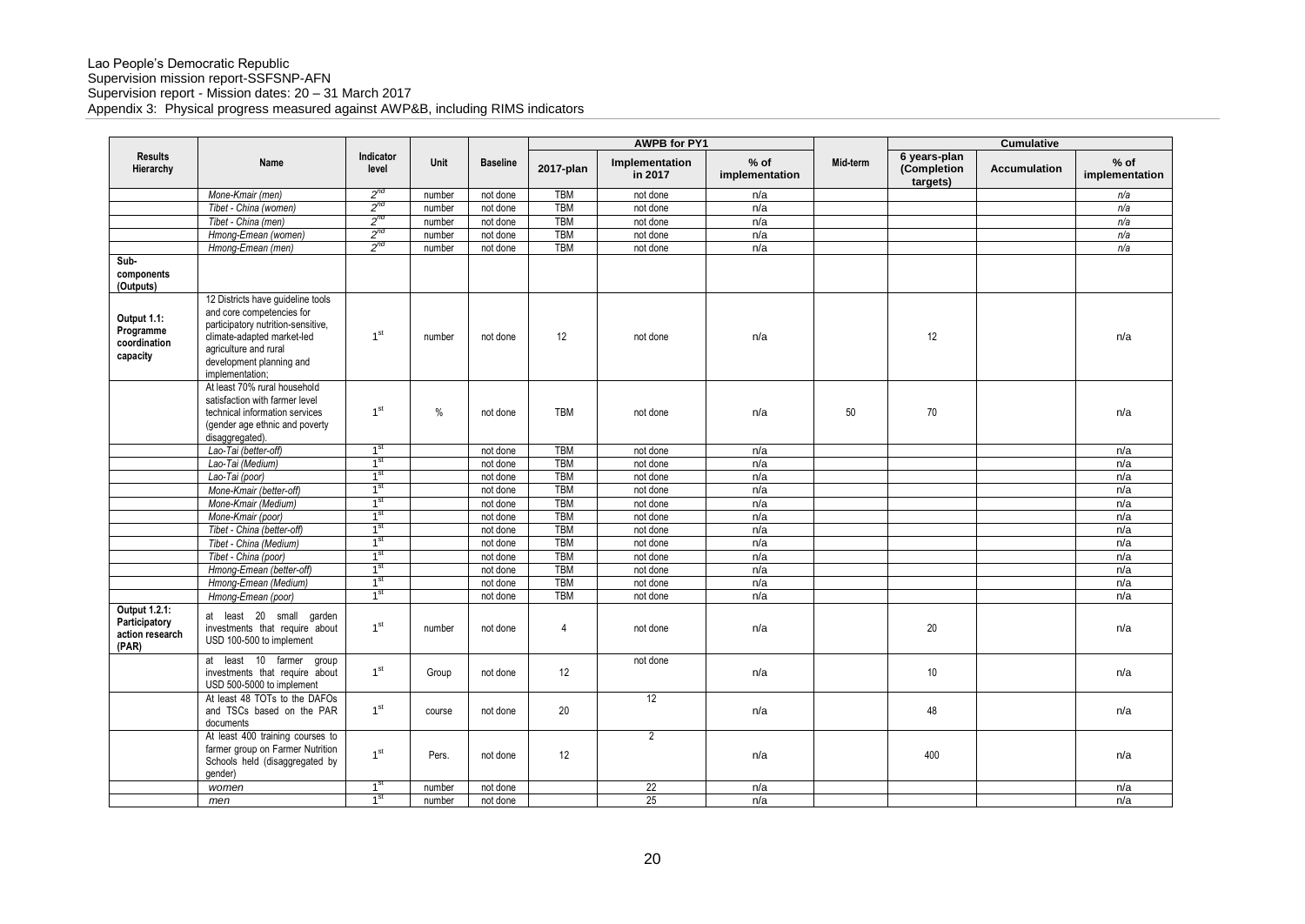|                                                          |                                                                                                                                                             |                                    |                  |                             |                          | <b>AWPB for PY1</b>              |                          |          |                                         | <b>Cumulative</b> |                          |
|----------------------------------------------------------|-------------------------------------------------------------------------------------------------------------------------------------------------------------|------------------------------------|------------------|-----------------------------|--------------------------|----------------------------------|--------------------------|----------|-----------------------------------------|-------------------|--------------------------|
| <b>Results</b><br>Hierarchy                              | Name                                                                                                                                                        | Indicator<br>level                 | Unit             | <b>Baseline</b>             | 2017-plan                | Implementation<br>in 2017        | $%$ of<br>implementation | Mid-term | 6 years-plan<br>(Completion<br>targets) | Accumulation      | $%$ of<br>implementation |
| Output 1.2.2:<br>Forage<br>development                   | Annually 30 tons of forage seed<br>produced by farm households,<br>and delivered to households with<br>forage demand                                        | 1 <sup>st</sup>                    | ton              | 12                          | 6                        | $\mathbf{0}$                     | n/a                      |          | 30                                      |                   | n/a                      |
|                                                          | DAEC will train the TSCs on<br>household-based forage seed<br>production system                                                                             | 1 <sup>st</sup>                    | Pers.            | not done                    | 48                       | $\mathbf 0$                      | n/a                      |          | 120                                     |                   | n/a                      |
|                                                          | TSCs train the enrolled farmer<br>households and provide them<br>with initial input materials                                                               | 1 <sup>st</sup>                    | Pers.            | not done                    | 12                       | $\mathbf 0$                      | n/a                      |          |                                         |                   | n/a                      |
|                                                          | TSCs organize forage trainings<br>to livestock producer households                                                                                          | 1 <sup>st</sup>                    | <b>Hhs</b>       | not done                    | 12                       | $\mathbf 0$                      | n/a                      |          |                                         |                   | n/a                      |
| Output 1.2.3:<br><b>Technical</b>                        | 30 TSCs supported and deliver<br>outcome-based contracts to<br>project beneficiaries                                                                        | 1 <sup>st</sup>                    | number           | not done                    | 12                       | $\mathbf 0$                      | n/a                      |          | 30                                      |                   | n/a                      |
| <b>Service Center</b><br>(TSC)                           | · Training of farmer groups on<br>agricultural best practices (based<br>on PAR documents) in the<br><b>Farmer Nutrition Schools</b>                         | 1 <sup>st</sup>                    | Pers.            | not done                    | <b>TBM</b>               | $\mathbf 0$                      | n/a                      |          |                                         |                   | n/a                      |
| Output 1.2.4:                                            | 800 lead-farmers engaged to                                                                                                                                 | 1 <sup>st</sup>                    | number           | not done                    | <b>TBM</b>               | $\mathbf 0$                      | n/a                      |          | 800                                     |                   | n/a                      |
| Farmer-to-<br>farmer extension                           | deliver extension service to at<br>least 10,000 training participants                                                                                       | 1 <sup>st</sup>                    | number           | not done                    | <b>TBM</b>               | $\mathbf{0}$                     | n/a                      |          | 10.000                                  |                   | n/a                      |
|                                                          | Component 2: Community-driven agriculture-based nutrition interventions established                                                                         |                                    |                  |                             |                          |                                  |                          |          |                                         |                   |                          |
|                                                          | 300 participatory village<br>investment plans show return on<br>investment more than 8%;                                                                    | $2^{nd}$                           | Invt.Plan        | $\mathbf 0$                 | 61                       | $\mathbf 0$                      | n/a                      |          | 300                                     |                   | n/a                      |
| <b>Nutrition-</b>                                        | At least 21,000 households                                                                                                                                  | $2^{nd}$                           | <b>Hhs</b>       | not done                    | <b>TBM</b>               | $\mathbf 0$                      | n/a                      |          | 21.000                                  |                   | n/a                      |
| sensitive<br>Planning                                    | achieved a household dietary<br>diversity score of at least 75% of<br>HDDS of the top income tercile in<br>their Kum-Ban (disaggregated by<br>ethnicity)    | $2^{nd}$                           | $\%$             | not done                    | <b>TBM</b>               | $\mathbf 0$                      | n/a                      |          | 75                                      |                   | n/a                      |
| Sub-component<br>2.1: District multi-<br>sector planning | 12 district multi-sectoral nutrition<br>sensitive agriculture and rural<br>development plans                                                                | 1 <sup>st</sup>                    | number           | $\mathbf 0$                 | 12                       | $\pmb{0}$                        | $0\%$                    |          | 12                                      |                   | n/a                      |
|                                                          |                                                                                                                                                             |                                    |                  |                             |                          |                                  |                          |          |                                         |                   |                          |
|                                                          | women in project area of $15 - 49$<br>year of age, consume at least 5<br>out of 10 defined food groups<br>daily (disaggregated by gender<br>and ethnicity). | 1 <sup>st</sup>                    | Pers.            | $\pmb{0}$                   | <b>TBM</b>               | $\mathbf 0$                      | n/a                      | 10,000   | 28,000                                  |                   | n/a                      |
|                                                          | Lao-Tai (women)                                                                                                                                             | 1 <sup>st</sup>                    | number           | $\mathbf{0}$                | <b>TBM</b>               | $\mathbf 0$                      | n/a                      |          |                                         |                   | n/a                      |
|                                                          | Lao-Tai (men)                                                                                                                                               | 1 <sup>st</sup>                    | number           | 0                           | <b>TBM</b>               | $\mathbf 0$                      | n/a                      |          |                                         |                   | n/a                      |
|                                                          | Mone-Kmair (women)                                                                                                                                          | 1 <sup>st</sup>                    | number           | $\mathbf 0$                 | <b>TBM</b>               | $\mathbf 0$                      | n/a                      |          |                                         |                   | n/a                      |
|                                                          | Mone-Kmair (men)                                                                                                                                            | 1 <sup>st</sup>                    | number           | $\mathbf{0}$                | <b>TBM</b>               | $\mathbf 0$                      | n/a                      |          |                                         |                   | n/a                      |
|                                                          | Tibet - China (women)                                                                                                                                       | 1 <sup>st</sup>                    | number           | $\mathbf 0$                 | <b>TBM</b>               | $\overline{0}$                   | n/a                      |          |                                         |                   | n/a                      |
|                                                          | Tibet - China (men)<br>Hmong-Emean (women)                                                                                                                  | 1 <sup>st</sup><br>1 <sup>st</sup> | number<br>number | $\mathbf{0}$<br>$\mathbf 0$ | <b>TBM</b><br><b>TBM</b> | $\overline{0}$<br>$\overline{0}$ | n/a<br>n/a               |          |                                         |                   | n/a<br>n/a               |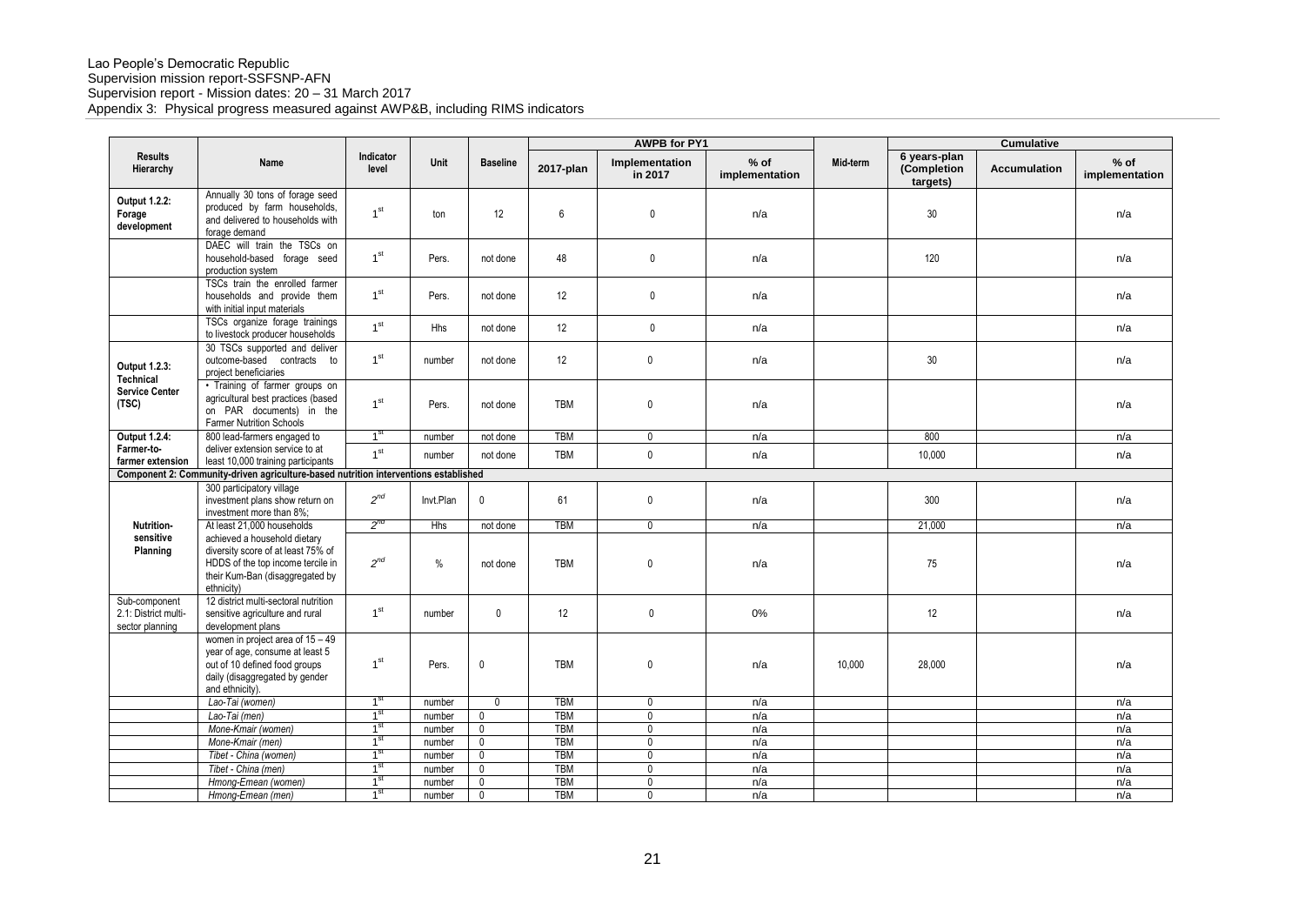|                                                                           |                                                                                                                                              |                                    |         |                            |             | <b>AWPB for PY1</b>       |                          |          | <b>Cumulative</b>                       |              |                          |
|---------------------------------------------------------------------------|----------------------------------------------------------------------------------------------------------------------------------------------|------------------------------------|---------|----------------------------|-------------|---------------------------|--------------------------|----------|-----------------------------------------|--------------|--------------------------|
| <b>Results</b><br>Hierarchy                                               | Name                                                                                                                                         | Indicator<br>level                 | Unit    | <b>Baseline</b>            | 2017-plan   | Implementation<br>in 2017 | $%$ of<br>implementation | Mid-term | 6 years-plan<br>(Completion<br>targets) | Accumulation | $%$ of<br>implementation |
| Sub-component                                                             | 34,000 beneficiary households<br>participate in VDP preparation<br>(disaggregated by ethnicity of<br>HH-head);                               | 1 <sup>st</sup>                    | Pers.   | $\mathbf 0$                | 3000        | 5197                      | 173%                     | 20,000   | 34,000                                  |              | n/a                      |
| 2.2: Village                                                              | Lao-Tai (hh-head)                                                                                                                            | 1 <sup>st</sup>                    |         | $\mathbf{0}$               |             |                           | n/a                      |          |                                         |              | n/a                      |
| Development                                                               | Mone-Kmair (hh-head)                                                                                                                         | 1 <sup>st</sup>                    |         | $\mathbf{0}$               |             |                           | n/a                      |          |                                         |              | n/a                      |
| Planning                                                                  | Tibet - China (hh-head)                                                                                                                      | 1 <sup>st</sup><br>1 <sup>st</sup> |         | $\mathbf{0}$               |             |                           | n/a                      |          |                                         |              | n/a                      |
|                                                                           | Hmong-Emean (hh-head)<br>At least 400 capacity building for<br>Village Administrations units                                                 | 1 <sup>st</sup>                    | village | $\mathbf 0$<br>$\mathbb O$ | 61          | 61                        | n/a<br>100%              |          | 400                                     | 61           | n/a<br>15%               |
|                                                                           | At least 400 Farmer Nutrition<br>Schools (FNSs) established                                                                                  | 1 <sup>st</sup>                    | number  | $\mathbf{0}$               | TBM         | $\mathbf 0$               | n/a                      |          | 400                                     |              | n/a                      |
|                                                                           | At least 28,000 households'<br>capacity built for improved<br>nutrition                                                                      | 1 <sup>st</sup>                    | Hhs     | $\mathbf{0}$               | <b>TBM</b>  | 0                         | n/a                      |          | 28,000                                  |              | n/a                      |
| Sub-component<br>2.3: Farmer<br><b>Nutrition</b>                          | At least 12 TOTs to the DOH and<br>LWU staff on SBCC and<br>utilization from agriculture<br>production                                       | 1 <sup>st</sup>                    | Pers.   | $\mathbf 0$                | <b>TBM</b>  | 0                         | n/a                      |          | 12                                      |              | n/a                      |
| Schools (FNSs)                                                            | Atleast 100 benefiting<br>households trained on improved<br>agricultural technique and how to<br>establish the farming system in<br>practice | 1 <sup>st</sup>                    | Hhs     | $\mathbf{0}$               | <b>TBM</b>  | 0                         | n/a                      |          | 100                                     |              | n/a                      |
|                                                                           | Village Facilitators appointed and<br>trained                                                                                                | 1 <sup>st</sup>                    | Pers.   | $\mathbf{0}$               | 183         | 61                        | 33.3%                    |          | 1.200                                   |              | n/a                      |
| Sub-component<br>2.4: Home<br>Garden and<br><b>Farm Planning</b>          | At least 15 000 households have<br>knowledge on business and<br>production planning                                                          | 1 <sup>st</sup>                    | Hhs     | $\mathbf{0}$               | <b>TBM</b>  | 0                         | n/a                      |          | 15,000                                  |              | n/a                      |
|                                                                           | Small garden investments that<br>require up to USD 120 per<br>household                                                                      | 1 <sup>st</sup>                    | Hhs     | $\mathbf{0}$               | 244         | 0                         | n/a                      |          |                                         |              | n/a                      |
|                                                                           | Farmer group investments that<br>require up to USD 400 per group<br>member household and up to<br>USD 6000 per group                         | 1 <sup>st</sup>                    | Group   | $\mathbf{0}$               | 12          | $\mathbf 0$               | n/a                      |          | 1,300                                   |              | n/a                      |
| Component 3:                                                              |                                                                                                                                              |                                    |         |                            |             |                           |                          |          |                                         |              |                          |
| Sustainable and<br>inclusive market-<br>driven partnership<br>established | Market driven partnerships<br>increase income of at least<br>10,000 participating farmers by<br>at least 40% (disaggregated by<br>gender);   | $2^{nd}$                           | number  | $\mathbf 0$                | $\mathbf 0$ | 0                         | n/a                      |          | 10,000                                  |              | n/a                      |
|                                                                           | women                                                                                                                                        | $2^{nd}$                           | number  |                            | $\mathbf 0$ | 0                         | n/a                      |          |                                         |              | n/a                      |
|                                                                           | men                                                                                                                                          | $2^{nd}$                           | number  |                            | $\Omega$    | 0                         | n/a                      |          |                                         |              | n/a                      |
|                                                                           | 10,000 farmers with new land<br>use rights recorded<br>(disaggregated by gender) in a                                                        | $2^{nd}$                           |         | $\mathbf 0$                | 120         | 0                         | n/a                      | 4,000    | 10,000                                  |              | n/a                      |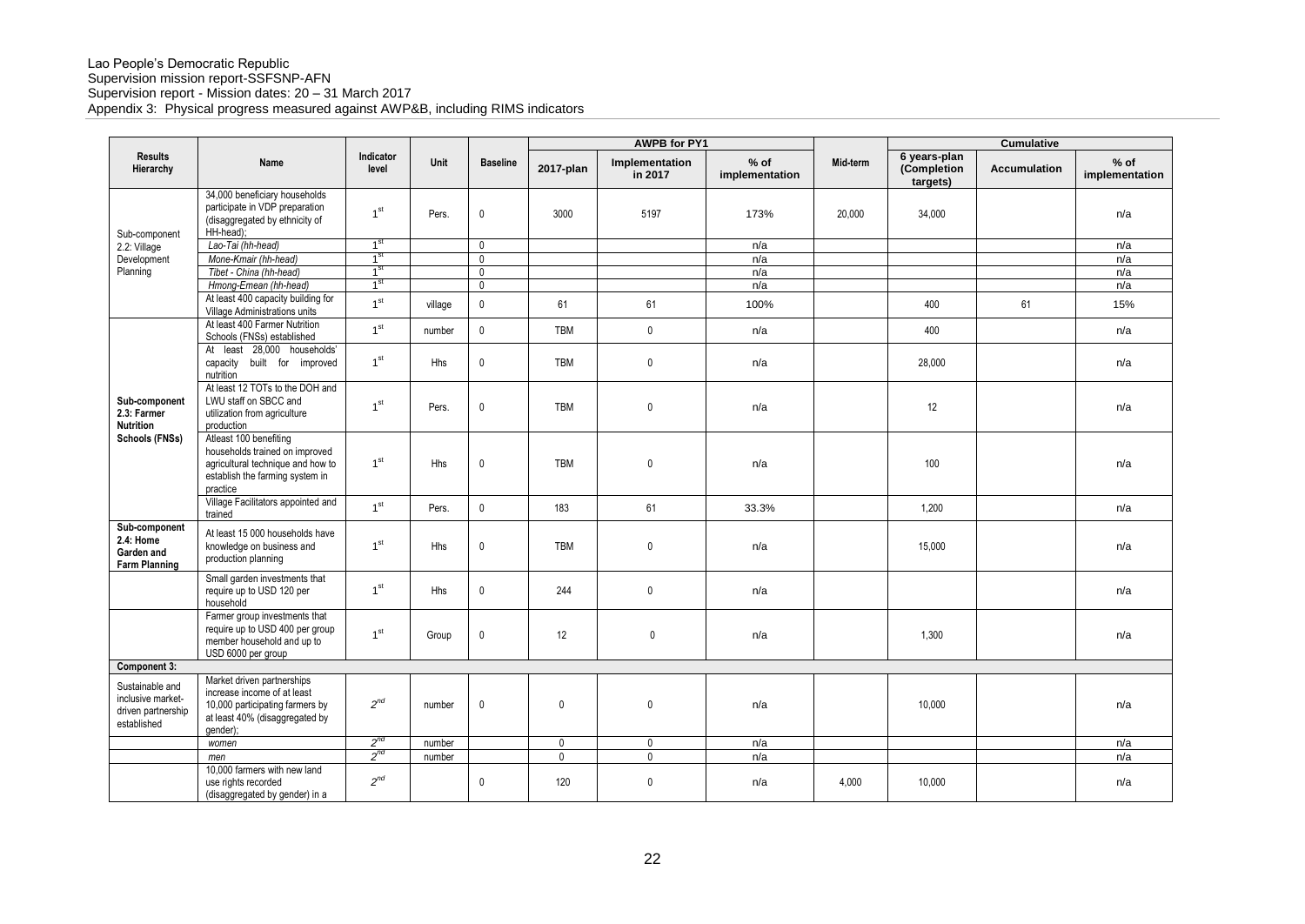|                                                                               |                                                                                                                                                             |                    |               |                 | <b>AWPB for PY1</b> |                           |                          | Cumulative |                                         |              |                          |
|-------------------------------------------------------------------------------|-------------------------------------------------------------------------------------------------------------------------------------------------------------|--------------------|---------------|-----------------|---------------------|---------------------------|--------------------------|------------|-----------------------------------------|--------------|--------------------------|
| <b>Results</b><br>Hierarchy                                                   | Name                                                                                                                                                        | Indicator<br>level | Unit          | <b>Baseline</b> | 2017-plan           | Implementation<br>in 2017 | $%$ of<br>implementation | Mid-term   | 6 years-plan<br>(Completion<br>targets) | Accumulation | $%$ of<br>implementation |
|                                                                               | manner recognized by national<br>or customary law.                                                                                                          |                    |               |                 |                     |                           |                          |            |                                         |              |                          |
|                                                                               | women                                                                                                                                                       | $2^{nd}$           | number        | $\mathbf{0}$    | 80                  | $\mathbf 0$               | n/a                      |            |                                         |              | n/a                      |
|                                                                               | men                                                                                                                                                         | $2^{nd}$           | number        | $\mathbf{0}$    | 40                  | $\mathbf 0$               | n/a                      |            |                                         |              | n/a                      |
| Sub-component<br>3.1: Strategic<br><b>Investment Plans</b><br>(SIP)           | Key commodities identified and<br>assessed                                                                                                                  | 1 <sup>st</sup>    | number        | 0               | 12                  | $\mathbf{0}$              | n/a                      |            |                                         |              | n/a                      |
|                                                                               | At least 36 financing contracts<br>signed and implemented as per<br><b>SIPs</b>                                                                             | 1 <sup>st</sup>    | number        | $\mathbf 0$     | $\mathbf 0$         | $\mathbf 0$               | n/a                      |            | 36                                      |              | n/a                      |
| Sub-component<br>3.2: Village<br>Agriculture<br>Infrastructure<br>Development | in 400<br>villages'<br>Invested<br>agriculture infrastructure per<br>VDP priorities                                                                         | 1 <sup>st</sup>    | village       | $\pmb{0}$       | $\mathbf{0}$        | $\mathbf 0$               | n/a                      |            | 400                                     |              | n/a                      |
|                                                                               | Village Implementation Teams<br>and District Technical<br>Units<br>appointed and trained on<br>infrastructure management                                    | 1 <sup>st</sup>    | number        | 0               | 48                  | 12                        | 25%                      |            | 400                                     |              | n/a                      |
|                                                                               | 2,000 hectares of new irrigated<br>land established; beneficiary<br>households participate in VDP<br>preparation (disaggregated by<br>ethnicity of HH-head) | 1 <sup>st</sup>    | Ha            | 0               | <b>TBM</b>          | $\mathbf 0$               | n/a                      | 700        | 2,000                                   |              | n/a                      |
|                                                                               | Lao-Tai (hh-head)                                                                                                                                           | 1 <sup>st</sup>    |               | $\mathbf 0$     | <b>TBM</b>          | $\mathbf 0$               | n/a                      |            |                                         |              | n/a                      |
|                                                                               | Mone-Kmair (hh-head)                                                                                                                                        | 1 <sup>st</sup>    |               | $\mathbf{0}$    | <b>TBM</b>          | $\overline{0}$            | n/a                      |            |                                         |              | n/a                      |
|                                                                               | Tibet - China (hh-head)                                                                                                                                     | 1 <sup>st</sup>    |               | $\mathbf{0}$    | <b>TBM</b>          | $\mathbf 0$               | n/a                      |            |                                         |              | n/a                      |
|                                                                               | Hmong-Emean (hh-head)                                                                                                                                       | 1 <sup>st</sup>    |               | $\mathbf{0}$    | <b>TBM</b>          | $\mathbf 0$               | n/a                      |            |                                         |              | n/a                      |
| Sub-component<br>3.3:Farner<br>Invesments                                     | At least 15000 women benefiting<br>from garden grant                                                                                                        | 1 <sup>st</sup>    | Pers.         | 0               | 244                 | $\mathbf 0$               | n/a                      |            | 15.000                                  |              | n/a                      |
|                                                                               | At least 1300 farmer groups<br>established                                                                                                                  | 1 <sup>st</sup>    | Group         | $\mathbf 0$     | 77                  | $\overline{4}$            | 5.19%                    |            | 1,300                                   |              | n/a                      |
|                                                                               | At least 560 of the groups access<br>grant financing                                                                                                        | 1 <sup>st</sup>    | Group         | $\mathbf 0$     | 12                  | $\mathbf 0$               | n/a                      |            | 650                                     |              | n/a                      |
|                                                                               | Benefiting of household min.<br>10000                                                                                                                       | 1 <sup>st</sup>    | <b>Hhs</b>    | $\mathbf 0$     | <b>TBM</b>          | $\mathbf 0$               | n/a                      |            | 10,000                                  |              | n/a                      |
|                                                                               | At least 30% are poor HHs                                                                                                                                   | 1 <sup>st</sup>    | $\frac{0}{0}$ | $\mathbf{0}$    | <b>TBM</b>          | $\mathbf 0$               | n/a                      |            | 30                                      |              | n/a                      |
|                                                                               | At least 50% are women                                                                                                                                      | 1 <sup>st</sup>    | %             | $\mathbf{0}$    | <b>TBM</b>          | $\overline{0}$            | n/a                      |            | 50                                      |              | n/a                      |
| Sub-component<br>3.4: Public Private<br>Investment                            | At least 20 private or public-<br>private agro-processing and<br>quality control facilities installed;                                                      | 1 <sup>st</sup>    | number        | $\pmb{0}$       | $\mathbf 0$         | $\mathsf{O}\xspace$       | n/a                      |            | 20                                      |              | n/a                      |
|                                                                               | 25 registered agricultural<br>cooperatives or community-<br>based agro-enterprises<br>established with sound charters<br>and business plans.                | 1 <sup>st</sup>    | number        | 0               | $\mathbf{0}$        | $\mathbf 0$               | n/a                      |            | 25                                      |              | n/a                      |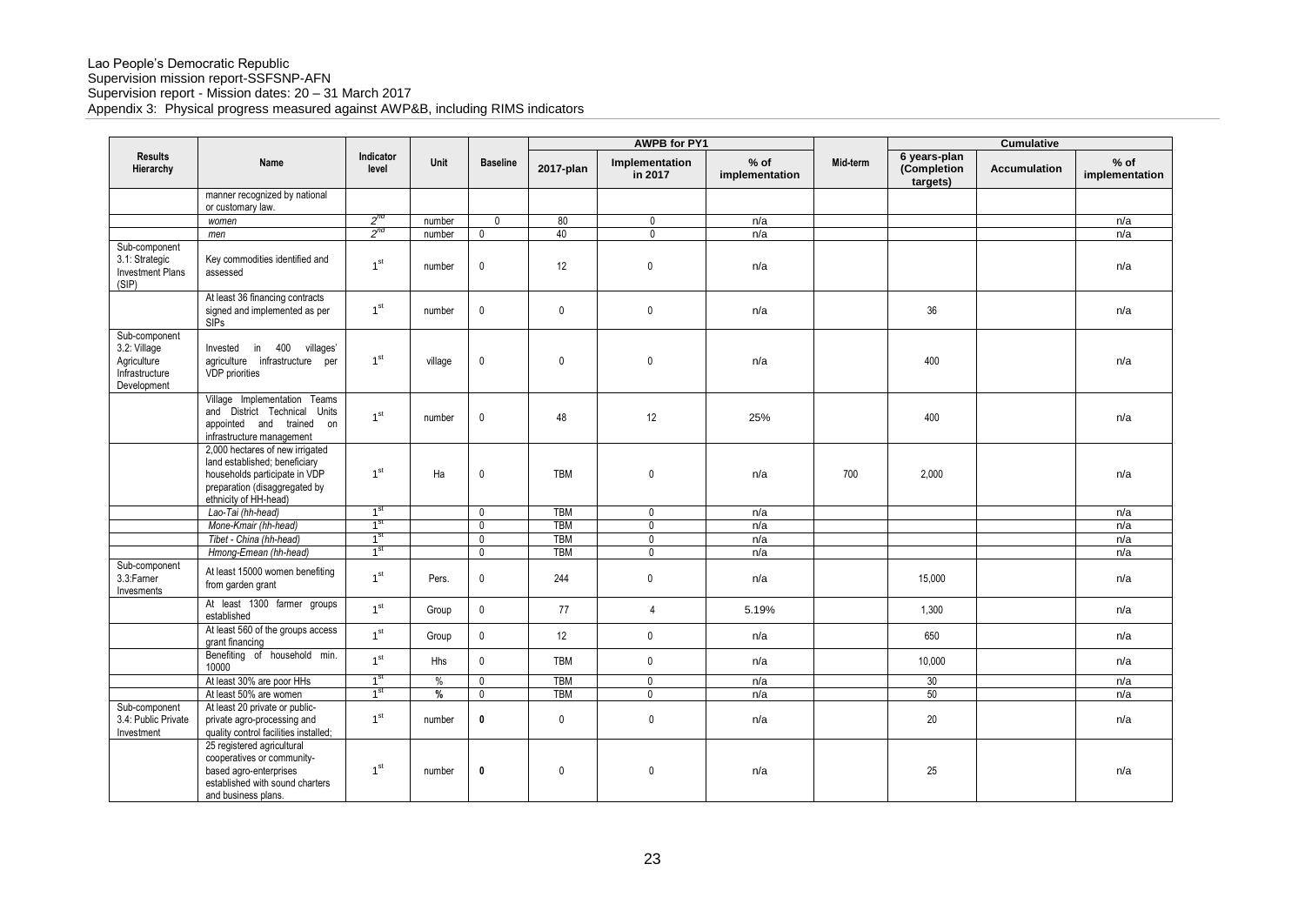|                                                                                                     |                                                                                                                        |                    |               |                 |              | <b>AWPB for PY1</b>       |                          |          |                                         | <b>Cumulative</b>   |                          |
|-----------------------------------------------------------------------------------------------------|------------------------------------------------------------------------------------------------------------------------|--------------------|---------------|-----------------|--------------|---------------------------|--------------------------|----------|-----------------------------------------|---------------------|--------------------------|
| <b>Results</b><br>Hierarchy                                                                         | Name                                                                                                                   | Indicator<br>level | Unit          | <b>Baseline</b> | 2017-plan    | Implementation<br>in 2017 | $%$ of<br>implementation | Mid-term | 6 years-plan<br>(Completion<br>targets) | <b>Accumulation</b> | $%$ of<br>implementation |
|                                                                                                     | At least 18 financed enterprise<br>value chain investments >USD<br>50,000 in targeted commodity<br>chains established. | 1 <sup>st</sup>    | number        | $\mathbf 0$     | $\mathbf{0}$ | $\mathbf 0$               | n/a                      |          | 18                                      |                     | n/a                      |
|                                                                                                     | At least 1800 households in the<br>value chain investments in<br>targeted commodity chains<br>established.             | 1 <sup>st</sup>    | Hhs           | $\mathbf{0}$    | $\mathbf{0}$ | $\mathbf{0}$              | n/a                      |          | 1,800                                   |                     | n/a                      |
|                                                                                                     | <b>Component 4: Project Management and support</b>                                                                     |                    |               |                 |              |                           |                          |          |                                         |                     |                          |
| Results                                                                                             |                                                                                                                        |                    |               |                 |              |                           |                          |          |                                         |                     |                          |
| Capacity of<br>concerned local<br>institutions                                                      | % of project staff having training<br>assessment score good or very<br>good (target 80%);                              | $2^{nd}$           | $\frac{0}{0}$ | 0               | <b>TBM</b>   | $\mathbf{0}$              | n/a                      |          | 80                                      |                     | n/a                      |
| strengthened to<br>plan, manage,                                                                    | Number of AWPBs elaborated<br>and updated every six months                                                             | $2^{nd}$           | Plan          | $\mathbf 0$     | -1           |                           | 100%                     |          | 12                                      |                     | n/a                      |
| coordinate,<br>implement and                                                                        | Provincial steering committees<br>meeting organized                                                                    | $2^{nd}$           | number        | $\mathbf 0$     | 4            | 4                         | 100%                     |          | 24                                      |                     | n/a                      |
| monitor poverty<br>alleviation<br>programmes in<br>the project area.                                | At least 72 meeting of District<br>Steering Committee organized.                                                       | $2^{nd}$           | number        | $\mathbf 0$     | 12           | 12                        | 100%                     |          | 72                                      |                     | n/a                      |
| Outputs                                                                                             |                                                                                                                        |                    |               |                 |              |                           |                          |          |                                         |                     |                          |
| Output 4.1:<br>Capacity of                                                                          | Number of staff trained by<br>subject by gender                                                                        | 1 <sup>st</sup>    | Pers.         | $\mathbf 0$     | 106          | 72                        | 67.9%                    |          |                                         |                     | n/a                      |
| national,                                                                                           | Inventory updated annually;                                                                                            | 1 <sup>st</sup>    | number        | $\mathbf 0$     |              |                           | n/a                      |          | 6                                       |                     | n/a                      |
| province and<br>district level                                                                      | Quarterly and annual RIMS<br>report elaborated:                                                                        | 1 <sup>st</sup>    | number        | $\mathbf 0$     |              |                           | n/a                      |          | 6                                       |                     | n/a                      |
| staff build;<br>O&M system of                                                                       | Annual beneficiary workshops<br>held at district level;                                                                | 1 <sup>st</sup>    | number        | $\mathbf 0$     | 12           | $\mathbf{0}$              | n/a                      |          | 6                                       |                     | n/a                      |
| project offices<br>and equipment<br>established;<br>Project self-<br>analysis system<br>established | Project meetings (monthly,<br>quarterly, semester, and annual /<br>district & provincial & sector)<br>organized;       | 1 <sup>st</sup>    | number        | 0               | 72           | 6                         | 83%                      |          |                                         |                     | n/a                      |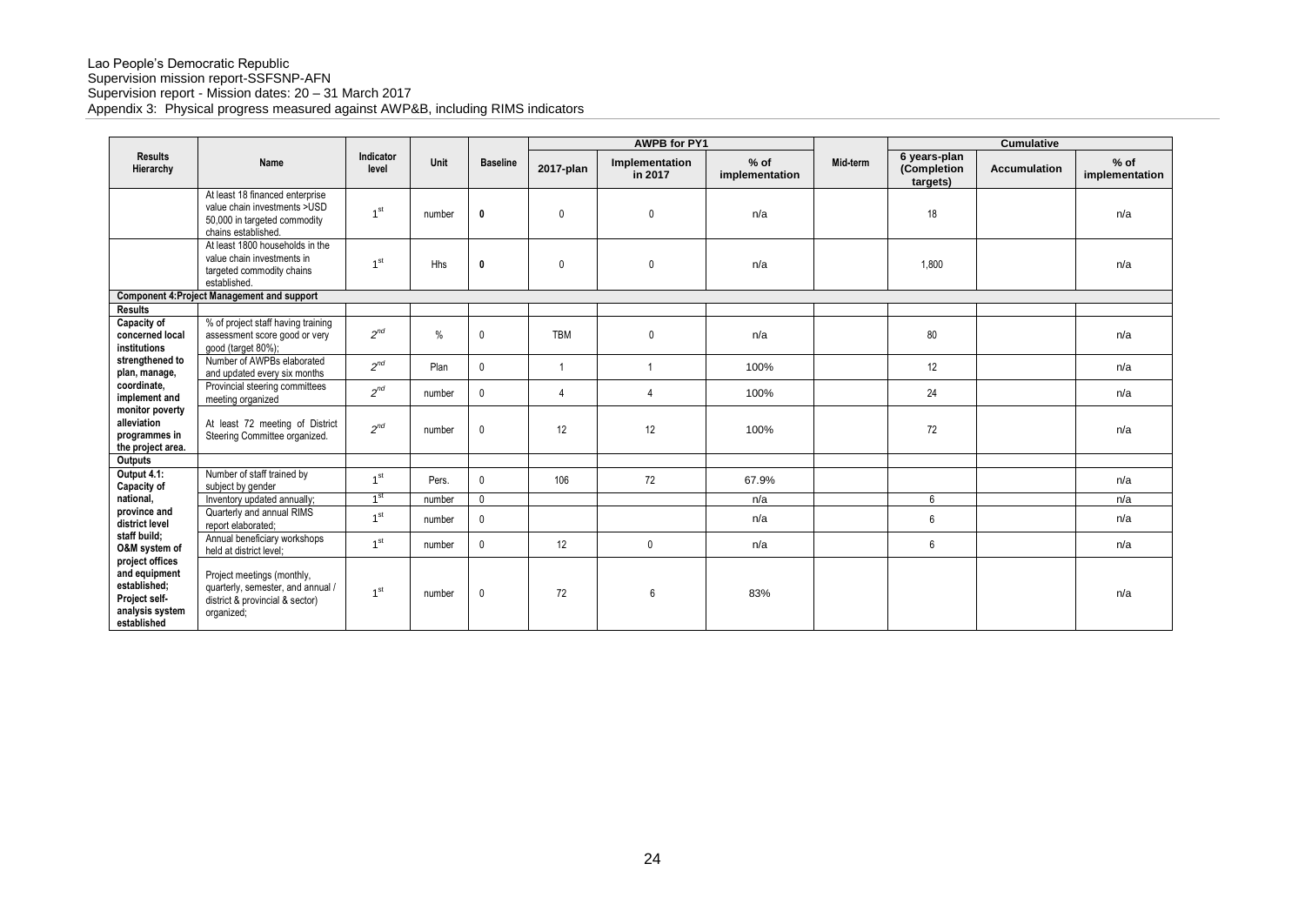# **Appendix 4: Progress against Previous Mission Recommendations**

Not applicable for the first supervision mission.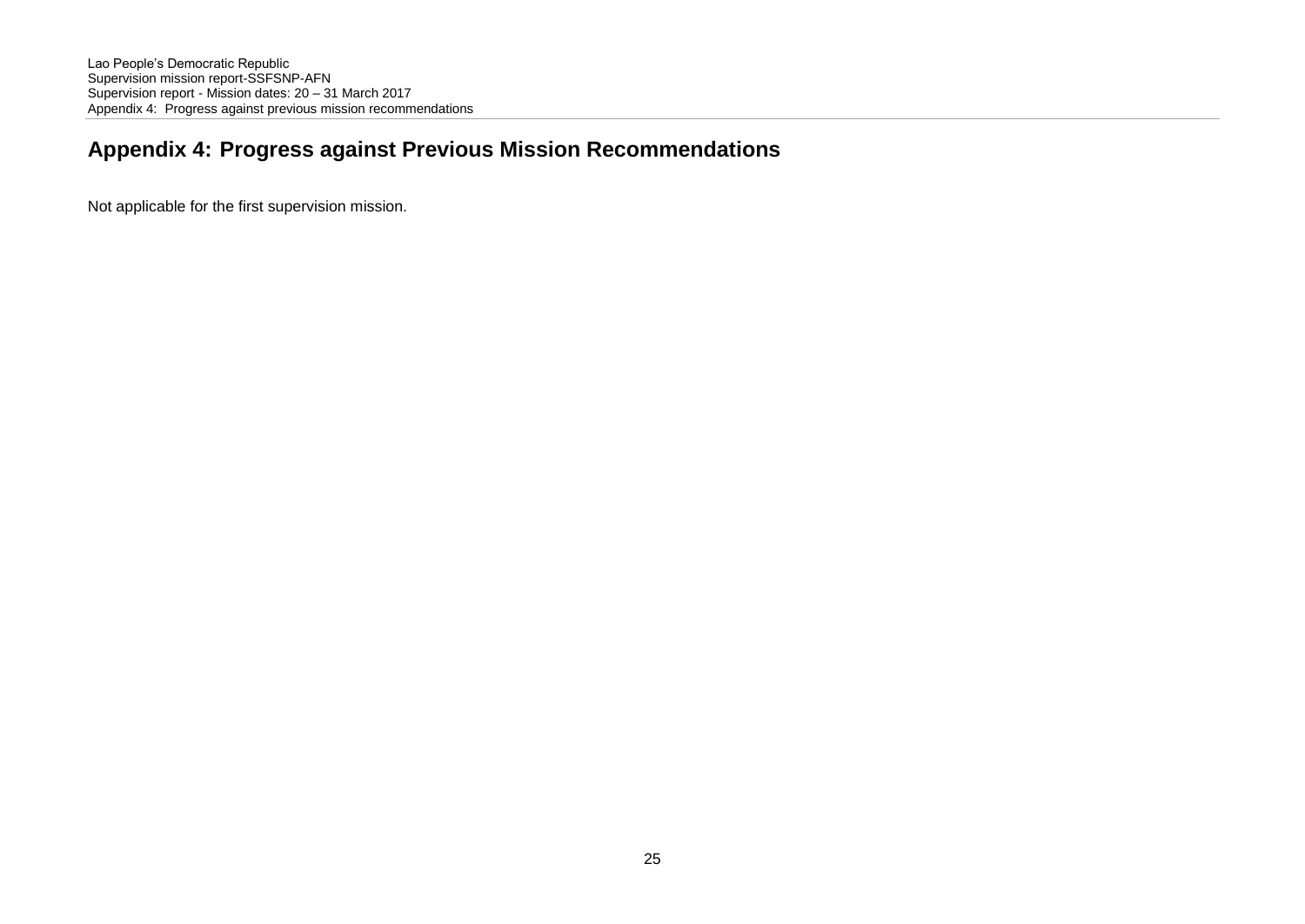# **Appendix 5: Financial: Actual financial performance by financier; by component and disbursements by category**

**Table 5A: Financial performance by financiers (28/02/2017)**

| <b>Financiers</b>                | Approval (According to the Financing<br>Agreement) | <b>Disbursements</b> | Per cent disbursed<br>(%) |
|----------------------------------|----------------------------------------------------|----------------------|---------------------------|
|                                  | <b>USD</b>                                         | <b>USD</b>           |                           |
| IFAD Grant (GAFSP)               | 24,000,000                                         | 1,382,596.00         | 6%                        |
| Government                       | 5,420,000                                          | 202,462.61           | 4%                        |
| WFP (GAFSP)                      | 6,000,000                                          | 48,819               | 1%                        |
| <b>Beneficiaries</b>             | 2,900,000                                          |                      | 0%                        |
| <b>Local Private Enterprises</b> | 500,000                                            |                      | 0%                        |
| Total                            | 38,820,000                                         | 1,633,877.61         | 4%                        |

#### **Table 5B: Financial performance by components (28/02/2017) in USD**

|              |            | <b>IFAD Grant</b> |               |           | <b>Government</b> |      |                     | <b>WFP (GAFSP)</b> |    |           | <b>Beneficiaries</b> |               |         | <b>Local Private Enterprises</b> |               |            | <b>Total</b>  |    |
|--------------|------------|-------------------|---------------|-----------|-------------------|------|---------------------|--------------------|----|-----------|----------------------|---------------|---------|----------------------------------|---------------|------------|---------------|----|
| Component    | Approval   | <b>Actual</b>     | $\frac{9}{6}$ | Approval  | Actual            | $\%$ | Approval            | <b>Actual</b>      | %  | Approval  | <b>Actual</b>        | $\frac{9}{6}$ | Approva | <b>Actual</b>                    | $\frac{9}{6}$ | Approval   | <b>Actual</b> | %  |
| Component 1  | 3.246.000  | 185,007.13        | 6%            | 258.000   |                   |      |                     |                    |    |           |                      |               |         |                                  |               | 3,504,000  | 185,007       | 5% |
| Component 2  |            |                   |               | 444.000   |                   |      | 6,000,000           | 48,819             | 1% |           |                      |               |         |                                  |               | 6,444,000  | 48,819        | 1% |
| Component 3  | 16,132,000 | 134,684.79        | $1\%$         | 2,323,000 |                   |      |                     |                    |    | 2,900,000 |                      |               | 500,000 |                                  |               | 21,855,000 | 134,685       | 1% |
| Component 4  | 4,622,000  | 235,061.83        | 5%            | 2,395,000 | 202,462.61        | 8%   |                     |                    |    |           |                      |               |         |                                  |               | 7,017,000  | 437,524       | 6% |
| <b>Total</b> | 24,000,000 | 554,753.75        | 2%            | 5,420,000 | 202,462.61        |      | 4% 6,000,000 48,819 |                    | 1% | 2,900,000 |                      |               | 500,000 |                                  |               | 38,820,000 | 806,035       | 2% |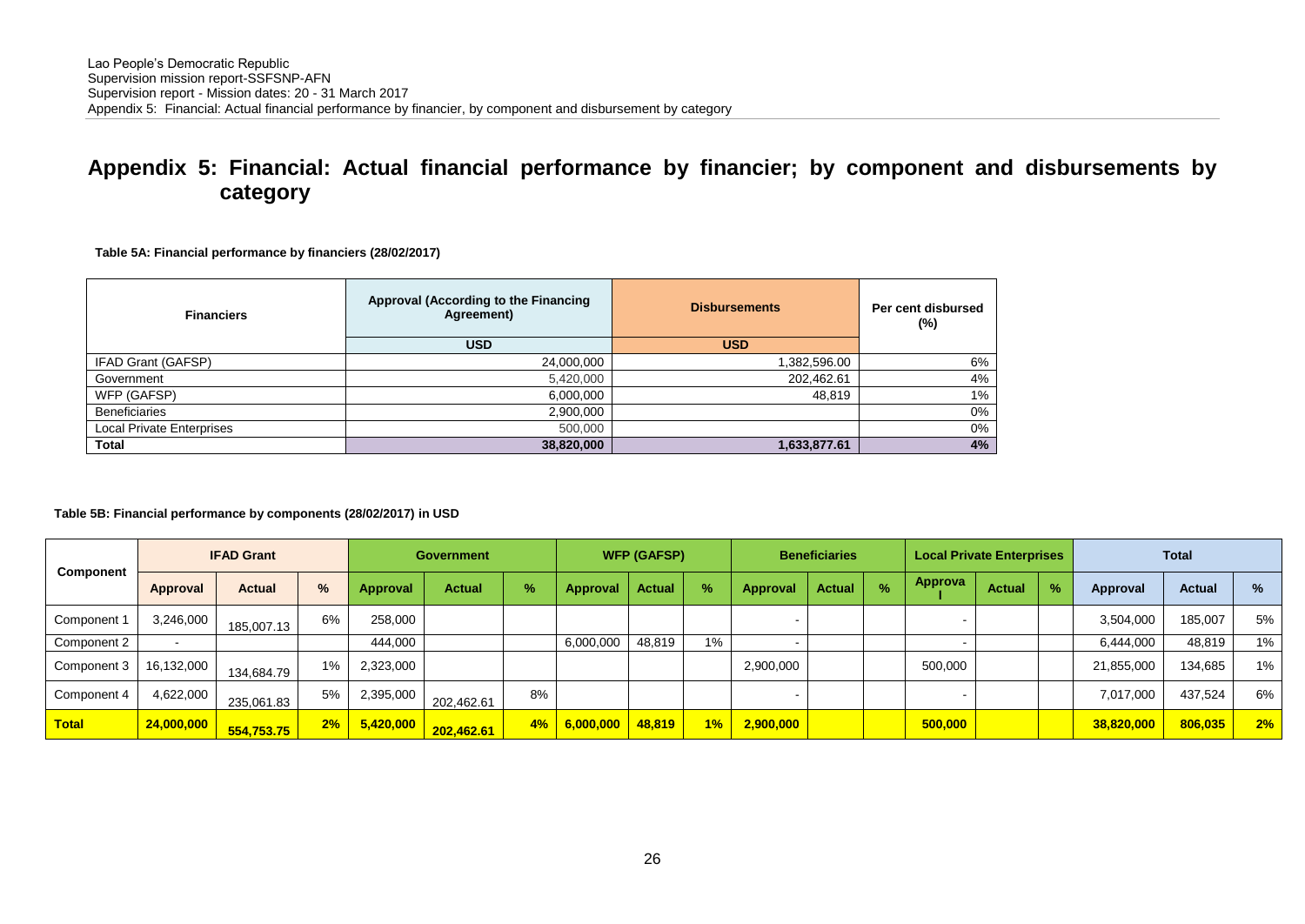#### **Table 5C: IFAD grant disbursements by category (28/02/2017) in USD**

| <b>Category description</b>   | Initial allocation | Accumulated<br>disbursement to<br>28/02/2017 | Percent<br>disbursement | <b>Balance</b> |
|-------------------------------|--------------------|----------------------------------------------|-------------------------|----------------|
| I. Works                      | 290.000            |                                              | $0\%$                   | 290,000.00     |
| II. Goods Services and Inputs | 2.200.000          |                                              | $0\%$                   | 2,200,000.00   |
| III. Grants and Subsidies     | 12,500,000         | .526.86                                      | $0\%$                   | 12,498,473.14  |
| IV. Consultancies             | 3,830,000          | 418.159.18                                   | 11%                     | 3,411,840.82   |
| V. Operating costs            | 2.800.000          | 135.067.71                                   | 5%                      | 2.664.932.29   |
| Unallocated                   | 2,380,000          |                                              | $0\%$                   | 2,380,000.00   |
| <b>Total</b>                  | 24,000,000         | 554.753.75                                   | 2%                      | 23.445.246.25  |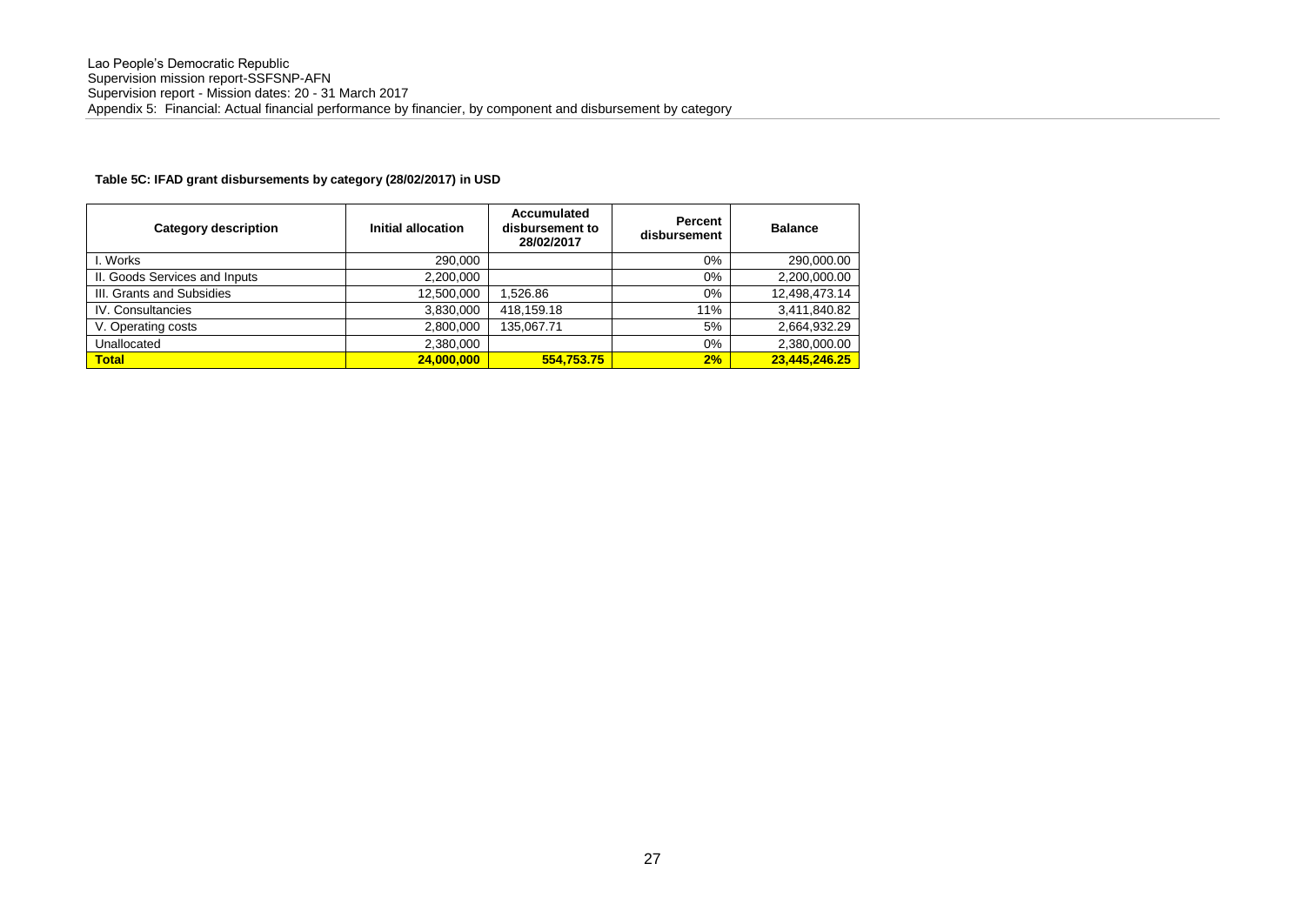# **Appendix 6: Compliance with legal covenants: Status of implementation**

| <b>Section</b>                              | Covenants                                                                                                                                                                                                                                                                                                                                                                                                                                                                                                                                                                                                                                                                                             | Target/<br>Action due date | <b>Status</b>      | <b>Remarks</b>                                                                                                                         |
|---------------------------------------------|-------------------------------------------------------------------------------------------------------------------------------------------------------------------------------------------------------------------------------------------------------------------------------------------------------------------------------------------------------------------------------------------------------------------------------------------------------------------------------------------------------------------------------------------------------------------------------------------------------------------------------------------------------------------------------------------------------|----------------------------|--------------------|----------------------------------------------------------------------------------------------------------------------------------------|
| <b>Financing Agreement</b><br>Section B.2   | <b>Designated account.</b> There shall be a Designated Account in<br>USD for the purpose of financing the IFAD financed project<br>activities. The Designated Account shall be opened and<br>maintained in the Bank of the Lao PDR or any other Bank<br>acceptable to IFAD. Upon the Recipient's request, IFAD shall<br>make one or more withdrawals from the Grants accounts on<br>behalf of the Recipient and deposit such amount in the<br>Designated Account. The Designated account shall be operated<br>by the Ministry of Finance of the Recipient and shall be protected<br>against set off, seizure or attachment on terms and conditions<br>proposed by the Recipient and accepted by IFAD. |                            | Complied           |                                                                                                                                        |
| <b>Financing Agreement</b><br>Section B.3   | There shall be Project accounts at the National Project<br>Coordination Office (NPCO) the District Agriculture and Forestry<br>(DAFOs) of participating districts where project activities will be<br>implemented and at the Department of Agricultural Extension and<br>Cooperatives (DAEC). The Project accounts will be denominated<br>in LAK and opened in commercial banks, acceptable to the Fund<br>for project operations. The National Project Coordinator and<br>DAEC Director at central level and Managers at district levels<br>shall be authorized to operate their respective accounts.                                                                                                |                            | Complied           |                                                                                                                                        |
| Financing Agreement.<br>Section B.5         | The Recipient shall provide counterpart financing for the Project in<br>the amount of approximately USD 5.4 million. The Government<br>contribution covers taxes, duties and some rural infrastructure,<br>land use registration, salaries for technical and Project<br>coordinators, and operating costs as specified in Schedule II of<br>the Agreement.                                                                                                                                                                                                                                                                                                                                            |                            | Partially complied | The project as of March 2017 has not yet obtained tax<br>exemption. For details see main report paragraph on<br>Counterpart Financing. |
| <b>Financing Agreement</b><br>Section E.2.c | The National Project Coordinator, Financial Manager/Key Staff<br>with qualifications acceptable to the Fund have been duly<br>appointed.                                                                                                                                                                                                                                                                                                                                                                                                                                                                                                                                                              |                            | Complied           |                                                                                                                                        |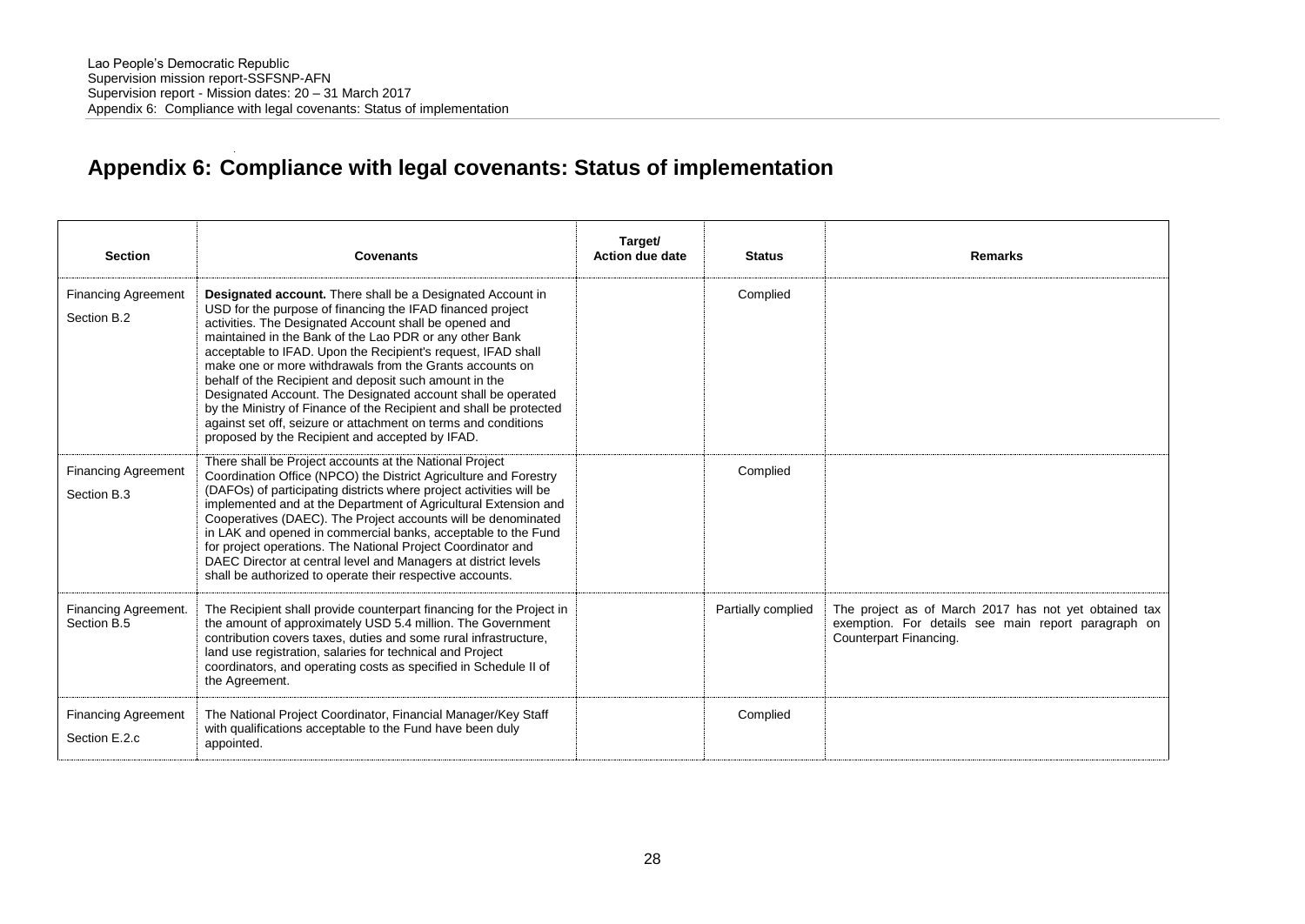| <b>Section</b>                              | <b>Covenants</b>                                                                                                                                                                                                                                                                                                                                                                                                                                                                                                                                                                                                                                                                                                                                                      | Target/<br><b>Action due date</b> | <b>Status</b> | <b>Remarks</b>                                                                                                                                             |
|---------------------------------------------|-----------------------------------------------------------------------------------------------------------------------------------------------------------------------------------------------------------------------------------------------------------------------------------------------------------------------------------------------------------------------------------------------------------------------------------------------------------------------------------------------------------------------------------------------------------------------------------------------------------------------------------------------------------------------------------------------------------------------------------------------------------------------|-----------------------------------|---------------|------------------------------------------------------------------------------------------------------------------------------------------------------------|
| <b>Financing Agreement</b><br>Section E.2.d | A computerized accounting system acceptable to the Fund shall<br>have been procured.                                                                                                                                                                                                                                                                                                                                                                                                                                                                                                                                                                                                                                                                                  | 30/04/2017                        | Not complied  | The project to install a computerized accounting system<br>according to international standards.                                                           |
| <b>Financing Agreement</b><br>Section E.2.e | A Project Implementation Manual (PIM) shall be drafted and<br>shared with the Fund for its approval.                                                                                                                                                                                                                                                                                                                                                                                                                                                                                                                                                                                                                                                                  |                                   | Complied      |                                                                                                                                                            |
| Letter to the Recipient<br>Section G.28     | Summary interim Financial Reports (IFR) must be submitted to<br>IFAD at half yearly intervals within 45 days after the period-end.                                                                                                                                                                                                                                                                                                                                                                                                                                                                                                                                                                                                                                    | 15/05/2016                        | Not complied  |                                                                                                                                                            |
| <b>General Conditions</b><br>Section 9.01   | The Project Parties shall maintain separate accounts and records<br>in accordance with consistently maintained appropriate<br>accounting practices adequate to reflect the operations, resources<br>and expenditures related to the Project until the Financing Closing<br>Date, and shall retain such accounts and records for at least ten<br>(10) years thereafter.                                                                                                                                                                                                                                                                                                                                                                                                |                                   | Not complied  |                                                                                                                                                            |
| <b>General Conditions</b><br>Section 7.11   | The Borrower/Recipient or the Lead Project Agency shall insure<br>key Project personnel against health and accident risks to the<br>extent consistent with sound commercial practice or its customary<br>practice in respect of its national civil service, whichever is<br>appropriate.                                                                                                                                                                                                                                                                                                                                                                                                                                                                              |                                   | Not complied  |                                                                                                                                                            |
| <b>General Conditions</b><br>Section 11.01  | The Financing and all Loan Service Payments shall be exempt<br>from all Taxes, and all Loan Service Payments shall be made free<br>and clear of Taxes.<br>(b) The Agreement shall be exempt from any Taxes on signature,<br>delivery or registration.<br>(c) The use of any proceeds of the Financing to pay for Taxes is<br>subject to the Fund's policy of requiring economy and efficiency in<br>the use of its Financing. Therefore, if the Fund at any time<br>determines that the amount of any such Tax is excessive,<br>discriminatory or otherwise unreasonable, the Fund may, by<br>notice to the Borrower/Recipient, reduce the percentages of<br>Eligible Expenditures to be financed by the Financing which are<br>specified in the Financing Agreement. |                                   | Not complied  | For the expenses made before the tax exemption is<br>effective, the project needs to show that the tax was<br>efficiently tracked and compensated to IFAD. |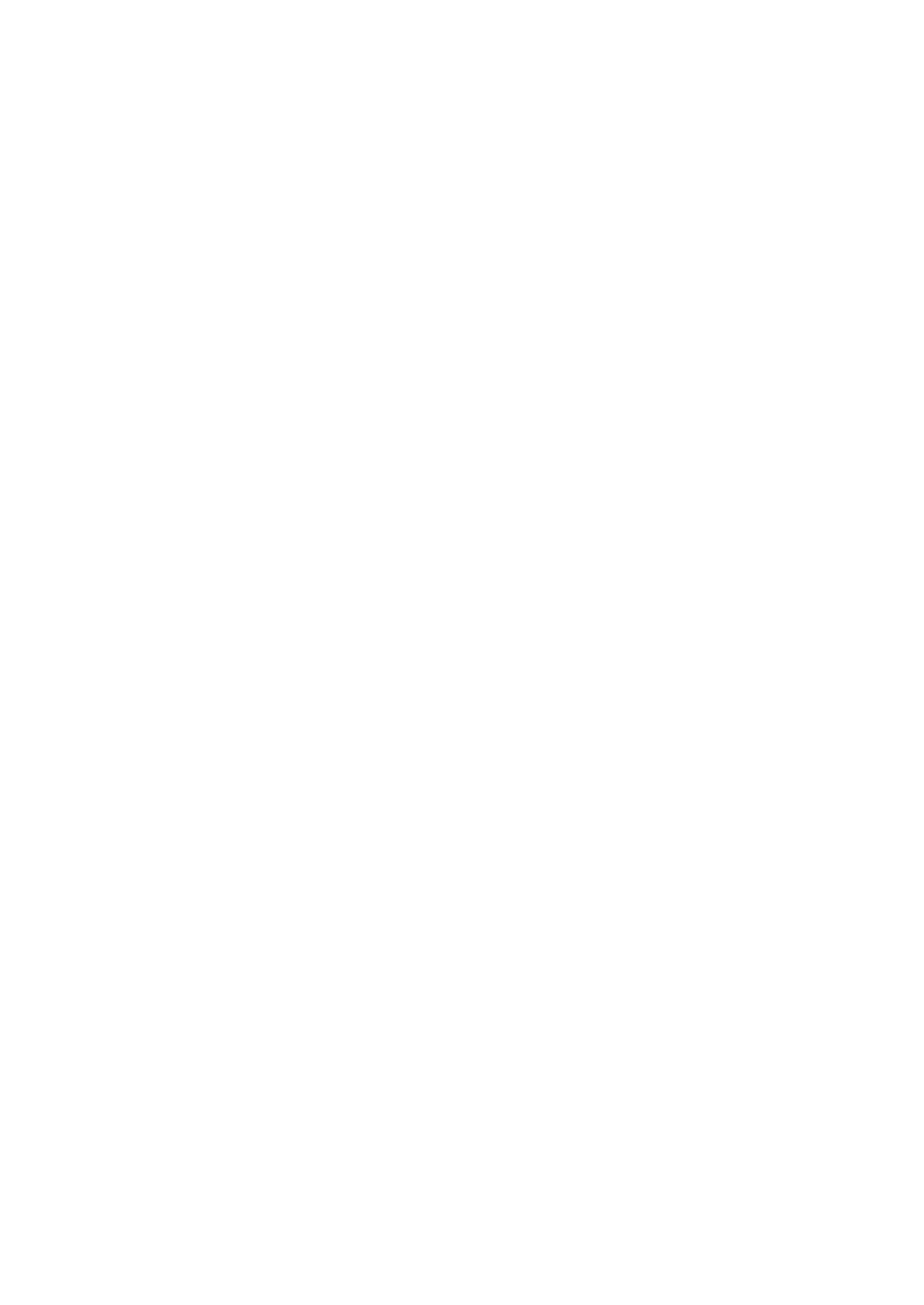# **Appendix 7: Knowledge management: Learning and Innovation**

### **Learning: What has not worked so well? What have been the reasons?**

For the Village Development Planning process, there are some risks emerging: (i) Next VDP cycle is in June-July to be followed by the first VDF investments by end of 2017. However, the required planning support is yet to be mobilized. The project investments of this year cannot be implemented unless a comprehensive VDP process is immediately established with all supporting documents and a capacity building plan; (ii) WFP has yet to finalize an agreement with PRF about provision of services to the VDP process. There are still open some questions regarding the possible extent of support by PRF and compatibility of PRF and AFN planning approaches. This institutional set-up and respective preparations need to be in place to commence the VDP cycle. (iii) Understanding and capacity regarding nutrition sensitive planning is limited among project partners and communities, due to delays in components 2.1 and 2.3.

Lesson learned is that for participatory planning/investment mechanisms it is critical to have strict timelines for delivery of local plans, to ensure timely release of investment funds.

#### **Learning: What has worked particularly well in this project during this period? What have been the reasons for this?**

The AFN implementation structure has been started up in a timely manner: (i) MOUs have been signed between implementing partners and staff is at place at all levels of MAF coordination, (ii) WFP has recently contracted an International CTA at the national level and some National Specialists at the province and district levels. WFP-managed TA package for VDPs is being negotiated with Poverty Reduction Fund, (iii) Capacity building has been initiated for all units, (iv) First AWPBs were completed for all districts, provinces and at national level, (v) Through IFAD start-up support the Project Implementation Manual, Farmer Group Support Manual and Financial Management Manual were completed, approved, translated and disseminated; additional manuals are under preparation including Procurement Manual and VDP manual, (v) M&E tools are drafted for monitoring of project progress, and (vi) Support to MAF KM system PROMIS is initiated.

IFAD in the Southeast Asia Hub has a practice of start up support package, during which the PIM is drafted jointly, first AWPB is drafted with significant technical assistance and key technical areas of project implementation are agreed upon. This enables timely start up, approval of first WA and initiation of project activities.

# **Innovation: Describe any interesting innovation noted during supervision**

The concepts of Nutrition Sensitive Agriculture and Nutrition Sensitive Value Chains are new to the Ministry of Agriculture in Lao PDR. For this, during the mission, IFAD senior specialist gave technical support and clarifications as follows:

# **Nutrition-sensitive Agriculture**

#### **1. Nutrition Basics**

*Good nutrition* is an outcome as well as an essential input into social and economic development. Good nutrition increases learning and cognitive abilities as well as labour productivity, increasing household income as well as overall economic and agricultural growth. To really make a difference, a comprehensive approach that simultaneously tackles the causes of malnutrition is needed. Households must have good knowledge about food, care, and health as well as access to the right amounts and kinds of food and to good water, good sanitation, and good health care.

### *Malnutrition* includes to all forms of physiological impairment: Undernutrition, Micronutrient deficiencies, over-nutrition and obesity.

*Chronic undernutrition (stunting)* is one form of growth failure. It occurs over time, unlike acute undernutrition. A child who is stunted or chronically undernourished often appears to be normally proportioned but is actually shorter than normal for his/her age.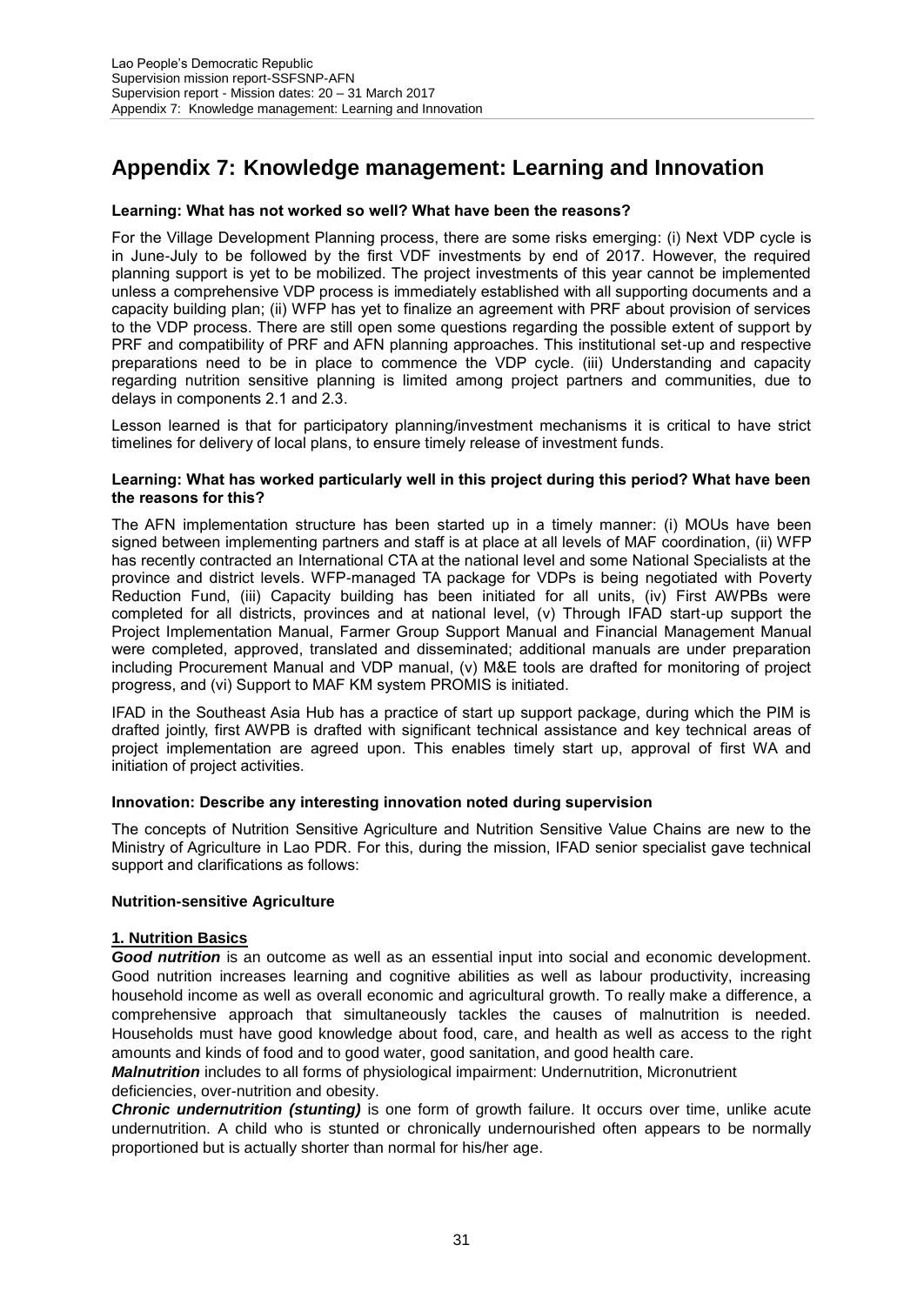Stunting starts before birth and is caused by poor maternal nutrition, poor feeding practices, poor food quality as well as frequent infections which can slow down growth.

Stunting is not reversible after a certain age. To have an impact on stunting levels, nutrition interventions need to be targeted to women during pregnancy and to children from birth to 23 months of age (1000 days).

### **2. Nutrition-sensitive agriculture**

Nutrition-sensitive agriculture takes nutrition outcomes into account in design and implementation of agriculture interventions to ensure that impacts on nutrition are positive and significant.

2.1 Steps to make a project more nutrition-sensitive

a) Explicitly incorporate improved nutrition as an objective and indicator(s) of the project and identify specific actions that will make project components nutrition sensitive, e.g. promote crops with high nutritional value (e.g. millet instead of rice; orange fleshed variety of sweet potatoes)

b) Trace the steps from production to consumption needed for this intervention to improve nutrition – the impact pathway. For example, determine if a change in dietary habits is needed to encourage the consumption of orange fleshed sweet potatoes

c) Through policy dialogue and partnership, address opportunities that can affect the impact pathway and the effectiveness of the intervention, such as institutional environment, gender or environmental sustainability.

For example: determine how promotion of orange fleshed sweet potatoes affects women in terms of their time or income; how production affects the environment, or how climate change affects the crop; and what other actors need to be involved so that the activity improves nutrition.

### **2.1. Impact pathways**

Impact pathways reflect on the theory of change: What needs to happen to realize positive changes in nutrition? Just increasing productivity or income does not lead automatically to improved nutrition and nutritional outcomes. For example, using better income to buy processed food is most of the time leading to a lower nutrient quality. On the other end, higher income might allow to complement a monotonous and low quality diet with food of high nutrient value (e.g. vegetable, fruits, and animal sourced protein). In order to go to the right track a consumer needs to make an informed decision. This is the entry point for nutrition education and/or Behaviour Change Communication. Analysing impact pathways should always take barriers and hindering factors into consideration. For example, in an indebted community increased income from agriculture will be used to pay back debts and thereby not having any positive nutritional impact.

#### *a) Own production pathway*

The impact on the nutrition situation of the targeted population is higher if the food promoted plays a substantial role in the diet or can replace food with less nutrient value. This represents the own production pathway.

#### *b) Income pathway*

In this case, it is expected that higher income in combination with nutrition interventions such as nutrition education but also gender equality (allocation of the family budget and informed decisionmaking) lead to the purchase of food with high nutritional value. The determinants of food choices need to be identified and addressed in nutrition messaging and nutrition education – preferably through Behaviour Change Communication.

The income pathway is a very important pathway also for women's empowerment. Elements of the value chain offer opportunities for women including adolescent girls to get involved without increasing the workload tremendously.

#### *c) Market pathway*

By leveraging the potential of markets for nutrition, Nutrition-sensitive Value Chains can catalyse improvements in the overall food environment. Acting on demand and supply can contribute to increased availability, affordability, food safety, nutritional quality and acceptability of foods in the marketplace. This pathway broadens the impact to the wider set of consumers that can benefit from a more nutritious food system.